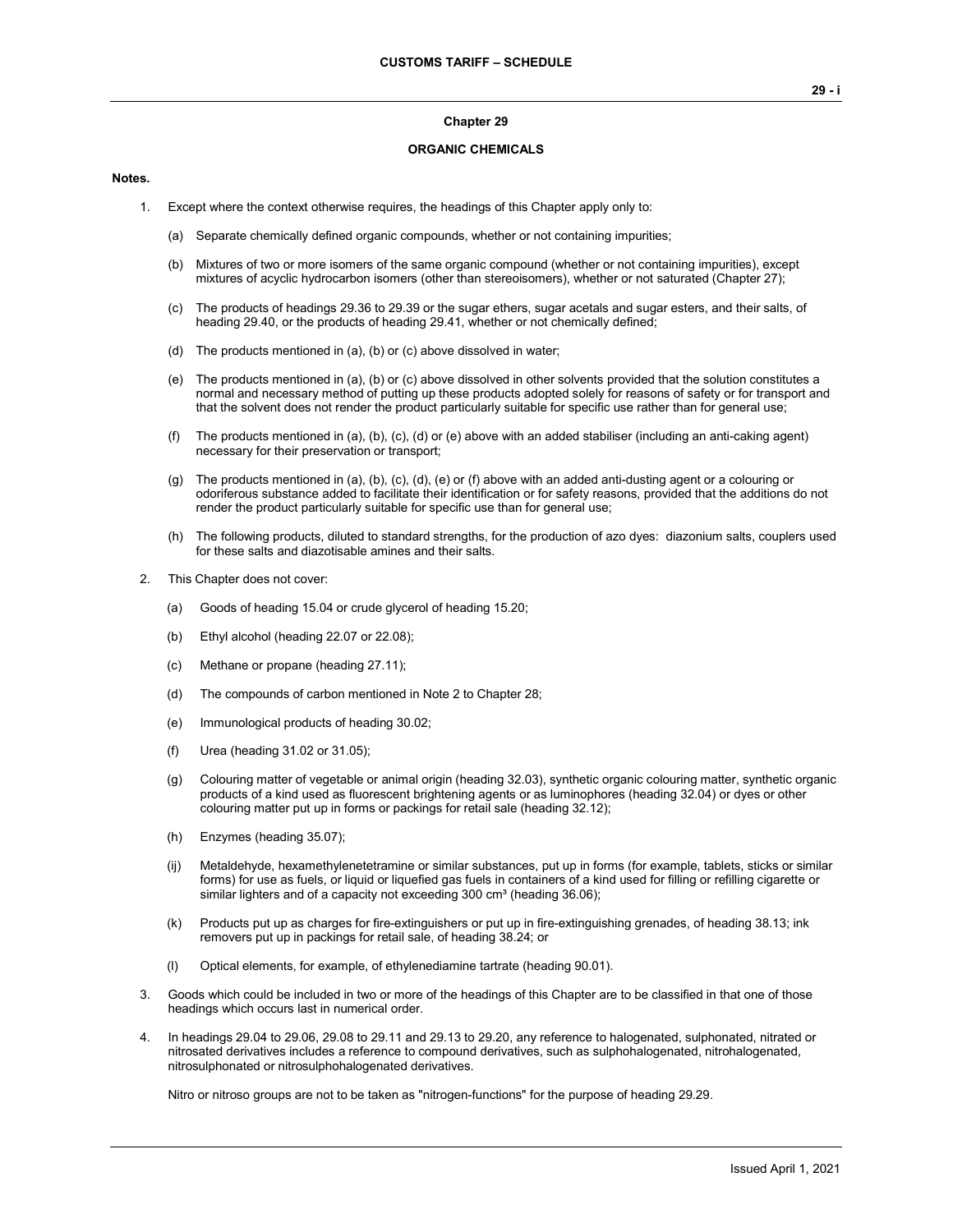For the purpose of headings 29.11, 29.12, 29.14, 29.18 and 29.22, "oxygen-function" is to be restricted to the functions (the characteristic organic oxygen containing groups) referred to in headings 29.05 to 29.20.

- 5. (A) The esters of acid-function organic compounds of sub-Chapters I to VII with organic compounds of these sub Chapters are to be classified with that compound which is classified in the heading which occurs last in numerical order in these sub Chapters.
	- (B) Esters of ethyl alcohol with acid-function organic compounds of sub-Chapters I to VII are to be classified in the same heading as the corresponding acid function compounds.
	- (C) Subject to Note 1 to Section VI and Note 2 to Chapter 28:
		- (1) Inorganic salts of organic compounds such as acid-, phenol- or enol-function compounds or organic bases, of sub-Chapters I to X or heading 29.42, are to be classified in the heading appropriate to the organic compound;
		- (2) Salts formed between organic compounds of sub-Chapters I to X or heading 29.42 are to be classified in the heading appropriate to the base or to the acid (including phenol- or enol-function compounds) from which they are formed, whichever occurs last in numerical order in the Chapter; and
		- (3) Co-ordination compounds, other than products classifiable in sub-Chapter XI or heading 29.41, are to be classified in the heading which occurs last in numerical order in Chapter 29, among those appropriate to the fragments formed by "cleaving" of all metal bonds, other than metal-carbon bonds.
	- (D) Metal alcoholates are to be classified in the same heading as the corresponding alcohols except in the case of ethanol (heading 29.05).
	- (E) Halides of carboxylic acids are to be classified in the same heading as the corresponding acids.
- 6. The compounds of headings 29.30 and 29.31 are organic compounds the molecules of which contain, in addition to atoms of hydrogen, oxygen or nitrogen, atoms of other non metals or of metals (such as sulphur, arsenic or lead) directly linked to carbon atoms.

Heading 29.30 (organo-sulphur compounds) and heading 29.31 (other organo-inorganic compounds) do not include sulphonated or halogenated derivatives (including compound derivatives) which, apart from hydrogen, oxygen and nitrogen, only have directly linked to carbon the atoms of sulphur or of a halogen which give them their nature of sulphonated or halogenated derivatives (or compound derivatives).

7. Headings 29.32, 29.33 and 29.34 do not include epoxides with a three-membered ring, ketone peroxides, cyclic polymers of aldehydes or of thioaldehydes, anhydrides of polybasic carboxylic acids, cyclic esters of polyhydric alcohols or phenols with polybasic acids or imides of polybasic acids.

These provisions apply only when the ring-position hetero-atoms are those resulting solely from the cyclising function or functions here listed.

- 8. For the purposes of heading 29.37:
	- (a) the term "hormones" includes hormone-releasing or hormone-stimulating factors, hormone inhibitors and hormone antagonists (anti-hormones);
	- (b) the expression "used primarily as hormones" applies not only to hormone derivatives and structural analogues used primarily for their hormonal effect, but also to those derivatives and structural analogues used primarily as intermediates in the synthesis of products of this heading.

#### **Subheading Notes.**

- 1. Within any one heading of this Chapter, derivatives of a chemical compound (or group of chemical compounds) are to be classified in the same subheading as that compound (or group of compounds) provided that they are not more specifically covered by any other subheading and that there is no residual subheading named ''Other'' in the series of subheadings concerned.
- 2. Note 3 to Chapter 29 does not apply to the subheadings of this Chapter.

#### **Supplementary Note.**

- 1. For the purpose of tariff items of this Chapter, the following terms have the meanings hereby assigned to them:
	- (a) "Glues or adhesives" goods described in heading 35.06;
	- (b) "Optical fibres or optical fibre bundles or cables" goods described in subheading 9001.10;

**29 - ii**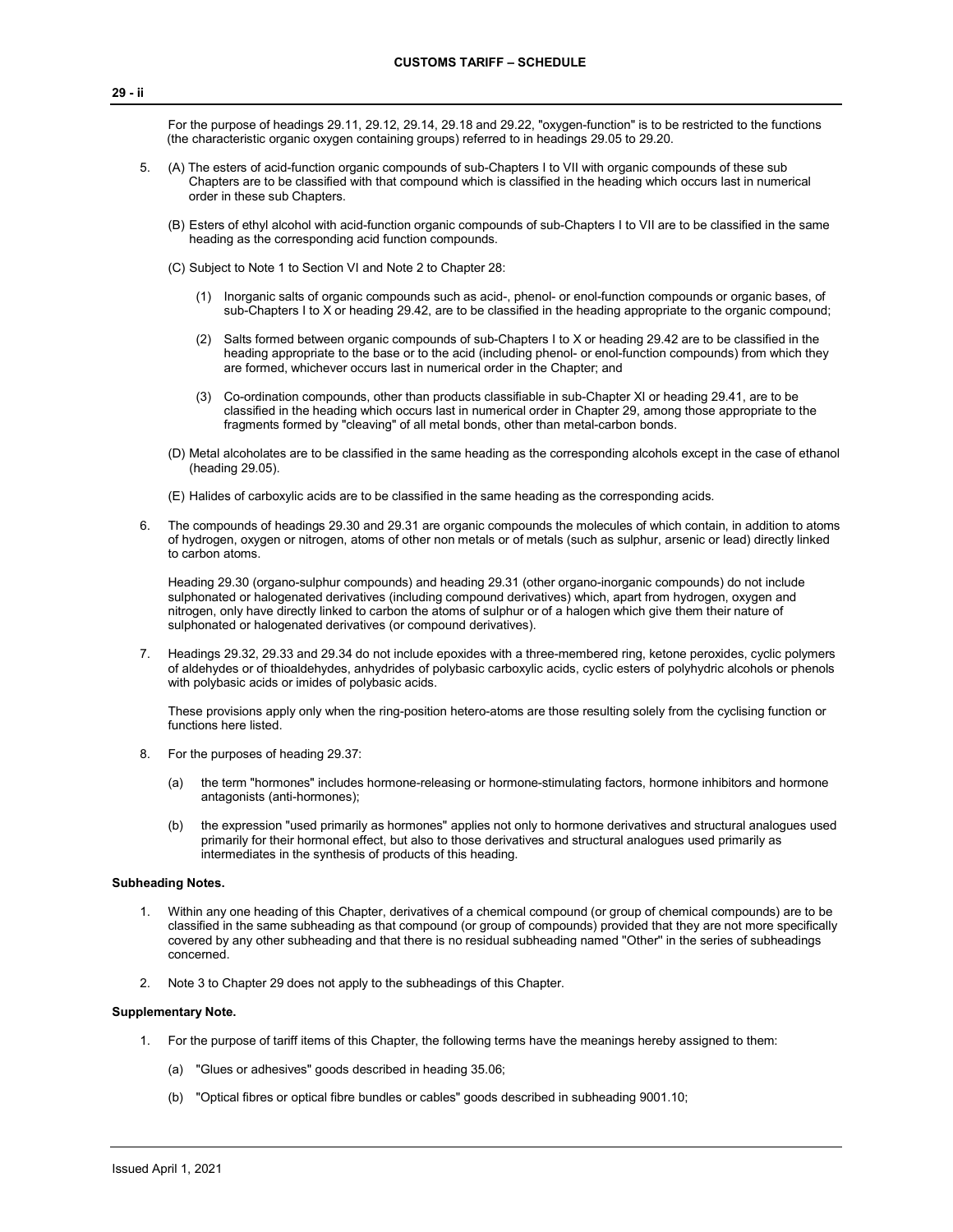- (c) "Typewriter or similar ribbons" goods described in subheading 9612.10;
- (d) "Polymers in primary forms or profile shapes or sheets of plastics" goods described in subheadings 3901.10 to 3917.39 or in subheadings 3918.10 to 3921.90.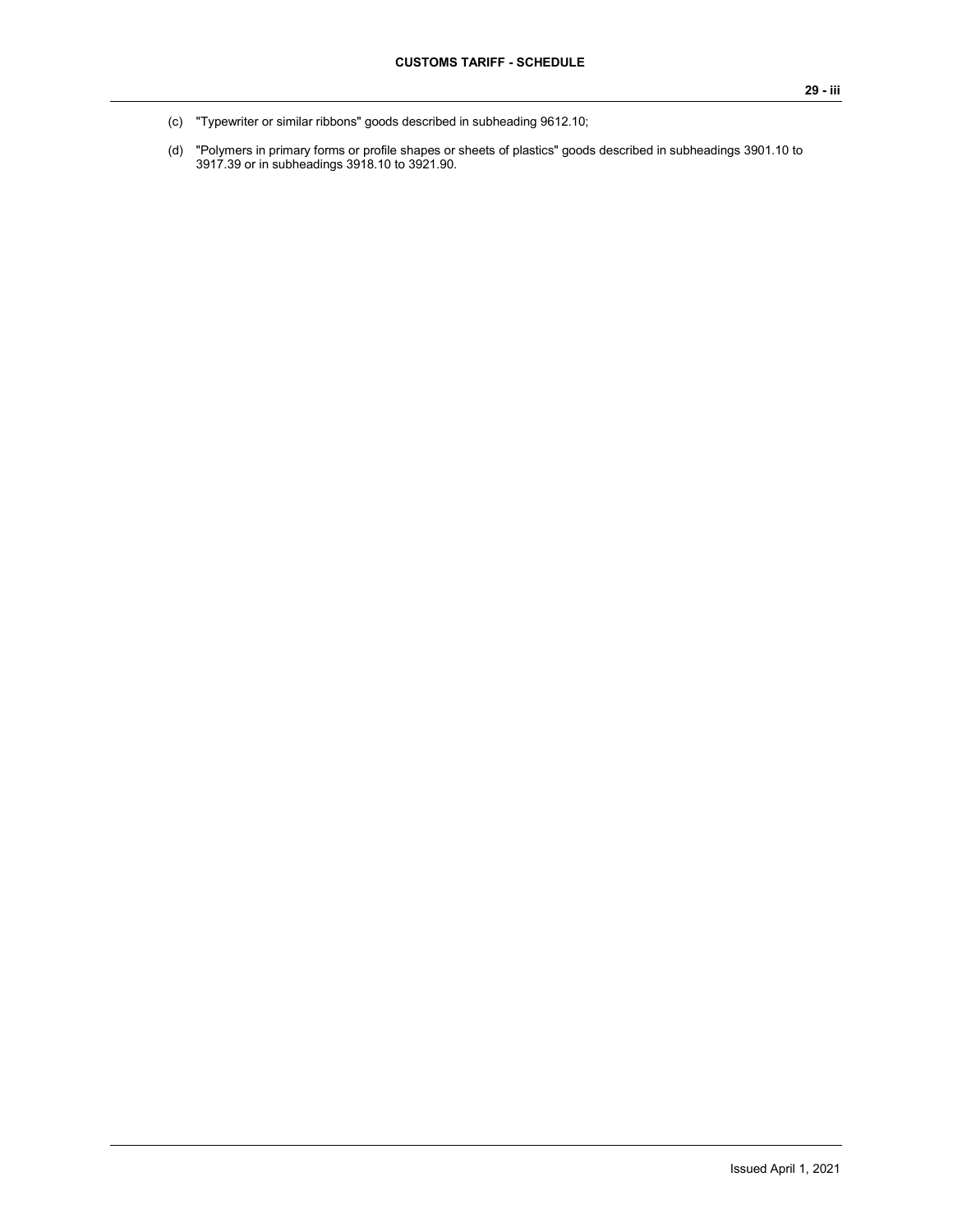| <b>Tariff</b><br>Item      | SS | <b>Description of Goods</b>                                                                | Unit of<br>Meas.                                     | <b>MFN</b><br>Tariff | <b>Applicable</b><br><b>Preferential Tariffs</b>                                                                               |
|----------------------------|----|--------------------------------------------------------------------------------------------|------------------------------------------------------|----------------------|--------------------------------------------------------------------------------------------------------------------------------|
|                            |    | I. -HYDROCARBONS AND THEIR HALOGENATED, SULPHONATED,<br>NITRATED OR NITROSATED DERIVATIVES |                                                      |                      |                                                                                                                                |
| 29.01                      |    | Acyclic hydrocarbons.                                                                      |                                                      |                      |                                                                                                                                |
| 2901.10.00                 |    | -Saturated                                                                                 |                                                      | Free                 | CCCT, LDCT, GPT,<br>UST, MXT, CIAT, CT,<br>CRT, IT, NT, SLT, PT,<br>COLT, JT, PAT, HNT,<br>KRT, CEUT, UAT,<br>CPTPT, UKT: Free |
|                            |    | $---Butanes:$<br>-Unsaturated:                                                             | <b>LTR</b><br><b>LTR</b><br>KGM<br>KGM<br>KGM<br>KGM |                      |                                                                                                                                |
| 2901.21.00 00 - - Ethylene |    |                                                                                            | KGM                                                  | Free                 | CCCT, LDCT, GPT,<br>UST, MXT, CIAT, CT,<br>CRT, IT, NT, SLT, PT,<br>COLT, JT, PAT, HNT,<br>KRT, CEUT, UAT,<br>CPTPT, UKT: Free |
|                            |    | 2901.22.00 00 - - Propene (propylene)                                                      | KGM                                                  | Free                 | CCCT, LDCT, GPT,<br>UST, MXT, CIAT, CT,<br>CRT, IT, NT, SLT, PT,<br>COLT, JT, PAT, HNT,<br>KRT, CEUT, UAT,<br>CPTPT, UKT: Free |
| 2901.23.00                 |    | --Butene (butylene) and isomers thereof                                                    |                                                      | Free                 | CCCT, LDCT, GPT,<br>UST, MXT, CIAT, CT,<br>CRT, IT, NT, SLT, PT,<br>COLT, JT, PAT, HNT,<br>KRT, CEUT, UAT,<br>CPTPT, UKT: Free |
|                            |    |                                                                                            | KGM<br>KGM<br>KGM                                    |                      |                                                                                                                                |
|                            |    | 2901.24.00 00 - - Buta-1,3-diene and isoprene                                              | KGM                                                  | Free                 | CCCT, LDCT, GPT,<br>UST, MXT, CIAT, CT,<br>CRT, IT, NT, SLT, PT,<br>COLT, JT, PAT, HNT,<br>KRT, CEUT, UAT,<br>CPTPT, UKT: Free |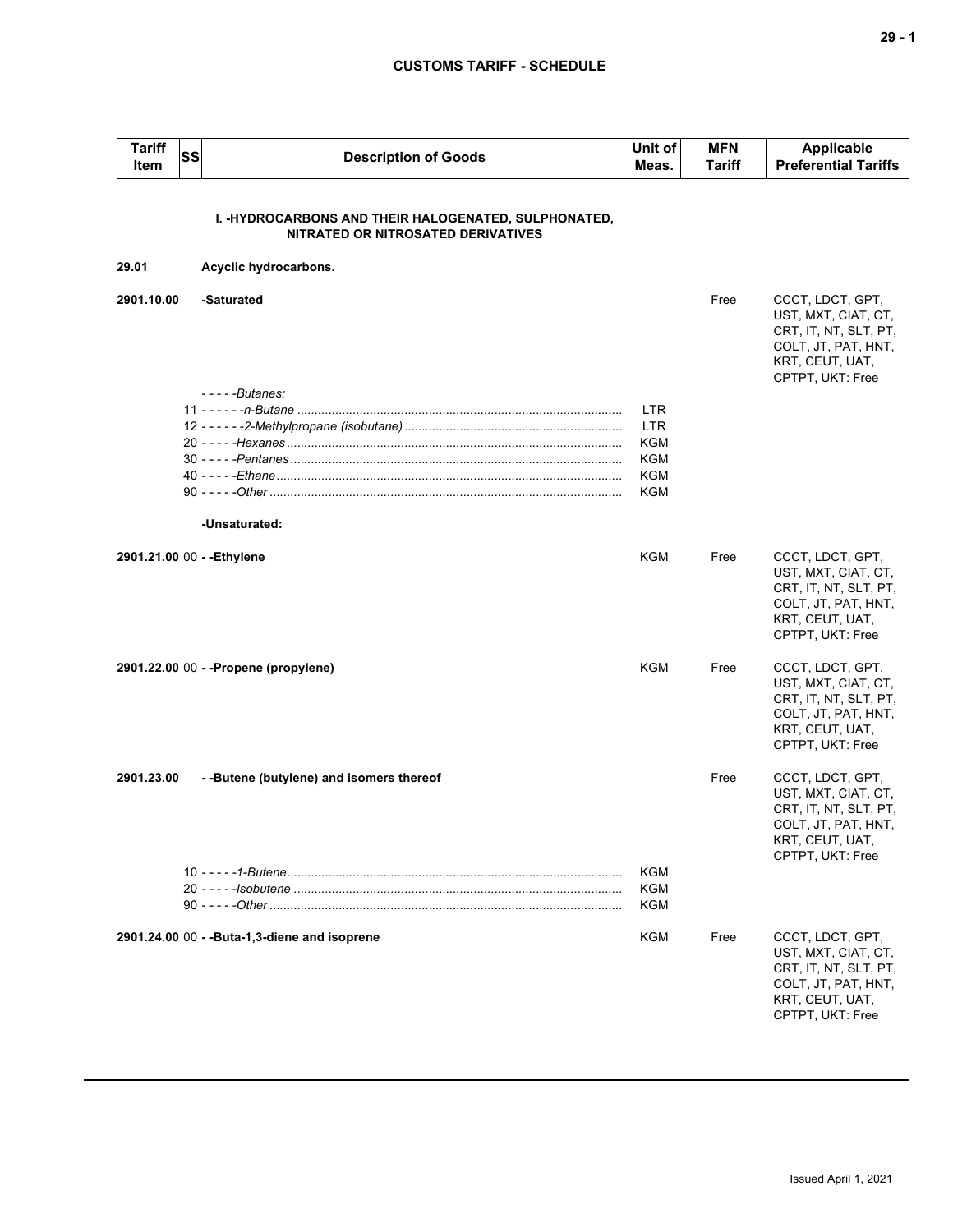| <b>Tariff</b><br>Item   | SS | <b>Description of Goods</b>            | Unit of<br>Meas. | <b>MFN</b><br><b>Tariff</b> | Applicable<br><b>Preferential Tariffs</b>                                                                                      |
|-------------------------|----|----------------------------------------|------------------|-----------------------------|--------------------------------------------------------------------------------------------------------------------------------|
| 2901.29.00              |    | --Other                                |                  | Free                        | CCCT, LDCT, GPT,                                                                                                               |
|                         |    |                                        |                  |                             | UST, MXT, CIAT, CT,<br>CRT, IT, NT, SLT, PT,<br>COLT, JT, PAT, HNT,<br>KRT, CEUT, UAT,<br>CPTPT, UKT: Free                     |
|                         |    | -----Linear alpha olefins, unmixed:    |                  |                             |                                                                                                                                |
|                         |    |                                        | KGM              |                             |                                                                                                                                |
|                         |    |                                        | <b>KGM</b>       |                             |                                                                                                                                |
|                         |    |                                        | <b>KGM</b>       |                             |                                                                                                                                |
|                         |    | - - - - - Other:                       |                  |                             |                                                                                                                                |
|                         |    |                                        | <b>KGM</b>       |                             |                                                                                                                                |
|                         |    |                                        | <b>KGM</b>       |                             |                                                                                                                                |
| 29.02                   |    | Cyclic hydrocarbons.                   |                  |                             |                                                                                                                                |
|                         |    | -Cyclanes, cyclenes and cycloterpenes: |                  |                             |                                                                                                                                |
|                         |    | 2902.11.00 00 - - Cyclohexane          | <b>KGM</b>       | Free                        | CCCT, LDCT, GPT,<br>UST, MXT, CIAT, CT,<br>CRT, IT, NT, SLT, PT,<br>COLT, JT, PAT, HNT,<br>KRT, CEUT, UAT,<br>CPTPT, UKT: Free |
| 2902.19.00 00 - - Other |    |                                        | KGM              | Free                        | CCCT, LDCT, GPT,<br>UST, MXT, CIAT, CT,<br>CRT, IT, NT, SLT, PT,<br>COLT, JT, PAT, HNT,<br>KRT, CEUT, UAT,<br>CPTPT, UKT: Free |
| 2902.20.00 00 -Benzene  |    |                                        | KGM              | Free                        | CCCT, LDCT, GPT,<br>UST, MXT, CIAT, CT,<br>CRT, IT, NT, SLT, PT,<br>COLT, JT, PAT, HNT,<br>KRT, CEUT, UAT,<br>CPTPT, UKT: Free |
| 2902.30.00 00 -Toluene  |    | -Xylenes:                              | <b>KGM</b>       | Free                        | CCCT, LDCT, GPT,<br>UST, MXT, CIAT, CT,<br>CRT, IT, NT, SLT, PT,<br>COLT, JT, PAT, HNT,<br>KRT, CEUT, UAT,<br>CPTPT, UKT: Free |
|                         |    |                                        |                  |                             |                                                                                                                                |
|                         |    | 2902.41.00 00 - - o-Xylene             | <b>KGM</b>       | Free                        | CCCT, LDCT, GPT,<br>UST, MXT, CIAT, CT,<br>CRT, IT, NT, SLT, PT,<br>COLT, JT, PAT, HNT,<br>KRT, CEUT, UAT,<br>CPTPT, UKT: Free |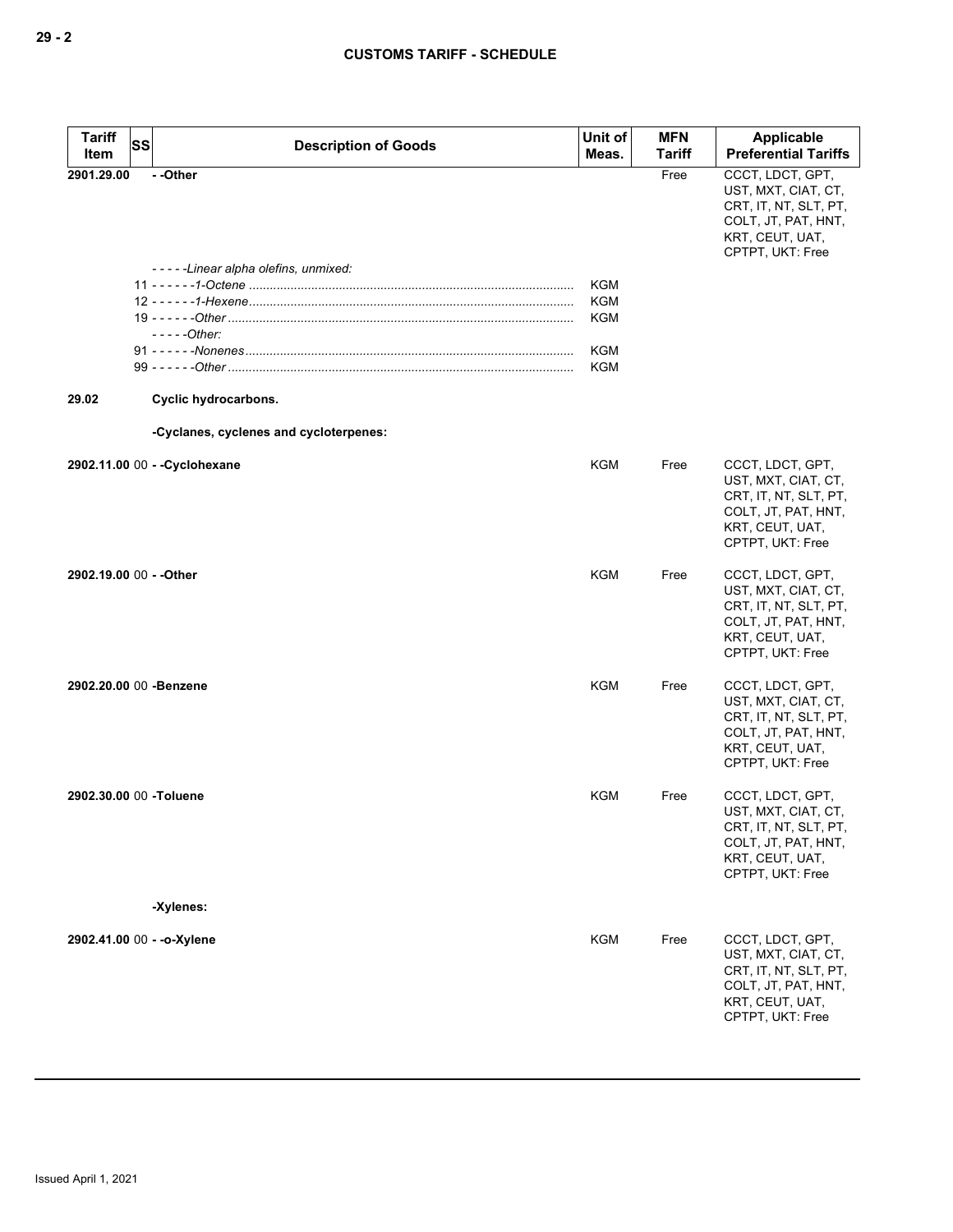| <b>Tariff</b><br><b>SS</b> | <b>Description of Goods</b>              | Unit of    | <b>MFN</b>    | Applicable                                                                                                                     |
|----------------------------|------------------------------------------|------------|---------------|--------------------------------------------------------------------------------------------------------------------------------|
| Item                       |                                          | Meas.      | <b>Tariff</b> | <b>Preferential Tariffs</b>                                                                                                    |
|                            | 2902.42.00 00 - - m-Xylene               | <b>KGM</b> | Free          | CCCT, LDCT, GPT,<br>UST, MXT, CIAT, CT,<br>CRT, IT, NT, SLT, PT,<br>COLT, JT, PAT, HNT,<br>KRT, CEUT, UAT,<br>CPTPT, UKT: Free |
| 2902.43.00 00 - -p-Xylene  |                                          | <b>KGM</b> | Free          | CCCT, LDCT, GPT,<br>UST, MXT, CIAT, CT,<br>CRT, IT, NT, SLT, PT,<br>COLT, JT, PAT, HNT,<br>KRT, CEUT, UAT,<br>CPTPT, UKT: Free |
|                            | 2902.44.00 00 - - Mixed xylene isomers   | <b>KGM</b> | Free          | CCCT, LDCT, GPT,<br>UST, MXT, CIAT, CT,<br>CRT, IT, NT, SLT, PT,<br>COLT, JT, PAT, HNT,<br>KRT, CEUT, UAT,<br>CPTPT, UKT: Free |
| 2902.50.00 00 -Styrene     |                                          | <b>KGM</b> | Free          | CCCT, LDCT, GPT,<br>UST, MXT, CIAT, CT,<br>CRT, IT, NT, SLT, PT,<br>COLT, JT, PAT, HNT,<br>KRT, CEUT, UAT,<br>CPTPT, UKT: Free |
|                            | 2902.60.00 00 - Ethylbenzene             | <b>KGM</b> | Free          | CCCT, LDCT, GPT,<br>UST, MXT, CIAT, CT,<br>CRT, IT, NT, SLT, PT,<br>COLT, JT, PAT, HNT,<br>KRT, CEUT, UAT,<br>CPTPT, UKT: Free |
| 2902.70.00 00 -Cumene      |                                          | <b>KGM</b> | Free          | CCCT, LDCT, GPT,<br>UST, MXT, CIAT, CT,<br>CRT, IT, NT, SLT, PT,<br>COLT, JT, PAT, HNT,<br>KRT, CEUT, UAT,<br>CPTPT, UKT: Free |
| 2902.90.00                 | -Other                                   | KGM        | Free          | CCCT, LDCT, GPT,<br>UST, MXT, CIAT, CT,<br>CRT, IT, NT, SLT, PT,<br>COLT, JT, PAT, HNT,<br>KRT, CEUT, UAT,<br>CPTPT, UKT: Free |
|                            |                                          | KGM        |               |                                                                                                                                |
| 29.03                      | Halogenated derivatives of hydrocarbons. |            |               |                                                                                                                                |

**-Saturated chlorinated derivatives of acyclic hydrocarbons:**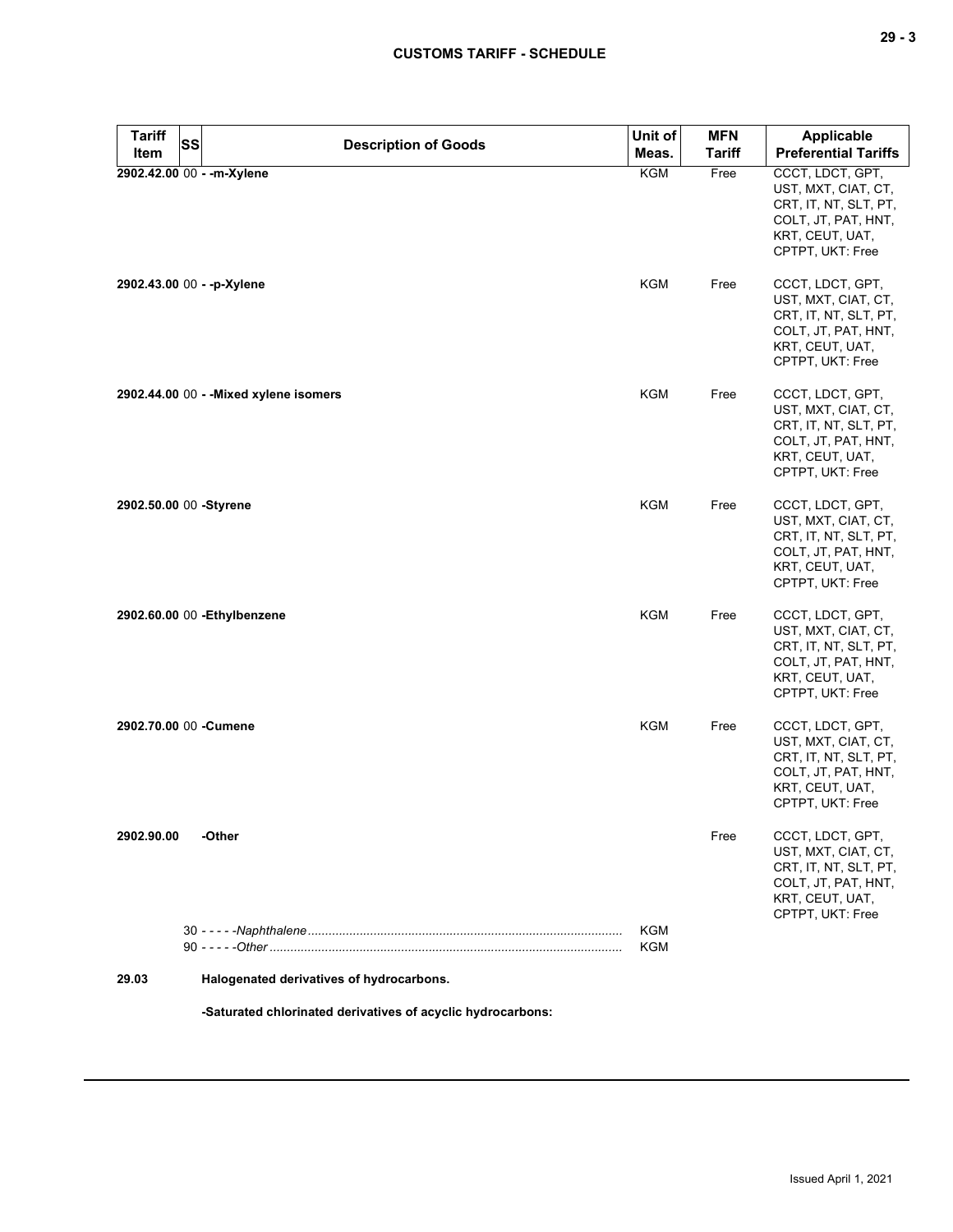| <b>Tariff</b><br>Item   | <b>SS</b><br><b>Description of Goods</b>                                            | Unit of<br>Meas. | <b>MFN</b><br><b>Tariff</b> | Applicable<br><b>Preferential Tariffs</b>                                                                                      |
|-------------------------|-------------------------------------------------------------------------------------|------------------|-----------------------------|--------------------------------------------------------------------------------------------------------------------------------|
|                         | 2903.11.00 00 - - Chloromethane (methyl chloride) and chloroethane (ethyl chloride) | KGM              | Free                        | CCCT, LDCT, GPT,                                                                                                               |
|                         |                                                                                     |                  |                             | UST, MXT, CIAT, CT,<br>CRT, IT, NT, SLT, PT,<br>COLT, JT, PAT, HNT,<br>KRT, CEUT, UAT,<br>CPTPT, UKT: Free                     |
|                         | 2903.12.00 00 - - Dichloromethane (methylene chloride)                              | KGM              | Free                        | CCCT, LDCT, GPT,<br>UST, MXT, CIAT, CT,<br>CRT, IT, NT, SLT, PT,<br>COLT, JT, PAT, HNT,<br>KRT, CEUT, UAT,<br>CPTPT, UKT: Free |
|                         | 2903.13.00 00 - - Chloroform (trichloromethane)                                     | KGM              | Free                        | CCCT, LDCT, GPT,<br>UST, MXT, CIAT, CT,<br>CRT, IT, NT, SLT, PT,<br>COLT, JT, PAT, HNT,<br>KRT, CEUT, UAT,<br>CPTPT, UKT: Free |
|                         | 2903.14.00 00 - - Carbon tetrachloride                                              | KGM              | Free                        | CCCT, LDCT, GPT,<br>UST, MXT, CIAT, CT,<br>CRT, IT, NT, SLT, PT,<br>COLT, JT, PAT, HNT,<br>KRT, CEUT, UAT,<br>CPTPT, UKT: Free |
|                         | 2903.15.00 00 - - Ethylene dichloride (ISO) (1,2-dichloroethane)                    | <b>KGM</b>       | Free                        | CCCT, LDCT, GPT,<br>UST, MXT, CIAT, CT,<br>CRT, IT, NT, SLT, PT,<br>COLT, JT, PAT, HNT,<br>KRT, CEUT, UAT,<br>CPTPT, UKT: Free |
| 2903.19.00 00 - - Other |                                                                                     | <b>KGM</b>       | Free                        | CCCT, LDCT, GPT,<br>UST, MXT, CIAT, CT,<br>CRT, IT, NT, SLT, PT,<br>COLT, JT, PAT, HNT,<br>KRT, CEUT, UAT,<br>CPTPT, UKT: Free |
|                         | -Unsaturated chlorinated derivatives of acyclic hydrocarbons:                       |                  |                             |                                                                                                                                |
|                         | 2903.21.00 00 - - Vinyl chloride (chloroethylene)                                   | <b>KGM</b>       | Free                        | CCCT, LDCT, GPT,<br>UST, MXT, CIAT, CT,<br>CRT, IT, NT, SLT, PT,<br>COLT, JT, PAT, HNT,<br>KRT, CEUT, UAT,<br>CPTPT, UKT: Free |
|                         | 2903.22.00 00 - - Trichloroethylene                                                 | KGM              | Free                        | CCCT, LDCT, GPT,<br>UST, MXT, CIAT, CT,<br>CRT, IT, NT, SLT, PT,<br>COLT, JT, PAT, HNT,<br>KRT, CEUT, UAT,<br>CPTPT, UKT: Free |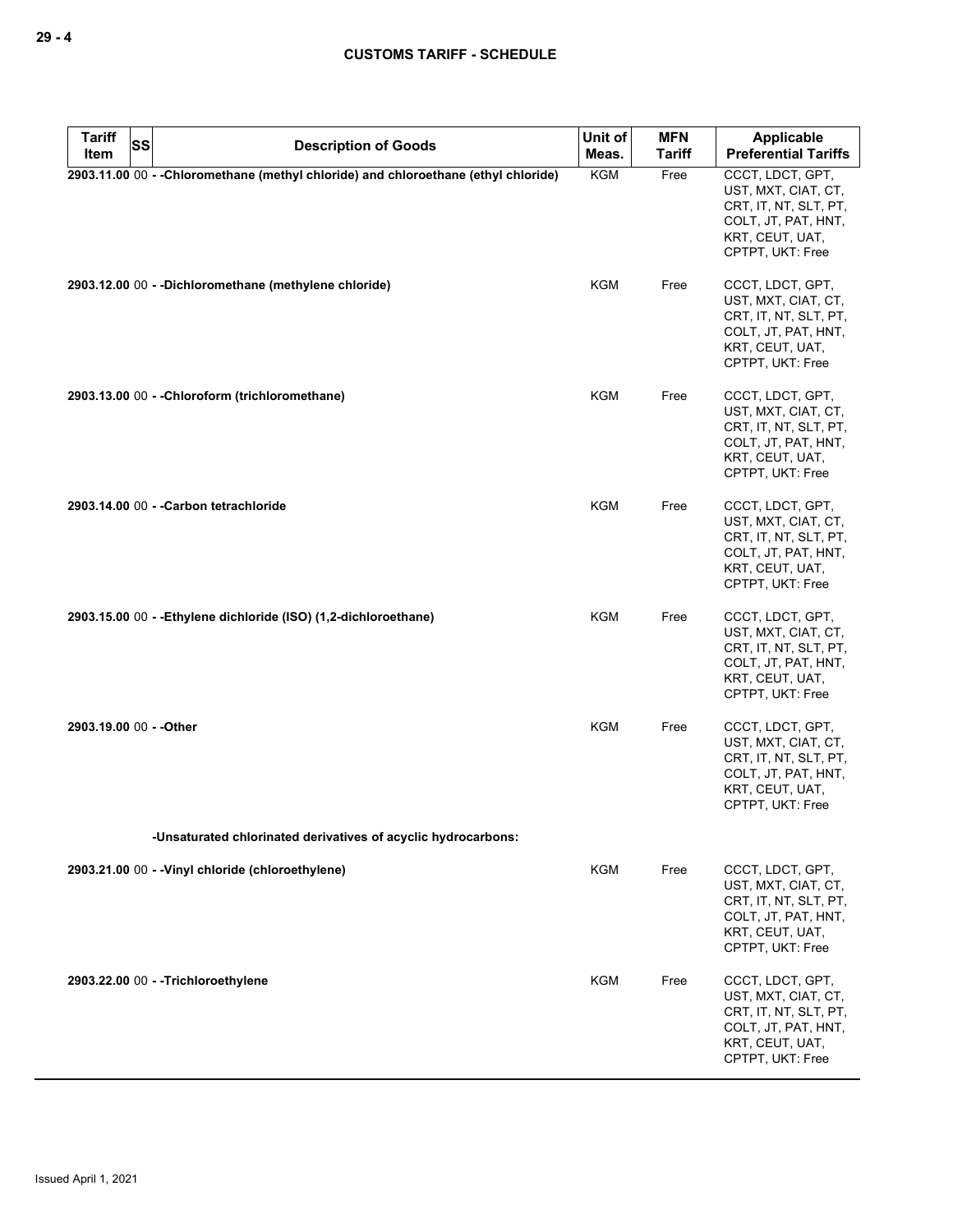|                         |           |                                                                                                | Unit of | <b>MFN</b>    | Applicable                                                                                                                     |
|-------------------------|-----------|------------------------------------------------------------------------------------------------|---------|---------------|--------------------------------------------------------------------------------------------------------------------------------|
| Tariff<br>Item          | <b>SS</b> | <b>Description of Goods</b>                                                                    | Meas.   | <b>Tariff</b> | <b>Preferential Tariffs</b>                                                                                                    |
|                         |           | 2903.23.00 00 - - Tetrachloroethylene (perchloroethylene)                                      | KGM     | Free          | CCCT, LDCT, GPT,<br>UST, MXT, CIAT, CT,<br>CRT, IT, NT, SLT, PT,<br>COLT, JT, PAT, HNT,<br>KRT, CEUT, UAT,<br>CPTPT, UKT: Free |
| 2903.29.00 00 - - Other |           |                                                                                                | KGM     | Free          | CCCT, LDCT, GPT,<br>UST, MXT, CIAT, CT,<br>CRT, IT, NT, SLT, PT,<br>COLT, JT, PAT, HNT,<br>KRT, CEUT, UAT,<br>CPTPT, UKT: Free |
|                         |           | -Fluorinated, brominated or iodinated derivatives of acyclic<br>hydrocarbons:                  |         |               |                                                                                                                                |
|                         |           | 2903.31.00 00 - - Ethylene dibromide (ISO) (1,2-dibromoethane)                                 | KGM     | Free          | CCCT, LDCT, GPT,<br>UST, MXT, CIAT, CT,<br>CRT, IT, NT, SLT, PT,<br>COLT, JT, PAT, HNT,<br>KRT, CEUT, UAT,<br>CPTPT, UKT: Free |
| 2903.39.00              |           | - -Other                                                                                       |         | Free          | CCCT, LDCT, GPT,<br>UST, MXT, CIAT, CT,<br>CRT, IT, NT, SLT, PT,<br>COLT, JT, PAT, HNT,<br>KRT, CEUT, UAT,<br>CPTPT, UKT: Free |
|                         |           | -----Fluorinated hydrocarbons:                                                                 | KGM     |               |                                                                                                                                |
|                         |           |                                                                                                | KGM     |               |                                                                                                                                |
|                         |           |                                                                                                | KGM     |               |                                                                                                                                |
|                         |           | -Halogenated derivatives of acyclic hydrocarbons containing two or<br>more different halogens: |         |               |                                                                                                                                |
|                         |           | 2903.71.00 00 - - Chlorodifluoromethane                                                        | KGM     | Free          | CCCT, LDCT, GPT,<br>UST, MXT, CIAT, CT,<br>CRT, IT, NT, SLT, PT,<br>COLT, JT, PAT, HNT,<br>KRT, CEUT, UAT,<br>CPTPT, UKT: Free |
|                         |           | 2903.72.00 00 - - Dichlorotrifluoroethanes                                                     | KGM     | Free          | CCCT, LDCT, GPT,<br>UST, MXT, CIAT, CT,<br>CRT, IT, NT, SLT, PT,<br>COLT, JT, PAT, HNT,<br>KRT, CEUT, UAT,<br>CPTPT, UKT: Free |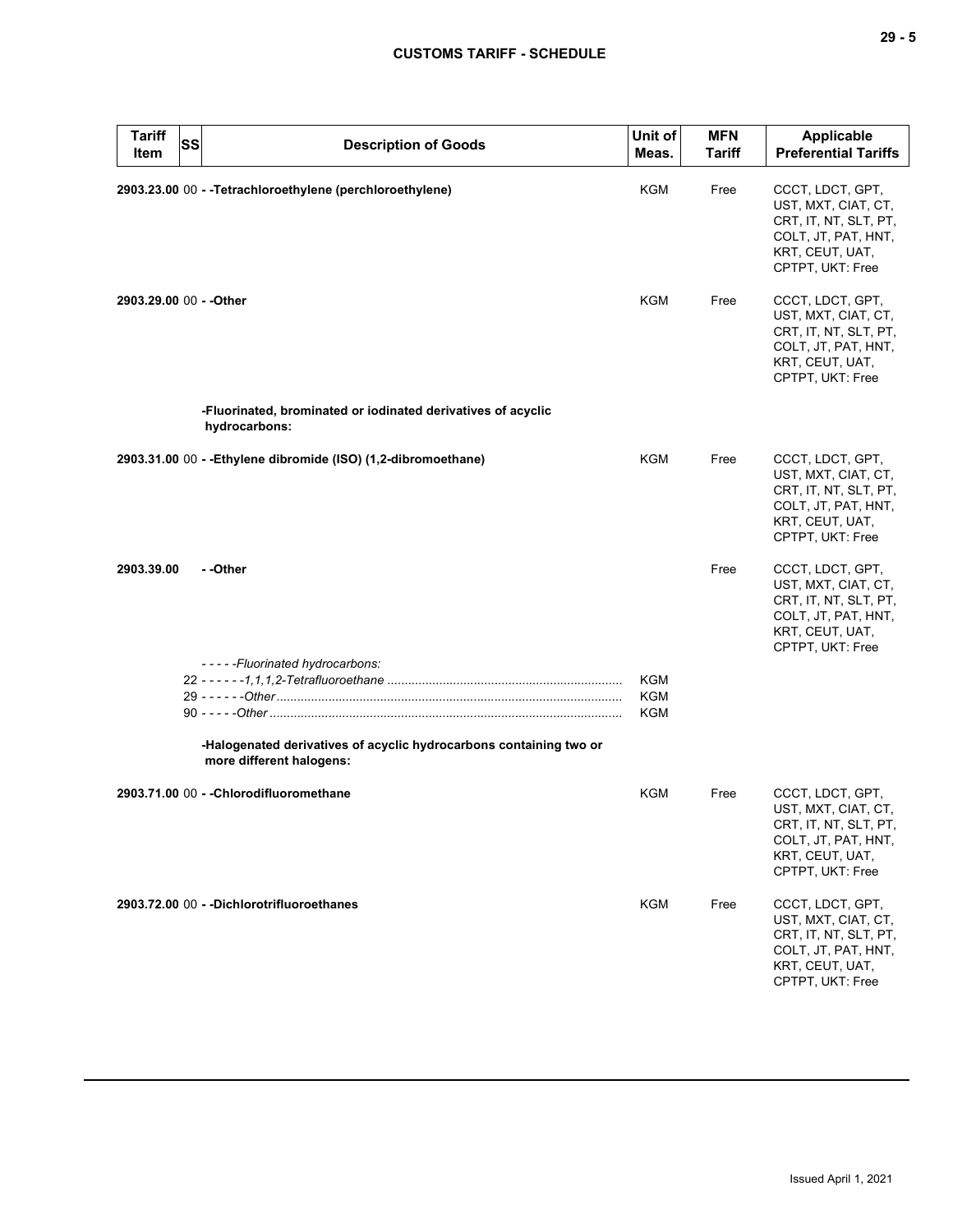| <b>Tariff</b><br>Item   | <b>SS</b> | <b>Description of Goods</b>                                                                          | Unit of<br>Meas. | <b>MFN</b><br><b>Tariff</b> | Applicable<br><b>Preferential Tariffs</b>                                                                                      |
|-------------------------|-----------|------------------------------------------------------------------------------------------------------|------------------|-----------------------------|--------------------------------------------------------------------------------------------------------------------------------|
|                         |           | 2903.73.00 00 - - Dichlorofluoroethanes                                                              | <b>KGM</b>       | Free                        | CCCT, LDCT, GPT,<br>UST, MXT, CIAT, CT,<br>CRT, IT, NT, SLT, PT,<br>COLT, JT, PAT, HNT,<br>KRT, CEUT, UAT,<br>CPTPT, UKT: Free |
|                         |           | 2903.74.00 00 - - Chlorodifluoroethanes                                                              | KGM              | Free                        | CCCT, LDCT, GPT,<br>UST, MXT, CIAT, CT,<br>CRT, IT, NT, SLT, PT,<br>COLT, JT, PAT, HNT,<br>KRT, CEUT, UAT,<br>CPTPT, UKT: Free |
|                         |           | 2903.75.00 00 - - Dichloropentafluoropropanes                                                        | KGM              | Free                        | CCCT, LDCT, GPT,<br>UST, MXT, CIAT, CT,<br>CRT, IT, NT, SLT, PT,<br>COLT, JT, PAT, HNT,<br>KRT, CEUT, UAT,<br>CPTPT, UKT: Free |
|                         |           | 2903.76.00 00 - - Bromochlorodifluoromethane, bromotrifluoromethane and<br>dibromotetrafluoroethanes | <b>KGM</b>       | Free                        | CCCT, LDCT, GPT,<br>UST, MXT, CIAT, CT,<br>CRT, IT, NT, SLT, PT,<br>COLT, JT, PAT, HNT,<br>KRT, CEUT, UAT,<br>CPTPT, UKT: Free |
|                         |           | 2903.77.00 00 - - Other, perhalogenated only with fluorine and chlorine                              | KGM              | Free                        | CCCT, LDCT, GPT,<br>UST, MXT, CIAT, CT,<br>CRT, IT, NT, SLT, PT,<br>COLT, JT, PAT, HNT,<br>KRT, CEUT, UAT,<br>CPTPT, UKT: Free |
|                         |           | 2903.78.00 00 - - Other perhalogenated derivatives                                                   | KGM              | Free                        | CCCT, LDCT, GPT,<br>UST, MXT, CIAT, CT,<br>CRT, IT, NT, SLT, PT,<br>COLT, JT, PAT, HNT,<br>KRT, CEUT, UAT,<br>CPTPT, UKT: Free |
| 2903.79.00 00 - - Other |           |                                                                                                      | <b>KGM</b>       | Free                        | CCCT, LDCT, GPT,<br>UST, MXT, CIAT, CT,<br>CRT, IT, NT, SLT, PT,<br>COLT, JT, PAT, HNT,<br>KRT, CEUT, UAT,<br>CPTPT, UKT: Free |
|                         |           | -Halogenated derivatives of cyclanic, cyclenic or cycloterpenic                                      |                  |                             |                                                                                                                                |

**hydrocarbons:**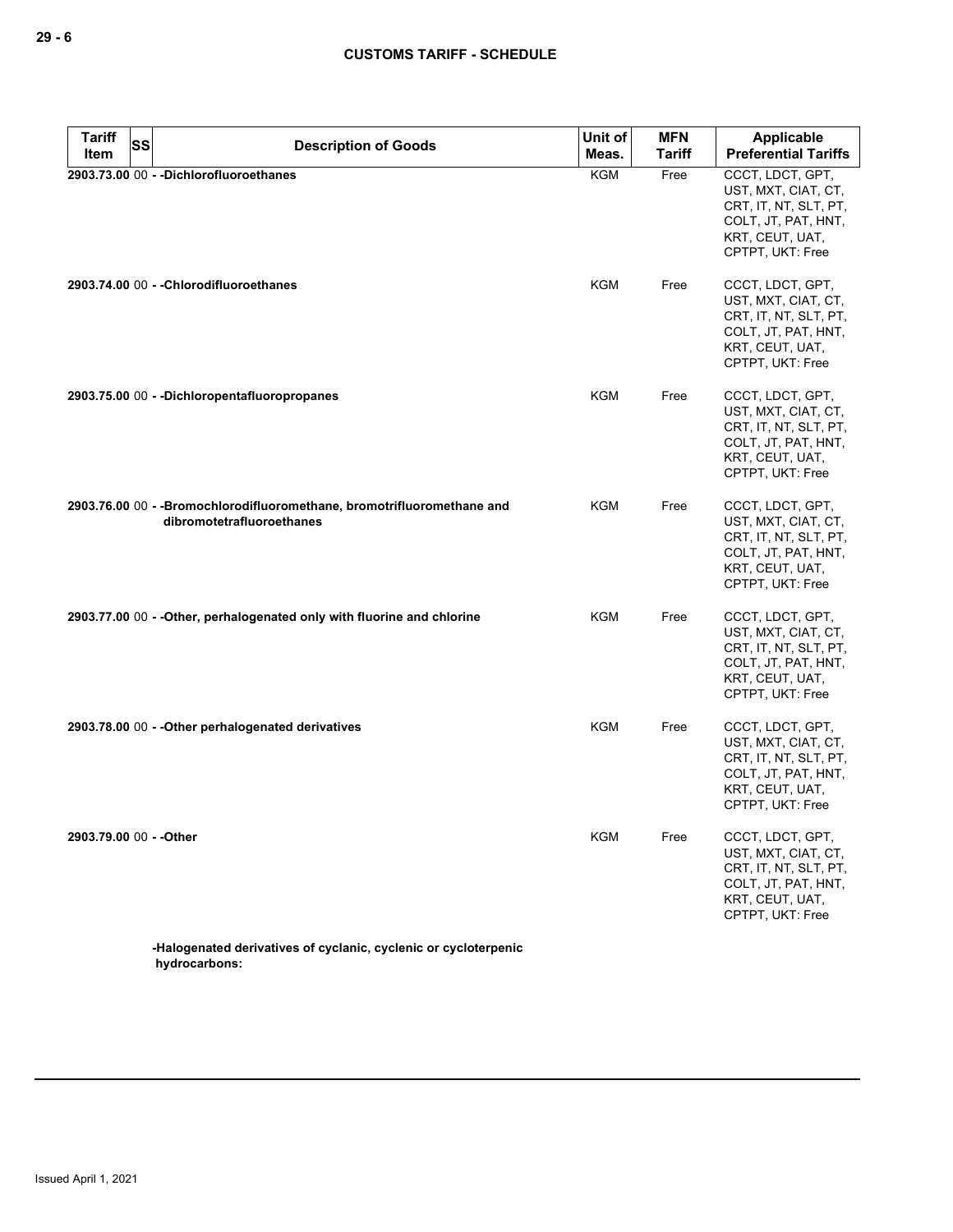| 29 - 7                                           |  |
|--------------------------------------------------|--|
|                                                  |  |
|                                                  |  |
| <b>Applicable</b><br><b>Proforantial Tariffe</b> |  |

| <b>Tariff</b><br><b>Item</b>  | <b>SS</b> | <b>Description of Goods</b>                                                                                                    | Unit of<br>Meas. | <b>MFN</b><br><b>Tariff</b> | <b>Applicable</b><br><b>Preferential Tariffs</b>                                                                               |
|-------------------------------|-----------|--------------------------------------------------------------------------------------------------------------------------------|------------------|-----------------------------|--------------------------------------------------------------------------------------------------------------------------------|
|                               |           | 2903.81.00 00 - -1,2,3,4,5,6-Hexachlorocyclohexane (HCH (ISO)), including lindane<br>(ISO, INN)                                | <b>KGM</b>       | Free                        | CCCT, LDCT, GPT,<br>UST, MXT, CIAT, CT,<br>CRT, IT, NT, SLT, PT,<br>COLT, JT, PAT, HNT,<br>KRT, CEUT, UAT,<br>CPTPT, UKT: Free |
|                               |           | 2903.82.00 00 - - Aldrin (ISO), chlordane (ISO) and heptachlor (ISO)                                                           | KGM              | Free                        | CCCT, LDCT, GPT,<br>UST, MXT, CIAT, CT,<br>CRT, IT, NT, SLT, PT,<br>COLT, JT, PAT, HNT,<br>KRT, CEUT, UAT,<br>CPTPT, UKT: Free |
| 2903.83.00 00 - - Mirex (ISO) |           |                                                                                                                                | KGM              | Free                        | CCCT, LDCT, GPT,<br>UST, MXT, CIAT, CT,<br>CRT, IT, NT, SLT, PT,<br>COLT, JT, PAT, HNT,<br>KRT, CEUT, UAT,<br>CPTPT, UKT: Free |
| 2903.89.00 00 - - Other       |           |                                                                                                                                | KGM              | Free                        | CCCT, LDCT, GPT,<br>UST, MXT, CIAT, CT,<br>CRT, IT, NT, SLT, PT,<br>COLT, JT, PAT, HNT,<br>KRT, CEUT, UAT,<br>CPTPT, UKT: Free |
|                               |           | -Halogenated derivatives of aromatic hydrocarbons:                                                                             |                  |                             |                                                                                                                                |
|                               |           | 2903.91.00 00 - -Chlorobenzene, o-dichlorobenzene and p-dichlorobenzene                                                        | KGM              | Free                        | CCCT, LDCT, GPT,<br>UST, MXT, CIAT, CT,<br>CRT, IT, NT, SLT, PT,<br>COLT, JT, PAT, HNT,<br>KRT, CEUT, UAT,<br>CPTPT, UKT: Free |
|                               |           | 2903.92.00 00 - - Hexachlorobenzene (ISO) and DDT (ISO) (clofenotane (INN), 1,1,1-<br>trichloro-2,2-bis(p-chlorophenyl)ethane) | KGM              | Free                        | CCCT, LDCT, GPT,<br>UST, MXT, CIAT, CT,<br>CRT, IT, NT, SLT, PT,<br>COLT, JT, PAT, HNT,<br>KRI, CEUI, UAI,<br>CPTPT, UKT: Free |
|                               |           | 2903.93.00 00 - - Pentachlorobenzene (ISO)                                                                                     | KGM              | Free                        | CCCT, LDCT, GPT,<br>UST, MXT, CIAT, CT,<br>CRT, IT, NT, SLT, PT,<br>COLT, JT, PAT, HNT,<br>KRT, CEUT, UAT,<br>CPTPT, UKT: Free |
|                               |           | 2903.94.00 00 - - Hexabromobiphenyls                                                                                           | <b>KGM</b>       | Free                        | CCCT, LDCT, GPT,<br>UST, MXT, CIAT, CT,<br>CRT, IT, NT, SLT, PT,<br>COLT, JT, PAT, HNT,<br>KRT, CEUT, UAT,<br>CPTPT, UKT: Free |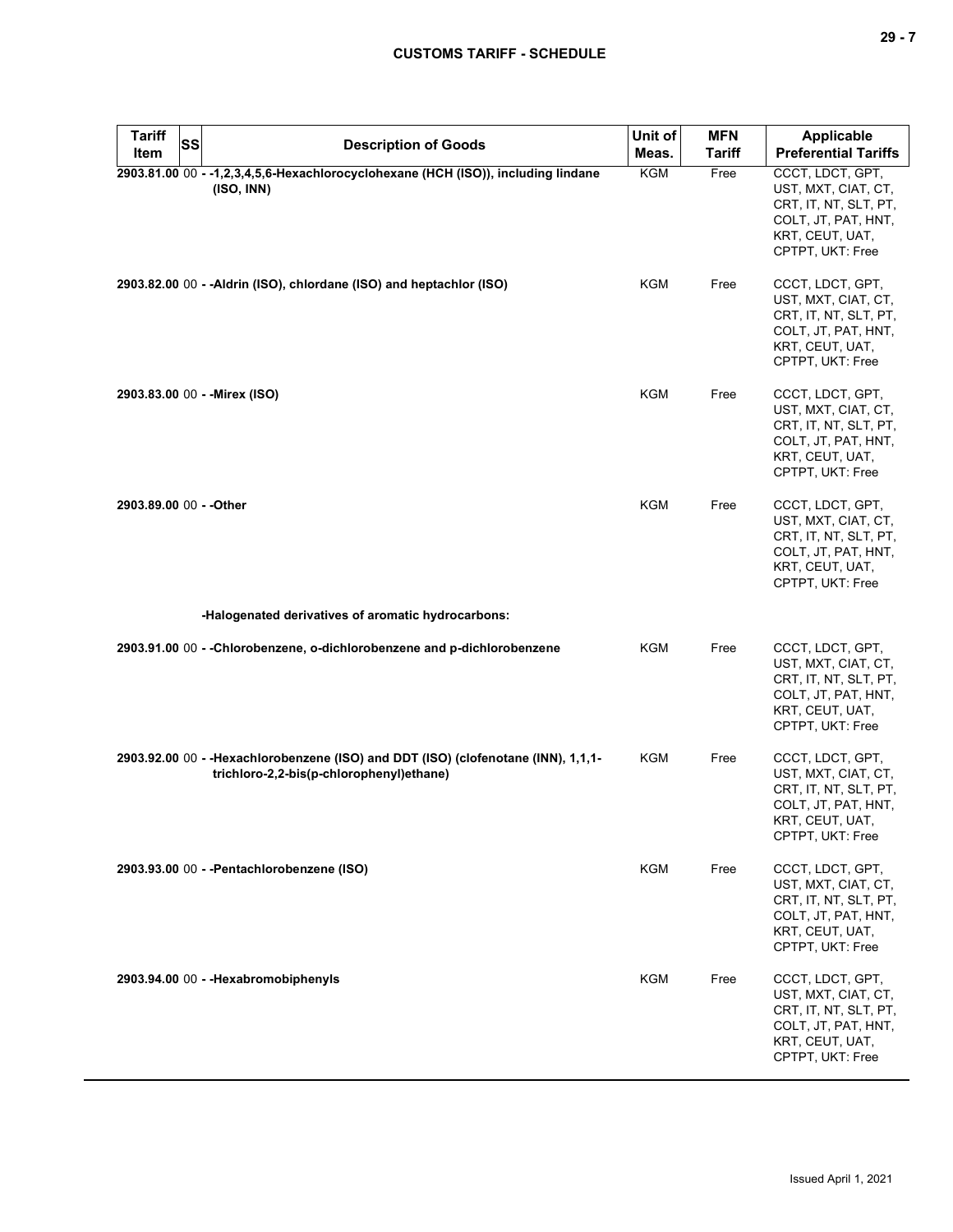| <b>Tariff</b><br><b>SS</b><br>Item | <b>Description of Goods</b>                                                                     | Unit of<br>Meas. | <b>MFN</b><br><b>Tariff</b> | <b>Applicable</b><br><b>Preferential Tariffs</b>                                                                               |
|------------------------------------|-------------------------------------------------------------------------------------------------|------------------|-----------------------------|--------------------------------------------------------------------------------------------------------------------------------|
| 2903.99.00 00 - - Other            |                                                                                                 | <b>KGM</b>       | Free                        | CCCT, LDCT, GPT,<br>UST, MXT, CIAT, CT,<br>CRT, IT, NT, SLT, PT,<br>COLT, JT, PAT, HNT,<br>KRT, CEUT, UAT,<br>CPTPT, UKT: Free |
| 29.04                              | Sulphonated, nitrated or nitrosated derivatives of hydrocarbons,<br>whether or not halogenated. |                  |                             |                                                                                                                                |
|                                    | 2904.10.00 00 -Derivatives containing only sulpho groups, their salts and ethyl esters          | KGM              | Free                        | CCCT, LDCT, GPT,<br>UST, MXT, CIAT, CT,<br>CRT, IT, NT, SLT, PT,<br>COLT, JT, PAT, HNT,<br>KRT, CEUT, UAT,<br>CPTPT, UKT: Free |
|                                    | 2904.20.00 00 -Derivatives containing only nitro or only nitroso groups                         | KGM              | Free                        | CCCT, LDCT, GPT,<br>UST, MXT, CIAT, CT,<br>CRT, IT, NT, SLT, PT,<br>COLT, JT, PAT, HNT,<br>KRT, CEUT, UAT,<br>CPTPT, UKT: Free |
|                                    | -Perfluorooctane sulphonic acid, its salts and perfluorooctane sulphonyl<br>fluoride:           |                  |                             |                                                                                                                                |
|                                    | 2904.31.00 00 - - Perfluorooctane sulphonic acid                                                | <b>KGM</b>       | Free                        | CCCT, LDCT, GPT,<br>UST, MXT, CIAT, CT,<br>CRT, IT, NT, SLT, PT,<br>COLT, JT, PAT, HNT,<br>KRT, CEUT, UAT,<br>CPTPT, UKT: Free |
|                                    | 2904.32.00 00 - - Ammonium perfluorooctane sulphonate                                           | <b>KGM</b>       | Free                        | CCCT, LDCT, GPT,<br>UST, MXT, CIAT, CT,<br>CRT, IT, NT, SLT, PT,<br>COLT, JT, PAT, HNT,<br>KRT, CEUT, UAT,<br>CPTPT, UKT: Free |
|                                    | 2904.33.00 00 - - Lithium perfluorooctane sulphonate                                            | <b>KGM</b>       | Free                        | CCCT, LDCT, GPT,<br>UST, MXT, CIAT, CT,<br>CRT, IT, NT, SLT, PT,<br>COLT, JT, PAT, HNT,<br>KRT, CEUT, UAT,<br>CPTPT, UKT: Free |
|                                    | 2904.34.00 00 - - Potassium perfluorooctane sulphonate                                          | <b>KGM</b>       | Free                        | CCCT, LDCT, GPT,<br>UST, MXT, CIAT, CT,<br>CRT, IT, NT, SLT, PT,<br>COLT, JT, PAT, HNT,<br>KRT, CEUT, UAT,<br>CPTPT, UKT: Free |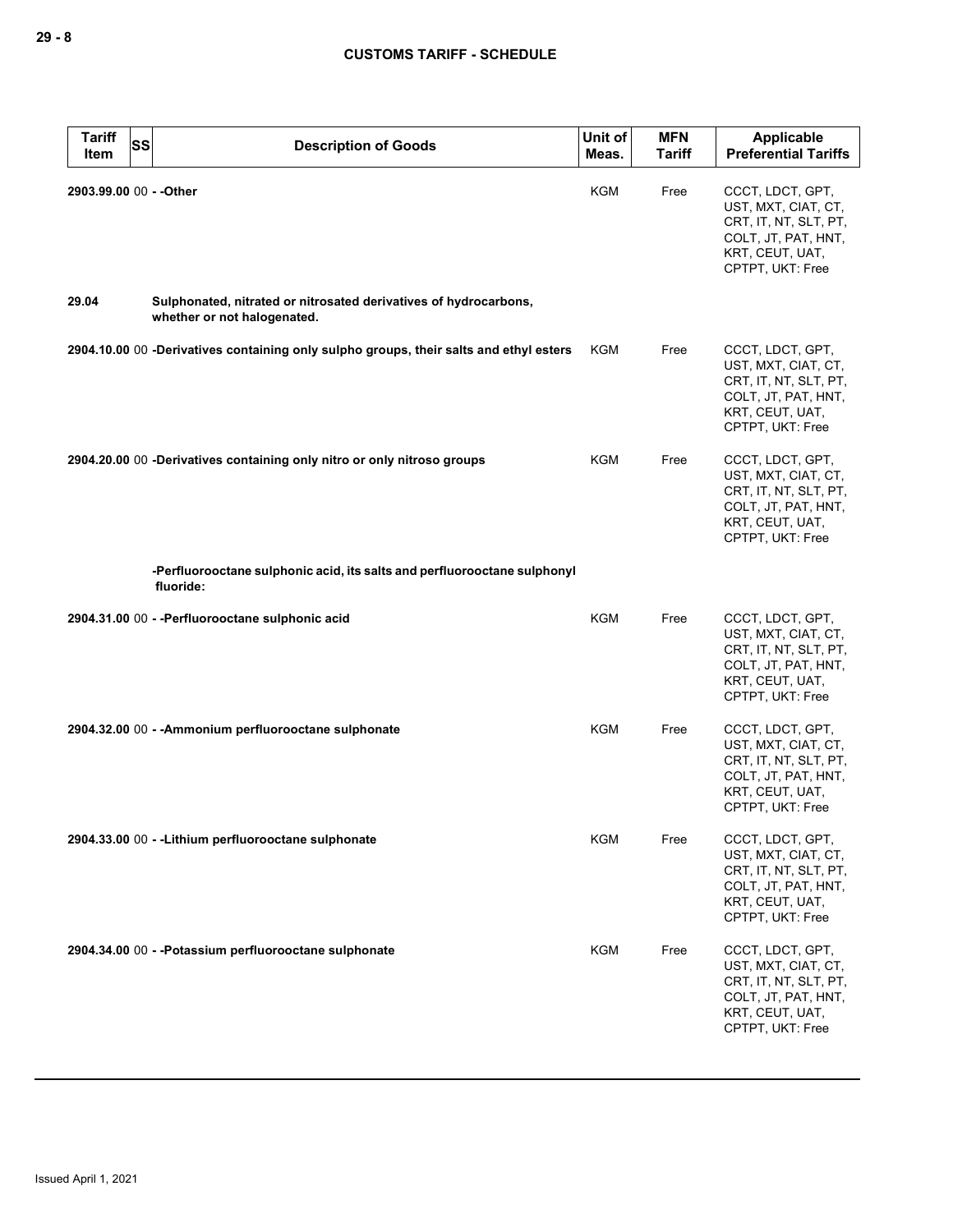| 29 - 9                                           |  |
|--------------------------------------------------|--|
|                                                  |  |
| <b>Applicable</b><br><b>Preferential Tariffs</b> |  |
| CCCT, LDCT, GPT,                                 |  |

| <b>Tariff</b>           | <b>SS</b> | <b>Description of Goods</b>                                                                 | Unit of    | <b>MFN</b>    | <b>Applicable</b>                                                                                                              |
|-------------------------|-----------|---------------------------------------------------------------------------------------------|------------|---------------|--------------------------------------------------------------------------------------------------------------------------------|
| Item                    |           |                                                                                             | Meas.      | <b>Tariff</b> | <b>Preferential Tariffs</b>                                                                                                    |
|                         |           | 2904.35.00 00 - - Other salts of perfluorooctane sulphonic acid                             | <b>KGM</b> | Free          | CCCT, LDCT, GPT,<br>UST, MXT, CIAT, CT,<br>CRT, IT, NT, SLT, PT,<br>COLT, JT, PAT, HNT,<br>KRT, CEUT, UAT,<br>CPTPT, UKT: Free |
|                         |           | 2904.36.00 00 - - Perfluorooctane sulphonyl fluoride                                        | KGM        | Free          | CCCT, LDCT, GPT,<br>UST, MXT, CIAT, CT,<br>CRT, IT, NT, SLT, PT,<br>COLT, JT, PAT, HNT,<br>KRT, CEUT, UAT,<br>CPTPT, UKT: Free |
|                         |           | -Other:                                                                                     |            |               |                                                                                                                                |
|                         |           | 2904.91.00 00 - - Trichloronitromethane (chloropicrin)                                      | <b>KGM</b> | Free          | CCCT, LDCT, GPT,<br>UST, MXT, CIAT, CT,<br>CRT, IT, NT, SLT, PT,<br>COLT, JT, PAT, HNT,<br>KRT, CEUT, UAT,<br>CPTPT, UKT: Free |
| 2904.99.00 00 - - Other |           |                                                                                             | <b>KGM</b> | Free          | CCCT, LDCT, GPT,<br>UST, MXT, CIAT, CT,<br>CRT, IT, NT, SLT, PT,<br>COLT, JT, PAT, HNT,<br>KRT, CEUT, UAT,<br>CPTPT, UKT: Free |
|                         |           | II. - ALCOHOLS AND THEIR HALOGENATED, SULPHONATED, NITRATED<br>OR NITROSATED DERIVATIVES    |            |               |                                                                                                                                |
| 29.05                   |           | Acyclic alcohols and their halogenated, sulphonated, nitrated or<br>nitrosated derivatives. |            |               |                                                                                                                                |
|                         |           | -Saturated monohydric alcohols:                                                             |            |               |                                                                                                                                |
|                         |           | 2905.11.00 00 - - Methanol (methyl alcohol)                                                 | <b>KGM</b> | Free          | CCCT, LDCT, GPT,<br>UST, MXT, CIAT, CT,<br>CRT, IT, NT, SLT, PT,<br>COLT, JT, PAT, HNT,<br>KRT, CEUT, UAT,<br>CPTPT, UKT: Free |
| 2905.12.00              |           | - - Propan-1-ol (propyl alcohol) and propan-2-ol (isopropyl alcohol)                        |            | Free          | CCCT, LDCT, GPT,<br>UST, MXT, CIAT, CT,<br>CRT, IT, NT, SLT, PT,<br>COLT, JT, PAT, HNT,<br>KRT, CEUT, UAT,<br>CPTPT, UKT: Free |
|                         |           |                                                                                             | KGM        |               |                                                                                                                                |
|                         |           |                                                                                             | KGM        |               |                                                                                                                                |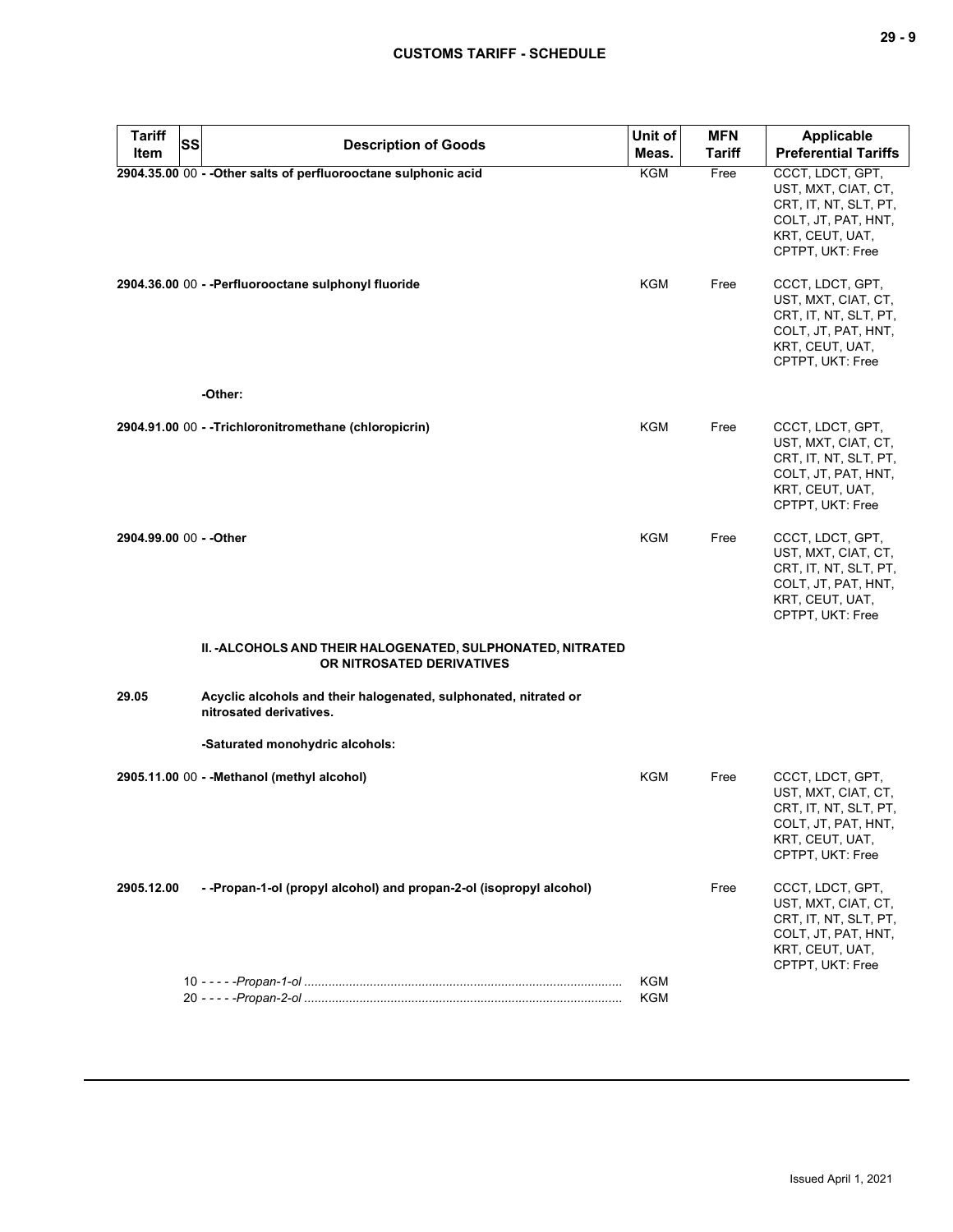| <b>Tariff</b><br><b>SS</b> | <b>Description of Goods</b>                                                                                            | Unit of                  | <b>MFN</b>    | <b>Applicable</b>                                                                                                              |
|----------------------------|------------------------------------------------------------------------------------------------------------------------|--------------------------|---------------|--------------------------------------------------------------------------------------------------------------------------------|
| Item                       |                                                                                                                        | Meas.                    | <b>Tariff</b> | <b>Preferential Tariffs</b>                                                                                                    |
|                            | 2905.13.00 00 - - Butan-1-ol (n-butyl alcohol)                                                                         | <b>KGM</b>               | Free          | CCCT, LDCT, GPT,<br>UST, MXT, CIAT, CT,<br>CRT, IT, NT, SLT, PT,<br>COLT, JT, PAT, HNT,<br>KRT, CEUT, UAT,<br>CPTPT, UKT: Free |
|                            | 2905.14.00 00 - - Other butanols                                                                                       | <b>KGM</b>               | Free          | CCCT, LDCT, GPT,<br>UST, MXT, CIAT, CT,<br>CRT, IT, NT, SLT, PT,<br>COLT, JT, PAT, HNT,<br>KRT, CEUT, UAT,<br>CPTPT, UKT: Free |
| 2905.16.00                 | - - Octanol (octyl alcohol) and isomers thereof                                                                        |                          | Free          | CCCT, LDCT, GPT,<br>UST, MXT, CIAT, CT,<br>CRT, IT, NT, SLT, PT,<br>COLT, JT, PAT, HNT,<br>KRT, CEUT, UAT,<br>CPTPT, UKT: Free |
|                            |                                                                                                                        | <b>KGM</b><br><b>KGM</b> |               |                                                                                                                                |
|                            | 2905.17.00 00 - -Dodecan-1-ol (lauryl alcohol), hexadecan-1-ol (cetyl alcohol) and<br>octadecan-1-ol (stearyl alcohol) | <b>KGM</b>               | Free          | CCCT, LDCT, GPT,<br>UST, MXT, CIAT, CT,<br>CRT, IT, NT, SLT, PT,<br>COLT, JT, PAT, HNT,<br>KRT, CEUT, UAT,<br>CPTPT, UKT: Free |
| 2905.19.00 00 - - Other    |                                                                                                                        | <b>KGM</b>               | Free          | CCCT, LDCT, GPT,<br>UST, MXT, CIAT, CT,<br>CRT, IT, NT, SLT, PT,<br>COLT, JT, PAT, HNT,<br>KRT, CEUT, UAT,<br>CPTPT, UKT: Free |
|                            | -Unsaturated monohydric alcohols:                                                                                      |                          |               |                                                                                                                                |
|                            | 2905.22.00 00 - - Acyclic terpene alcohols                                                                             | <b>KGM</b>               | Free          | CCCT, LDCT, GPT,<br>UST, MXT, CIAT, CT,<br>CRT, IT, NT, SLT, PT,<br>COLT, JT, PAT, HNT,<br>KRT, CEUT, UAT,<br>CPTPT, UKT: Free |
| 2905.29.00 00 - - Other    |                                                                                                                        | <b>KGM</b>               | Free          | CCCT, LDCT, GPT,<br>UST, MXT, CIAT, CT,<br>CRT, IT, NT, SLT, PT,<br>COLT, JT, PAT, HNT,<br>KRT, CEUT, UAT,<br>CPTPT, UKT: Free |
|                            | -Diols:                                                                                                                |                          |               |                                                                                                                                |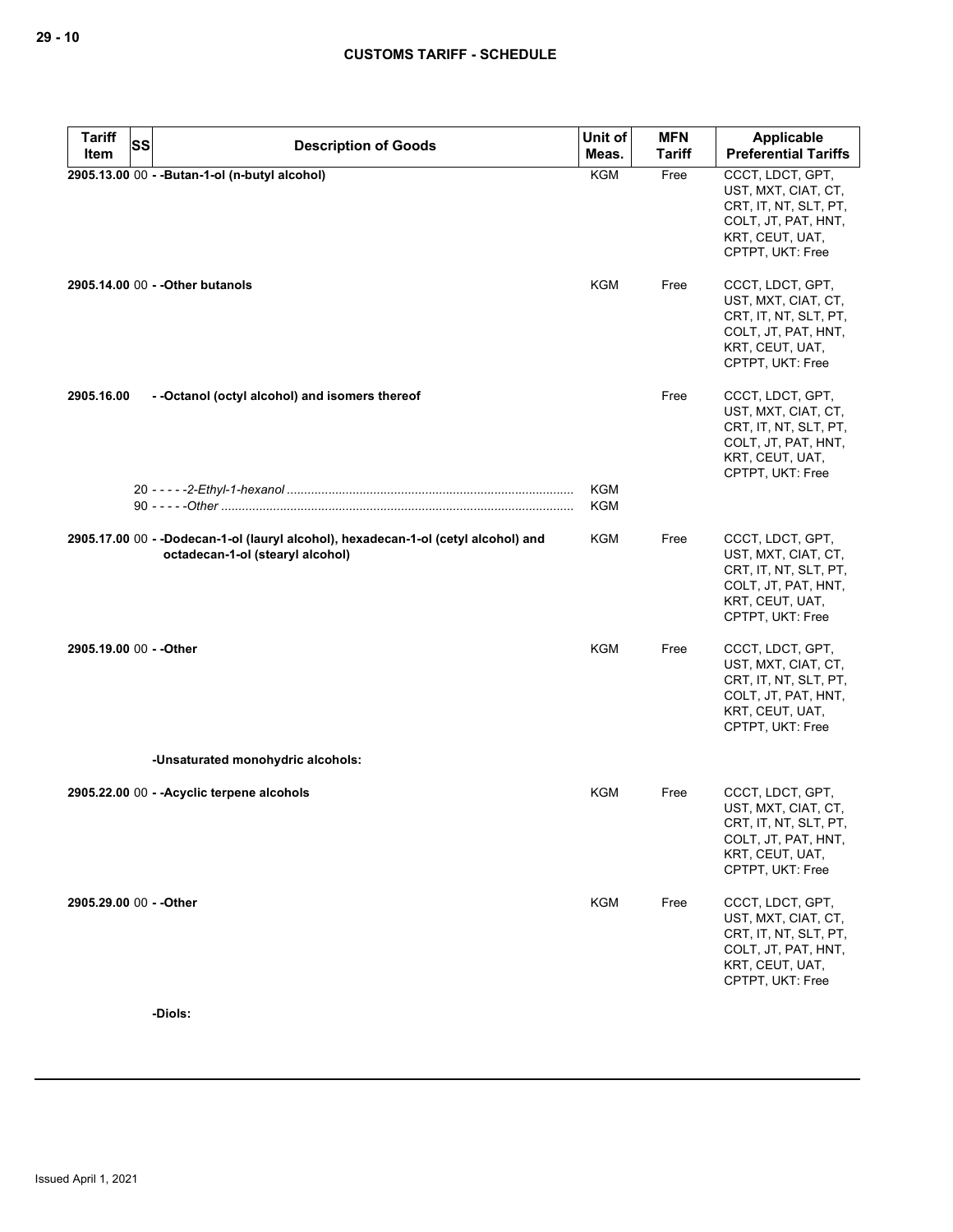| <b>Tariff</b> | <b>SS</b><br><b>Description of Goods</b>                                         | Unit of    | <b>MFN</b>    | <b>Applicable</b>                                                                                                              |
|---------------|----------------------------------------------------------------------------------|------------|---------------|--------------------------------------------------------------------------------------------------------------------------------|
| Item          |                                                                                  | Meas.      | <b>Tariff</b> | <b>Preferential Tariffs</b>                                                                                                    |
|               | 2905.31.00 00 - - Ethylene glycol (ethanediol)                                   | KGM        | Free          | CCCT, LDCT, GPT,<br>UST, MXT, CIAT, CT,<br>CRT, IT, NT, SLT, PT,<br>COLT, JT, PAT, HNT,<br>KRT, CEUT, UAT,<br>CPTPT, UKT: Free |
|               | 2905.32.00 00 - - Propylene glycol (propane-1,2-diol)                            | KGM        | Free          | CCCT, LDCT, GPT,<br>UST, MXT, CIAT, CT,<br>CRT, IT, NT, SLT, PT,<br>COLT, JT, PAT, HNT,<br>KRT, CEUT, UAT,<br>CPTPT, UKT: Free |
|               | 2905.39.00 00 - - Other                                                          | KGM        | Free          | CCCT, LDCT, GPT,<br>UST, MXT, CIAT, CT,<br>CRT, IT, NT, SLT, PT,<br>COLT, JT, PAT, HNT,<br>KRT, CEUT, UAT,<br>CPTPT, UKT: Free |
|               | -Other polyhydric alcohols:                                                      |            |               |                                                                                                                                |
|               | 2905.41.00 00 - -2-Ethyl-2-(hydroxymethyl) propane-1,3-diol (trimethylolpropane) | KGM        | Free          | CCCT, LDCT, GPT,<br>UST, MXT, CIAT, CT,<br>CRT, IT, NT, SLT, PT,<br>COLT, JT, PAT, HNT,<br>KRT, CEUT, UAT,<br>CPTPT, UKT: Free |
|               | 2905.42.00 00 - - Pentaerythritol                                                | <b>KGM</b> | Free          | CCCT, LDCT, GPT,<br>UST, MXT, CIAT, CT,<br>CRT, IT, NT, SLT, PT,<br>COLT, JT, PAT, HNT,<br>KRT, CEUT, UAT,<br>CPTPT, UKT: Free |
|               | 2905.43.00 00 - - Mannitol                                                       | <b>KGM</b> | Free          | CCCT, LDCT, GPT,<br>UST, MXT, CIAT, CT,<br>CRT, IT, NT, SLT, PT,<br>COLT, JT, PAT, HNT,<br>KRT, CEUT, UAT,<br>CPTPT, UKT: Free |
|               | 2905.44.00 00 - - D-glucitol (sorbitol)                                          | <b>KGM</b> | Free          | CCCT, LDCT, GPT,<br>UST, MXT, CIAT, CT,<br>CRT, IT, NT, SLT, PT,<br>COLT, JT, PAT, HNT,<br>KRT, CEUT, UAT,<br>CPTPT, UKT: Free |
|               | 2905.45.00 00 - - Glycerol                                                       | KGM        | Free          | CCCT, LDCT, UST,<br>MXT, CIAT, CT, CRT,<br>IT, NT, SLT, PT, COLT,<br>JT, PAT, HNT, KRT,<br>CEUT, UAT, CPTPT,<br>UKT: Free      |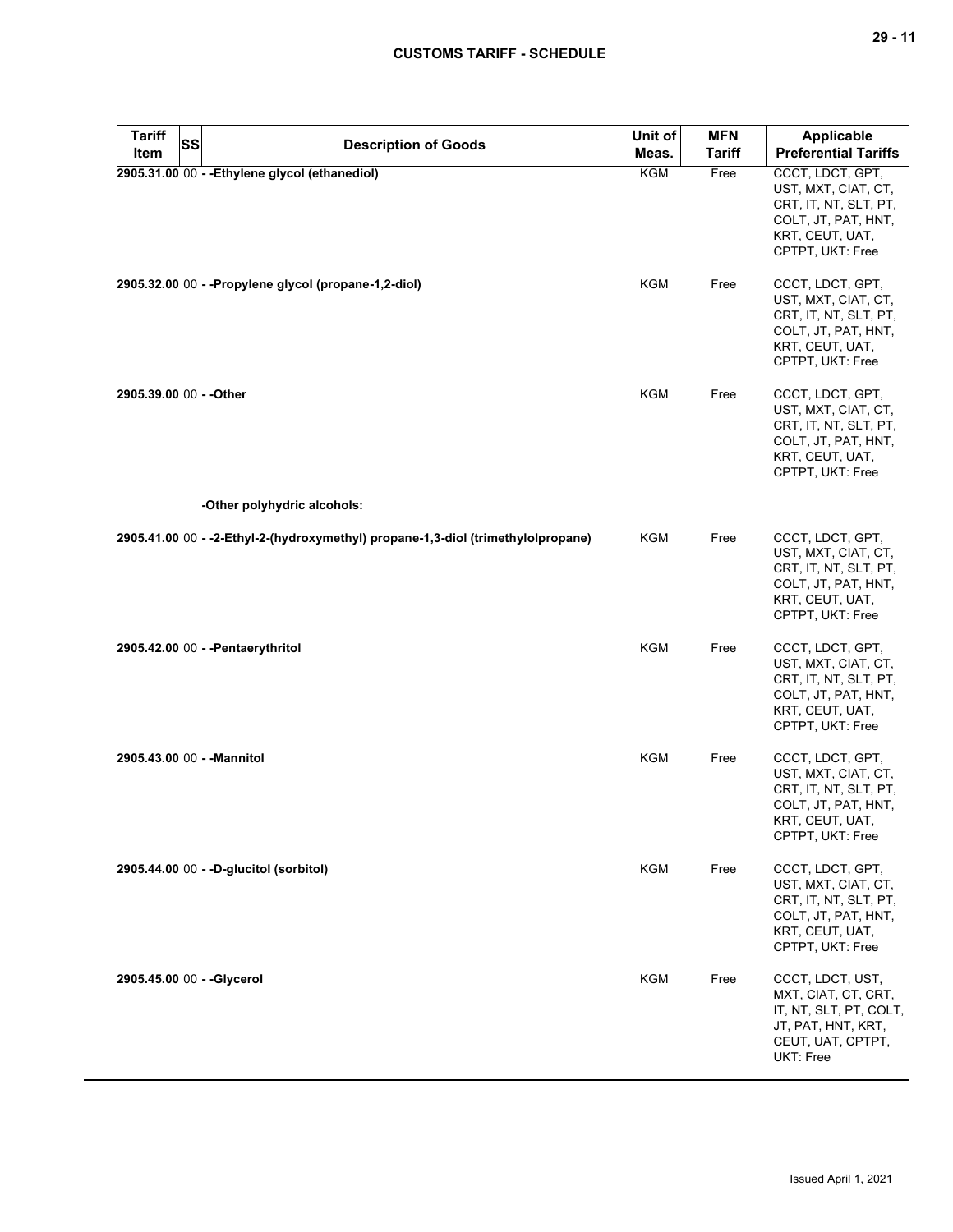| <b>Tariff</b><br>SS<br>Item | <b>Description of Goods</b>                                                                                                                                              | Unit of<br>Meas.         | <b>MFN</b><br><b>Tariff</b> | <b>Applicable</b><br><b>Preferential Tariffs</b>                                                                               |
|-----------------------------|--------------------------------------------------------------------------------------------------------------------------------------------------------------------------|--------------------------|-----------------------------|--------------------------------------------------------------------------------------------------------------------------------|
| 2905.49.00                  | - -Other<br>10 - - - - - Esters of glycerol, formed with acids of heading 29.04<br>-Halogenated, sulphonated, nitrated or nitrosated derivatives of acyclic<br>alcohols: | <b>KGM</b><br><b>KGM</b> | Free                        | CCCT, LDCT, GPT,<br>UST, MXT, CIAT, CT,<br>CRT, IT, NT, SLT, PT,<br>COLT, JT, PAT, HNT,<br>KRT, CEUT, UAT,<br>CPTPT, UKT: Free |
|                             | 2905.51.00 00 - - Ethchlorvynol (INN)                                                                                                                                    | KGM                      | Free                        | CCCT, LDCT, GPT,<br>UST, MXT, CIAT, CT,<br>CRT, IT, NT, SLT, PT,<br>COLT, JT, PAT, HNT,<br>KRT, CEUT, UAT,<br>CPTPT, UKT: Free |
| 2905.59.00 00 - - Other     |                                                                                                                                                                          | KGM                      | Free                        | CCCT, LDCT, GPT,<br>UST, MXT, CIAT, CT,<br>CRT, IT, NT, SLT, PT,<br>COLT, JT, PAT, HNT,<br>KRT, CEUT, UAT,<br>CPTPT, UKT: Free |
| 29.06                       | Cyclic alcohols and their halogenated, sulphonated, nitrated or<br>nitrosated derivatives.                                                                               |                          |                             |                                                                                                                                |
|                             | -Cyclanic, cyclenic or cycloterpenic:                                                                                                                                    |                          |                             |                                                                                                                                |
| 2906.11.00 00 - - Menthol   |                                                                                                                                                                          | <b>KGM</b>               | Free                        | CCCT, LDCT, GPT,<br>UST, MXT, CIAT, CT,<br>CRT, IT, NT, SLT, PT,<br>COLT, JT, PAT, HNT,<br>KRT, CEUT, UAT,<br>CPTPT, UKT: Free |
|                             | 2906.12.00 00 - - Cyclohexanol, methylcyclohexanols and dimethylcyclohexanols                                                                                            | KGM                      | Free                        | CCCT, LDCT, GPT,<br>UST, MXT, CIAT, CT,<br>CRT, IT, NT, SLT, PT,<br>COLT, JT, PAT, HNT,<br>KRT, CEUT, UAT,<br>CPTPT, UKT: Free |
|                             | 2906.13.00 00 - - Sterols and inositols                                                                                                                                  | <b>KGM</b>               | Free                        | CCCT, LDCT, GPT,<br>UST, MXT, CIAT, CT,<br>CRT, IT, NT, SLT, PT,<br>COLT, JT, PAT, HNT,<br>KRT, CEUT, UAT,<br>CPTPT, UKT: Free |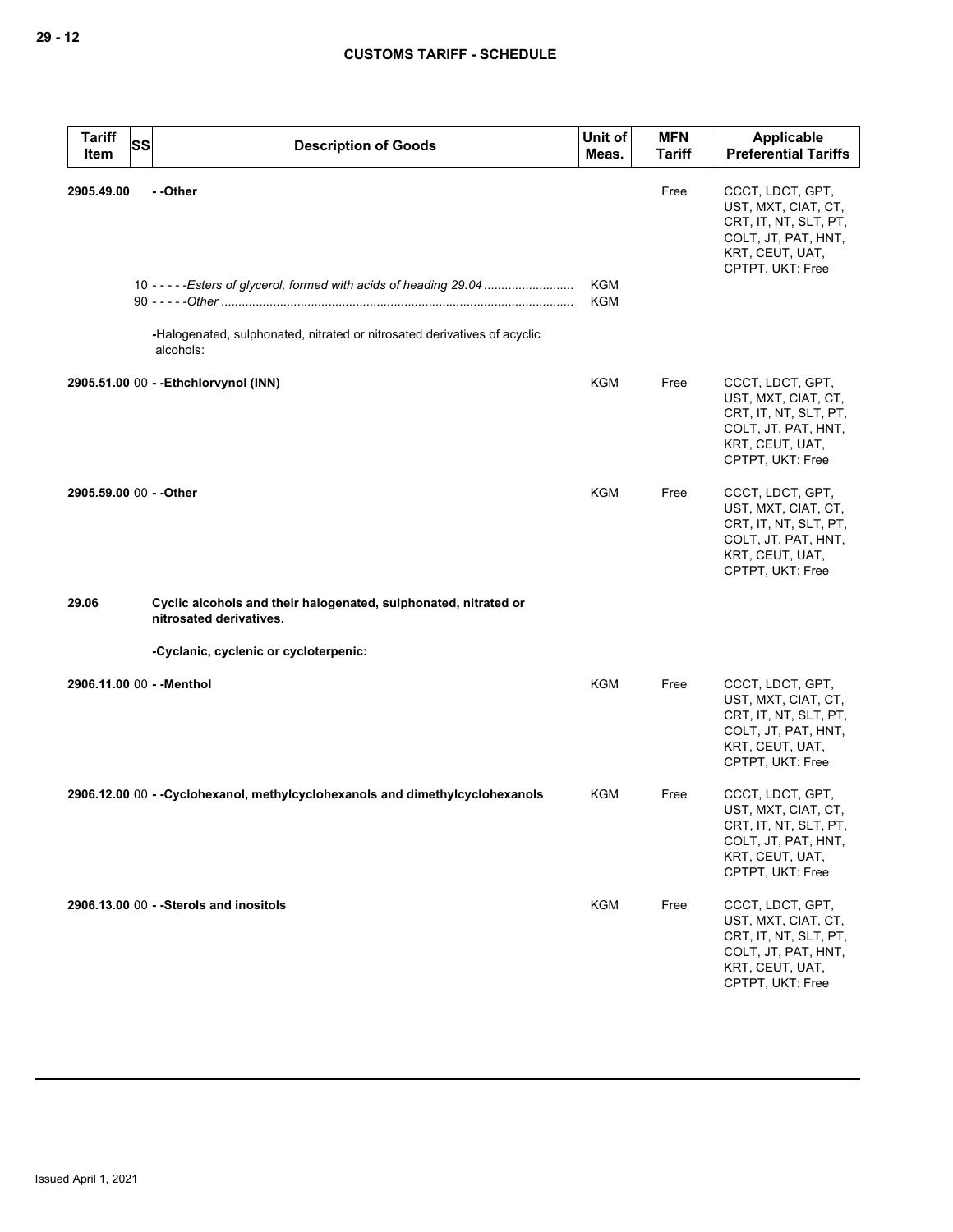| <b>Tariff</b>           | <b>SS</b><br><b>Description of Goods</b>                                                                  | Unit of    | <b>MFN</b>    | <b>Applicable</b>                                                                                                              |
|-------------------------|-----------------------------------------------------------------------------------------------------------|------------|---------------|--------------------------------------------------------------------------------------------------------------------------------|
| Item                    |                                                                                                           | Meas.      | <b>Tariff</b> | <b>Preferential Tariffs</b>                                                                                                    |
| 2906.19.00 00 - - Other | -Aromatic:                                                                                                | <b>KGM</b> | Free          | CCCT, LDCT, GPT,<br>UST, MXT, CIAT, CT,<br>CRT, IT, NT, SLT, PT,<br>COLT, JT, PAT, HNT,<br>KRT, CEUT, UAT,<br>CPTPT, UKT: Free |
|                         |                                                                                                           |            |               |                                                                                                                                |
|                         | 2906.21.00 00 - - Benzyl alcohol                                                                          | <b>KGM</b> | Free          | CCCT, LDCT, GPT,<br>UST, MXT, CIAT, CT,<br>CRT, IT, NT, SLT, PT,<br>COLT, JT, PAT, HNT,<br>KRT, CEUT, UAT,<br>CPTPT, UKT: Free |
| 2906.29.00 00 - - Other |                                                                                                           | <b>KGM</b> | Free          | CCCT, LDCT, GPT,<br>UST, MXT, CIAT, CT,<br>CRT, IT, NT, SLT, PT,<br>COLT, JT, PAT, HNT,<br>KRT, CEUT, UAT,<br>CPTPT, UKT: Free |
|                         | III. - PHENOLS, PHENOL-ALCOHOLS AND THEIR HALOGENATED,<br>SULPHONATED, NITRATED OR NITROSATED DERIVATIVES |            |               |                                                                                                                                |
| 29.07                   | Phenols; phenol-alcohols.                                                                                 |            |               |                                                                                                                                |
|                         | -Monophenols:                                                                                             |            |               |                                                                                                                                |
|                         | 2907.11.00 00 - - Phenol (hydroxybenzene) and its salts                                                   | <b>KGM</b> | Free          | CCCT, LDCT, GPT,<br>UST, MXT, CIAT, CT,<br>CRT, IT, NT, SLT, PT,<br>COLT, JT, PAT, HNT,<br>KRT, CEUT, UAT,<br>CPTPT, UKT: Free |
|                         | 2907.12.00 00 - - Cresols and their salts                                                                 | <b>KGM</b> | Free          | CCCT, LDCT, GPT,<br>UST, MXT, CIAT, CT,<br>CRT, IT, NT, SLT, PT,<br>COLT, JT, PAT, HNT,<br>KRT, CEUT, UAT,<br>CPTPT, UKT: Free |
|                         | 2907.13.00 00 - - Octylphenol, nonylphenol and their isomers; salts thereof                               | <b>KGM</b> | Free          | CCCT, LDCT, GPT,<br>UST, MXT, CIAT, CT,<br>CRT, IT, NT, SLT, PT,<br>COLT, JT, PAT, HNT,<br>KRT, CEUT, UAT,<br>CPTPT, UKT: Free |
|                         | 2907.15.00 00 - - Naphthols and their salts                                                               | <b>KGM</b> | Free          | CCCT, LDCT, GPT,<br>UST, MXT, CIAT, CT,<br>CRT, IT, NT, SLT, PT,<br>COLT, JT, PAT, HNT,<br>KRT, CEUT, UAT,<br>CPTPT, UKT: Free |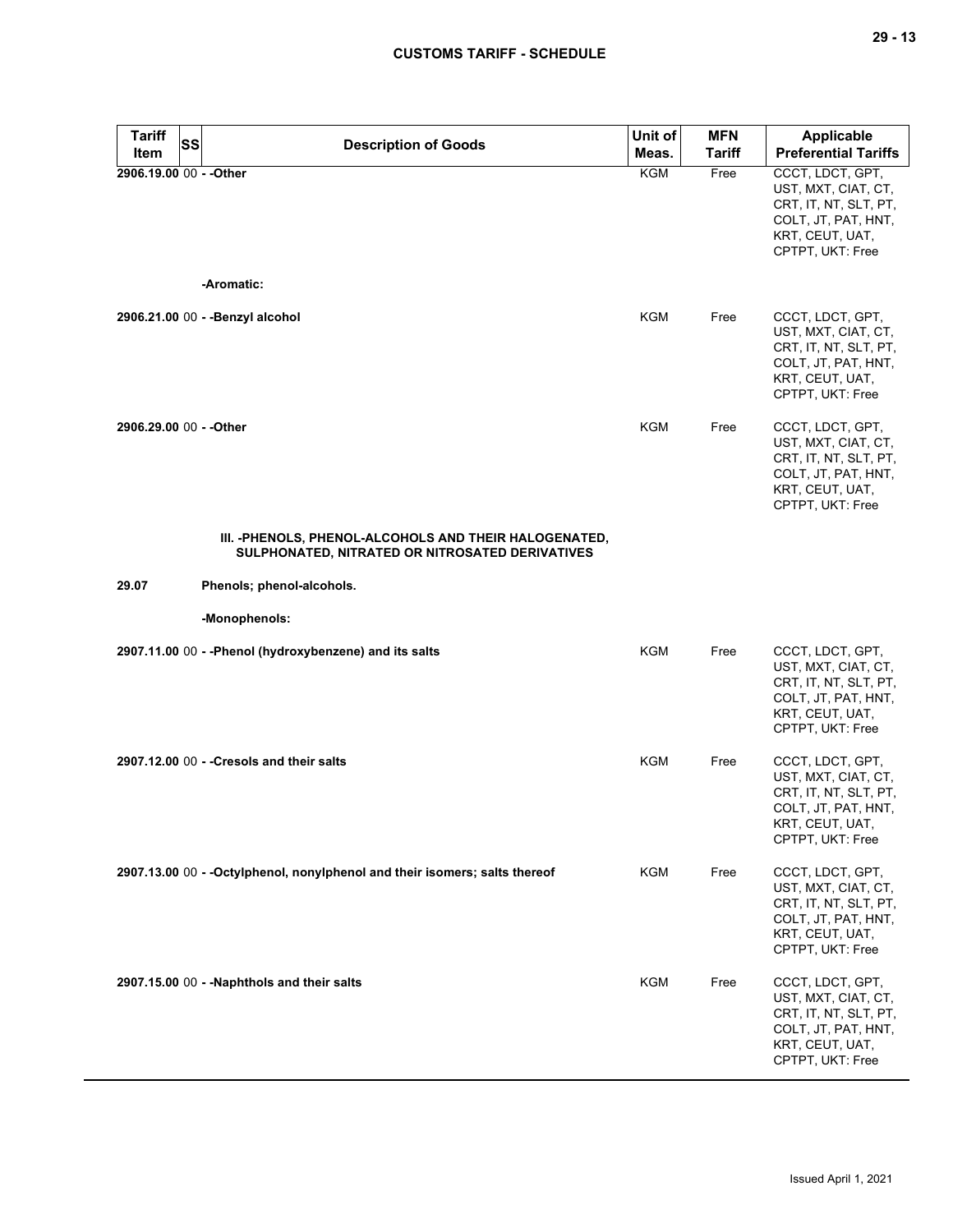| <b>Tariff</b><br><b>SS</b><br>Item | <b>Description of Goods</b>                                                                    | Unit of<br>Meas. | <b>MFN</b><br><b>Tariff</b> | Applicable<br><b>Preferential Tariffs</b>                                                                                      |
|------------------------------------|------------------------------------------------------------------------------------------------|------------------|-----------------------------|--------------------------------------------------------------------------------------------------------------------------------|
| 2907.19.00 00 - - Other            |                                                                                                | <b>KGM</b>       | Free                        | CCCT, LDCT, GPT,<br>UST, MXT, CIAT, CT,<br>CRT, IT, NT, SLT, PT,<br>COLT, JT, PAT, HNT,<br>KRT, CEUT, UAT,<br>CPTPT, UKT: Free |
|                                    | -Polyphenols; phenol-alcohols:                                                                 |                  |                             |                                                                                                                                |
|                                    | 2907.21.00 00 - - Resorcinol and its salts                                                     | <b>KGM</b>       | Free                        | CCCT, LDCT, GPT,<br>UST, MXT, CIAT, CT,<br>CRT, IT, NT, SLT, PT,<br>COLT, JT, PAT, HNT,<br>KRT, CEUT, UAT,<br>CPTPT, UKT: Free |
|                                    | 2907.22.00 00 - -Hydroquinone (quinol) and its salts                                           | <b>KGM</b>       | Free                        | CCCT, LDCT, GPT,<br>UST, MXT, CIAT, CT,<br>CRT, IT, NT, SLT, PT,<br>COLT, JT, PAT, HNT,<br>KRT, CEUT, UAT,<br>CPTPT, UKT: Free |
|                                    | 2907.23.00 00 - -4,4'-Isopropylidenediphenol (bisphenol A, diphenylolpropane) and its<br>salts | KGM              | Free                        | CCCT, LDCT, GPT,<br>UST, MXT, CIAT, CT,<br>CRT, IT, NT, SLT, PT,<br>COLT, JT, PAT, HNT,<br>KRT, CEUT, UAT,<br>CPTPT, UKT: Free |
| 2907.29.00 00 - - Other            |                                                                                                | <b>KGM</b>       | Free                        | CCCT, LDCT, GPT,<br>UST, MXT, CIAT, CT,<br>CRT, IT, NT, SLT, PT,<br>COLT, JT, PAT, HNT,<br>KRT, CEUT, UAT,<br>CPTPT, UKT: Free |
| 29.08                              | Halogenated, sulphonated, nitrated or nitrosated derivatives of phenols<br>or phenol-alcohols. |                  |                             |                                                                                                                                |
|                                    | -Derivatives containing only halogen substituents and their salts:                             |                  |                             |                                                                                                                                |
|                                    | 2908.11.00 00 - - Pentachlorophenol (ISO)                                                      | <b>KGM</b>       | Free                        | CCCT, LDCT, GPT,<br>UST, MXT, CIAT, CT,<br>CRT, IT, NT, SLT, PT,<br>COLT, JT, PAT, HNT,<br>KRT, CEUT, UAT,<br>CPTPT, UKT: Free |
| 2908.19.00 00 - - Other            |                                                                                                | <b>KGM</b>       | Free                        | CCCT, LDCT, GPT,<br>UST, MXT, CIAT, CT,<br>CRT, IT, NT, SLT, PT,<br>COLT, JT, PAT, HNT,<br>KRT, CEUT, UAT,<br>CPTPT, UKT: Free |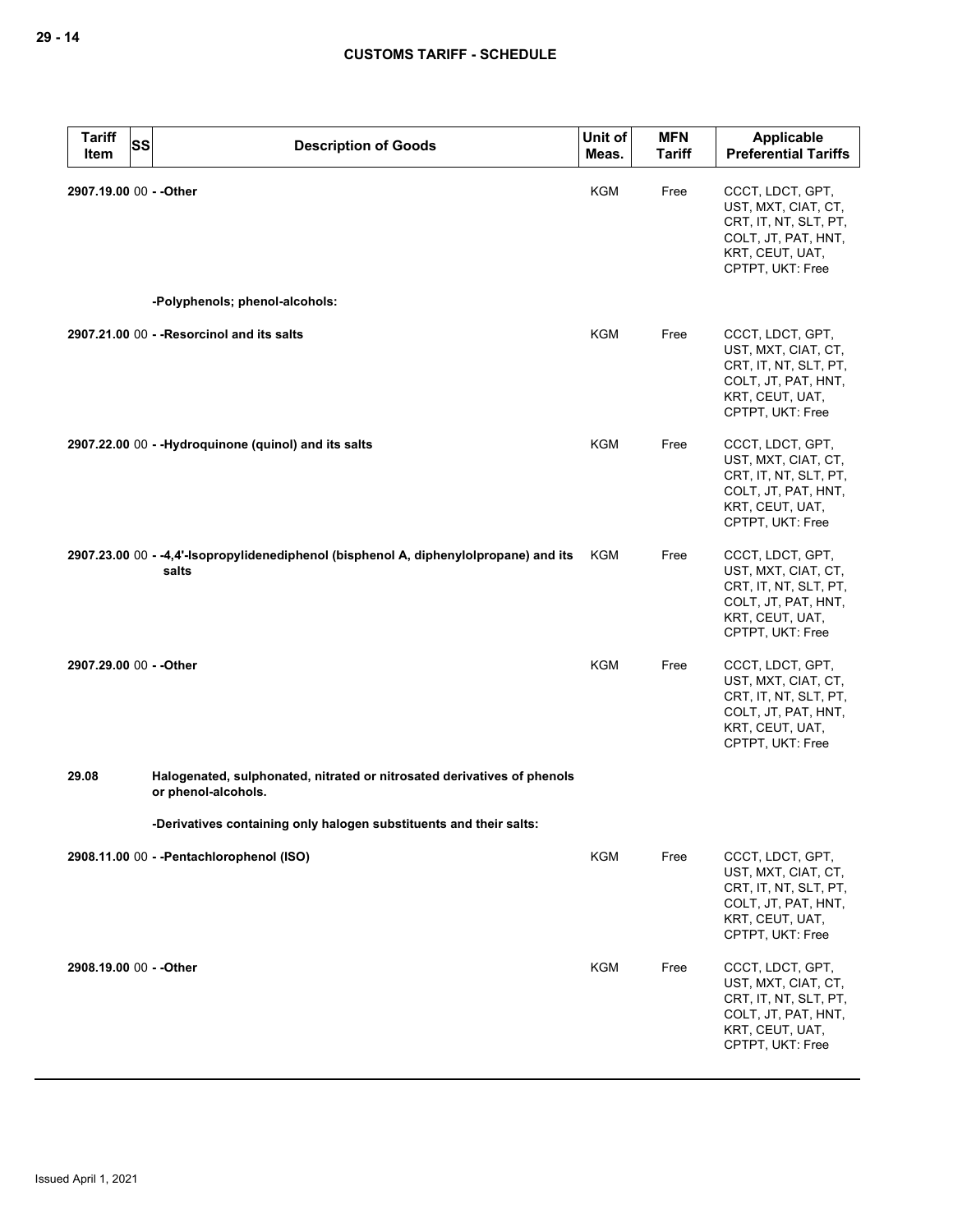| <b>Tariff</b><br>Item   | SS<br><b>Description of Goods</b>                                                                                                                                                                                                        | Unit of<br>Meas. | <b>MFN</b><br>Tariff | <b>Applicable</b><br><b>Preferential Tariffs</b>                                                                               |
|-------------------------|------------------------------------------------------------------------------------------------------------------------------------------------------------------------------------------------------------------------------------------|------------------|----------------------|--------------------------------------------------------------------------------------------------------------------------------|
|                         | -Other:                                                                                                                                                                                                                                  |                  |                      |                                                                                                                                |
|                         | 2908.91.00 00 - - Dinoseb (ISO) and its salts                                                                                                                                                                                            | KGM              | Free                 | CCCT, LDCT, GPT,<br>UST, MXT, CIAT, CT,<br>CRT, IT, NT, SLT, PT,<br>COLT, JT, PAT, HNT,<br>KRT, CEUT, UAT,<br>CPTPT, UKT: Free |
|                         | 2908.92.00 00 - -4,6-Dinitro-o-cresol (DNOC (ISO)) and its salts                                                                                                                                                                         | KGM              | Free                 | CCCT, LDCT, GPT,<br>UST, MXT, CIAT, CT,<br>CRT, IT, NT, SLT, PT,<br>COLT, JT, PAT, HNT,<br>KRT, CEUT, UAT,<br>CPTPT, UKT: Free |
| 2908.99.00 00 - - Other |                                                                                                                                                                                                                                          | <b>KGM</b>       | Free                 | CCCT, LDCT, GPT,<br>UST, MXT, CIAT, CT,<br>CRT, IT, NT, SLT, PT,<br>COLT, JT, PAT, HNT,<br>KRT, CEUT, UAT,<br>CPTPT, UKT: Free |
|                         | IV. - ETHERS, ALCOHOL PEROXIDES, ETHER PEROXIDES, KETONE<br>PEROXIDES, EPOXIDES WITH A THREE-MEMBERED RING, ACETALS<br>AND HEMIACETALS, AND THEIR HALOGENATED, SULPHONATED,<br>NITRATED OR NITROSATED DERIVATIVES                        |                  |                      |                                                                                                                                |
| 29.09                   | Ethers, ether-alcohols, ether-phenols, ether-alcohol-phenols, alcohol<br>peroxides, ether peroxides, ketone peroxides (whether or not chemically<br>defined), and their halogenated, sulphonated, nitrated or nitrosated<br>derivatives. |                  |                      |                                                                                                                                |
|                         | -Acyclic ethers and their halogenated, sulphonated, nitrated or<br>nitrosated derivatives:                                                                                                                                               |                  |                      |                                                                                                                                |
|                         | 2909.11.00 00 - - Diethyl ether                                                                                                                                                                                                          | KGM              | Free                 | CCCT, LDCT, GPT,<br>UST, MXT, CIAT, CT,<br>CRT, IT, NT, SLT, PT,<br>COLT, JT, PAT, HNT,<br>KRT, CEUT, UAT,<br>CPTPT, UKT: Free |
| 2909.19.00 00 - - Other |                                                                                                                                                                                                                                          | KGM              | Free                 | CCCT, LDCT, GPT,<br>UST, MXT, CIAT, CT,<br>CRT, IT, NT, SLT, PT,<br>COLT, JT, PAT, HNT,<br>KRT, CEUT, UAT,<br>CPTPT, UKT: Free |
|                         | 2909.20.00 00 - Cyclanic, cyclenic or cycloterpenic ethers and their halogenated,<br>sulphonated, nitrated or nitrosated derivatives                                                                                                     | KGM              | Free                 | CCCT, LDCT, GPT,<br>UST, MXT, CIAT, CT,<br>CRT, IT, NT, SLT, PT,<br>COLT, JT, PAT, HNT,<br>KRT, CEUT, UAT,<br>CPTPT, UKT: Free |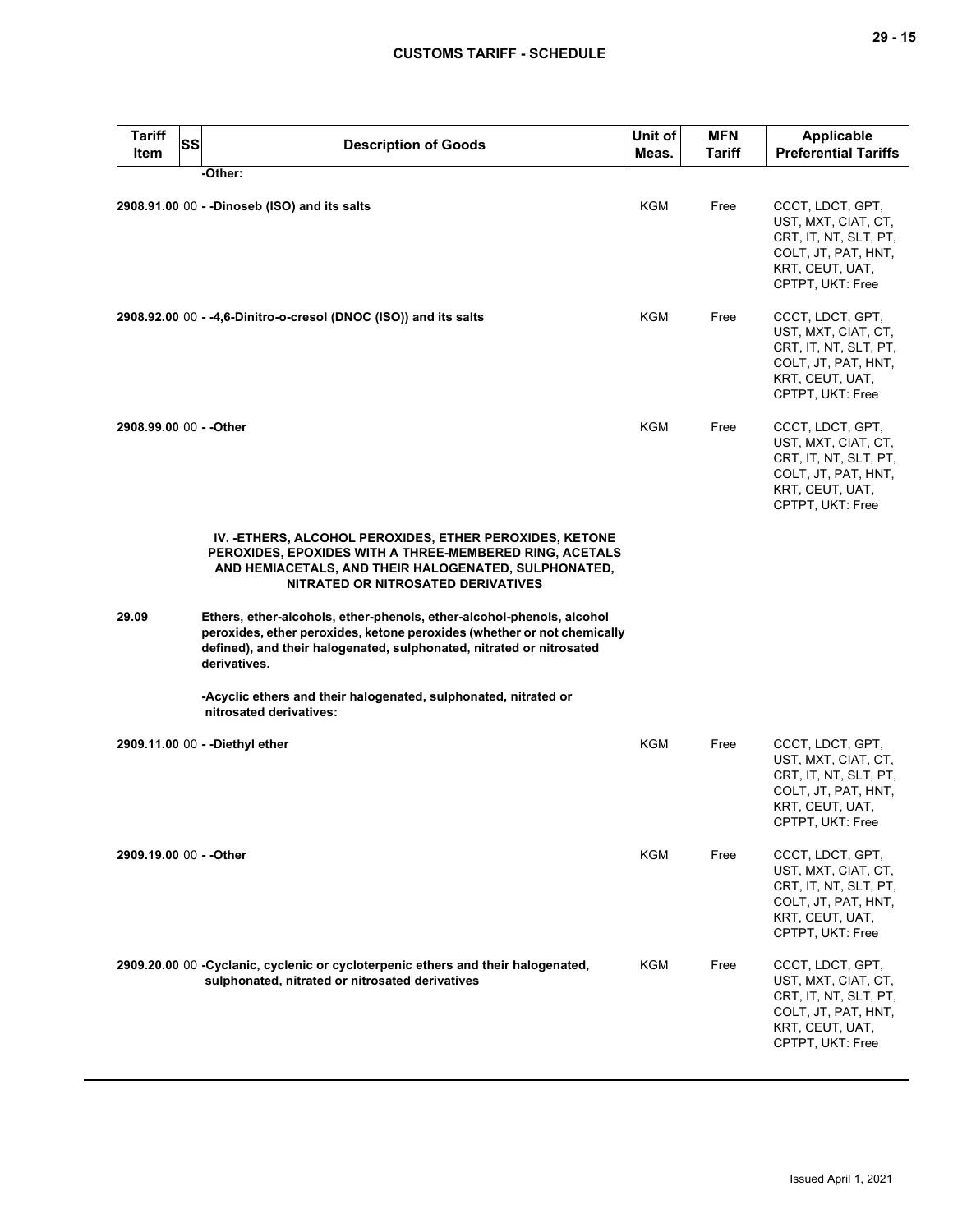| <b>Tariff</b><br><b>SS</b><br>Item | <b>Description of Goods</b>                                                                                                                                       | Unit of<br>Meas.         | <b>MFN</b><br><b>Tariff</b> | Applicable<br><b>Preferential Tariffs</b>                                                                                      |
|------------------------------------|-------------------------------------------------------------------------------------------------------------------------------------------------------------------|--------------------------|-----------------------------|--------------------------------------------------------------------------------------------------------------------------------|
|                                    | 2909.30.00 00 -Aromatic ethers and their halogenated, sulphonated, nitrated or<br>nitrosated derivatives                                                          | <b>KGM</b>               | Free                        | CCCT, LDCT, GPT,<br>UST, MXT, CIAT, CT,<br>CRT, IT, NT, SLT, PT,<br>COLT, JT, PAT, HNT,<br>KRT, CEUT, UAT,<br>CPTPT, UKT: Free |
|                                    | -Ether-alcohols and their halogenated, sulphonated, nitrated or<br>nitrosated derivatives:                                                                        |                          |                             |                                                                                                                                |
|                                    | 2909.41.00 00 - -2,2'-Oxydiethanol (diethylene glycol, digol)                                                                                                     | KGM                      | Free                        | CCCT, LDCT, GPT,<br>UST, MXT, CIAT, CT,<br>CRT, IT, NT, SLT, PT,<br>COLT, JT, PAT, HNT,<br>KRT, CEUT, UAT,<br>CPTPT, UKT: Free |
|                                    | 2909.43.00 00 - - Monobutyl ethers of ethylene glycol or of diethylene glycol                                                                                     | KGM                      | Free                        | CCCT, LDCT, GPT,<br>UST, MXT, CIAT, CT,<br>CRT, IT, NT, SLT, PT,<br>COLT, JT, PAT, HNT,<br>KRT, CEUT, UAT,<br>CPTPT, UKT: Free |
|                                    | 2909.44.00 00 - - Other monoalkylethers of ethylene glycol or of diethylene glycol                                                                                | KGM                      | Free                        | CCCT, LDCT, GPT,<br>UST, MXT, CIAT, CT,<br>CRT, IT, NT, SLT, PT,<br>COLT, JT, PAT, HNT,<br>KRT, CEUT, UAT,<br>CPTPT, UKT: Free |
| 2909.49.00                         | - -Other                                                                                                                                                          |                          | Free                        | CCCT, LDCT, GPT,<br>UST, MXT, CIAT, CT,<br>CRT, IT, NT, SLT, PT,<br>COLT, JT, PAT, HNT,<br>KRT, CEUT, UAT,<br>CPTPT, UKT: Free |
|                                    |                                                                                                                                                                   | <b>KGM</b><br><b>KGM</b> |                             |                                                                                                                                |
|                                    | 2909.50.00 00 - Ether-phenols, ether-alcohol-phenols and their halogenated,<br>sulphonated, nitrated or nitrosated derivatives                                    | KGM                      | Free                        | CCCT, LDCT, GPT,<br>UST, MXT, CIAT, CT,<br>CRT, IT, NT, SLT, PT,<br>COLT, JT, PAT, HNT,<br>KRT, CEUT, UAT,<br>CPTPT, UKT: Free |
|                                    | 2909.60.00 00 -Alcohol peroxides, ether peroxides, ketone peroxides and their<br>halogenated, sulphonated, nitrated or nitrosated derivatives                     | <b>KGM</b>               | Free                        | CCCT, LDCT, GPT,<br>UST, MXT, CIAT, CT,<br>CRT, IT, NT, SLT, PT,<br>COLT, JT, PAT, HNT,<br>KRT, CEUT, UAT,<br>CPTPT, UKT: Free |
| 29.10                              | Epoxides, epoxyalcohols, epoxyphenols and epoxyethers, with a three-<br>membered ring, and their halogenated, sulphonated, nitrated or<br>nitrosated derivatives. |                          |                             |                                                                                                                                |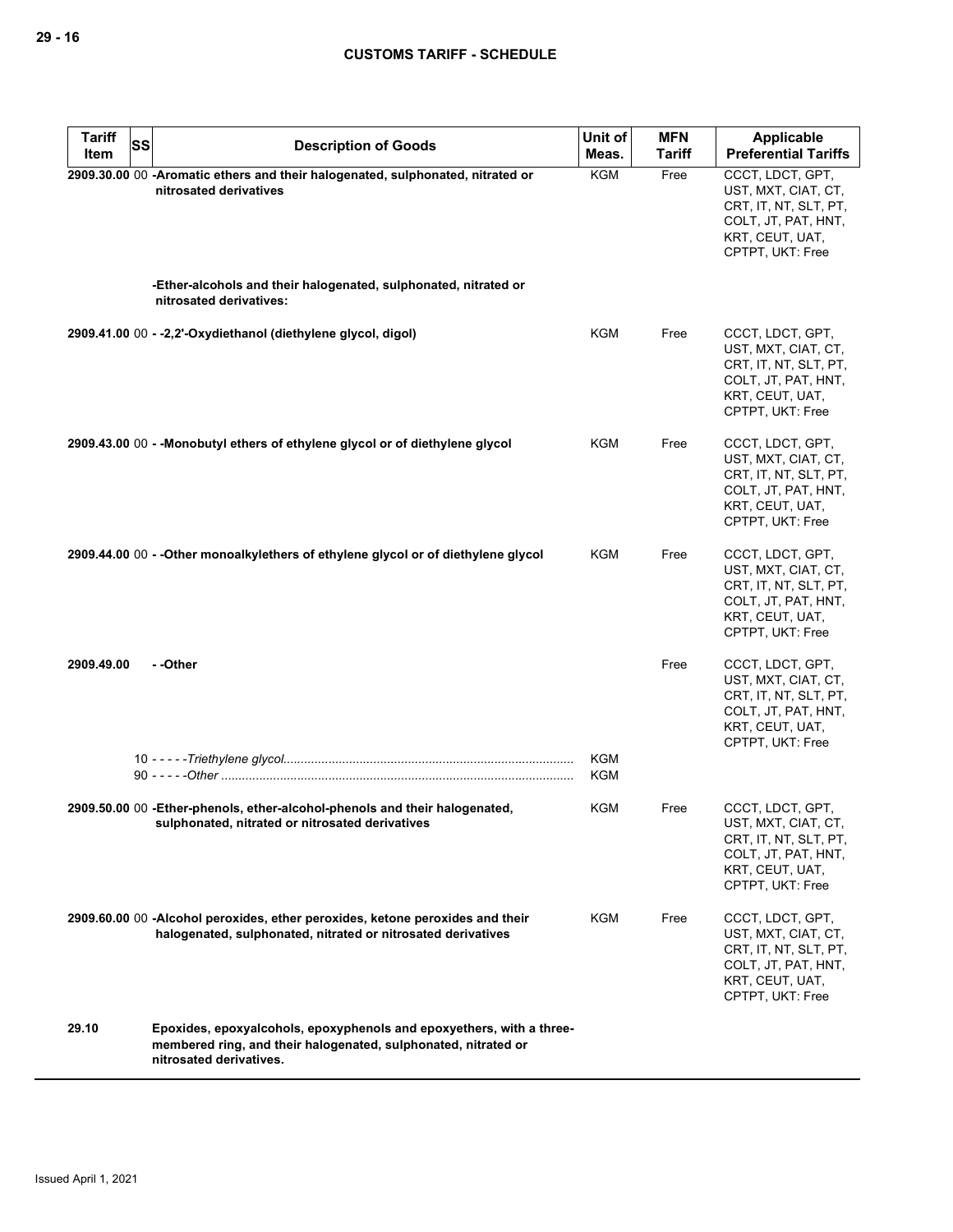| <b>Tariff</b><br><b>Item</b> | SS | <b>Description of Goods</b>                                                                                                                                  | Unit of<br>Meas. | <b>MFN</b><br><b>Tariff</b> | <b>Applicable</b><br><b>Preferential Tariffs</b>                                                                               |
|------------------------------|----|--------------------------------------------------------------------------------------------------------------------------------------------------------------|------------------|-----------------------------|--------------------------------------------------------------------------------------------------------------------------------|
|                              |    | 2910.10.00 00 - Oxirane (ethylene oxide)                                                                                                                     | KGM              | Free                        | CCCT, LDCT, GPT,<br>UST, MXT, CIAT, CT,<br>CRT, IT, NT, SLT, PT,<br>COLT, JT, PAT, HNT,<br>KRT, CEUT, UAT,<br>CPTPT, UKT: Free |
|                              |    | 2910.20.00 00 -Methyloxirane (propylene oxide)                                                                                                               | <b>KGM</b>       | Free                        | CCCT, LDCT, GPT,<br>UST, MXT, CIAT, CT,<br>CRT, IT, NT, SLT, PT,<br>COLT, JT, PAT, HNT,<br>KRT, CEUT, UAT,<br>CPTPT, UKT: Free |
|                              |    | 2910.30.00 00 -1-Chloro-2,3-epoxypropane (epichlorohydrin)                                                                                                   | KGM              | Free                        | CCCT, LDCT, GPT,<br>UST, MXT, CIAT, CT,<br>CRT, IT, NT, SLT, PT,<br>COLT, JT, PAT, HNT,<br>KRT, CEUT, UAT,<br>CPTPT, UKT: Free |
|                              |    | 2910.40.00 00 - Dieldrin (ISO, INN)                                                                                                                          | KGM              | Free                        | CCCT, LDCT, GPT,<br>UST, MXT, CIAT, CT,<br>CRT, IT, NT, SLT, PT,<br>COLT, JT, PAT, HNT,<br>KRT, CEUT, UAT,<br>CPTPT, UKT: Free |
|                              |    | 2910.50.00 00 - Endrin (ISO)                                                                                                                                 | <b>KGM</b>       | Free                        | CCCT, LDCT, GPT,<br>UST, MXT, CIAT, CT,<br>CRT, IT, NT, SLT, PT,<br>COLT, JT, PAT, HNT,<br>KRT, CEUT, UAT,<br>CPTPT, UKT: Free |
| 2910.90.00 00 -Other         |    |                                                                                                                                                              | <b>KGM</b>       | Free                        | CCCT, LDCT, GPT,<br>UST, MXT, CIAT, CT,<br>CRT, IT, NT, SLT, PT,<br>COLT, JT, PAT, HNT,<br>KRT, CEUT, UAT,<br>CPTPT, UKT: Free |
|                              |    | 2911.00.00 00 Acetals and hemiacetals, whether or not with other oxygen function, and<br>their halogenated, sulphonated, nitrated or nitrosated derivatives. | KGM              | Free                        | CCCT, LDCT, GPT,<br>UST, MXT, CIAT, CT,<br>CRT, IT, NT, SLT, PT,<br>COLT, JT, PAT, HNT,<br>KRT, CEUT, UAT,<br>CPTPT, UKT: Free |
|                              |    | <b>V. -ALDEHYDE-FUNCTION COMPOUNDS</b>                                                                                                                       |                  |                             |                                                                                                                                |
| 29.12                        |    | Aldehydes, whether or not with other oxygen function; cyclic polymers<br>of aldehydes; paraformaldehyde.                                                     |                  |                             |                                                                                                                                |
|                              |    |                                                                                                                                                              |                  |                             |                                                                                                                                |

**-Acyclic aldehydes without other oxygen function:**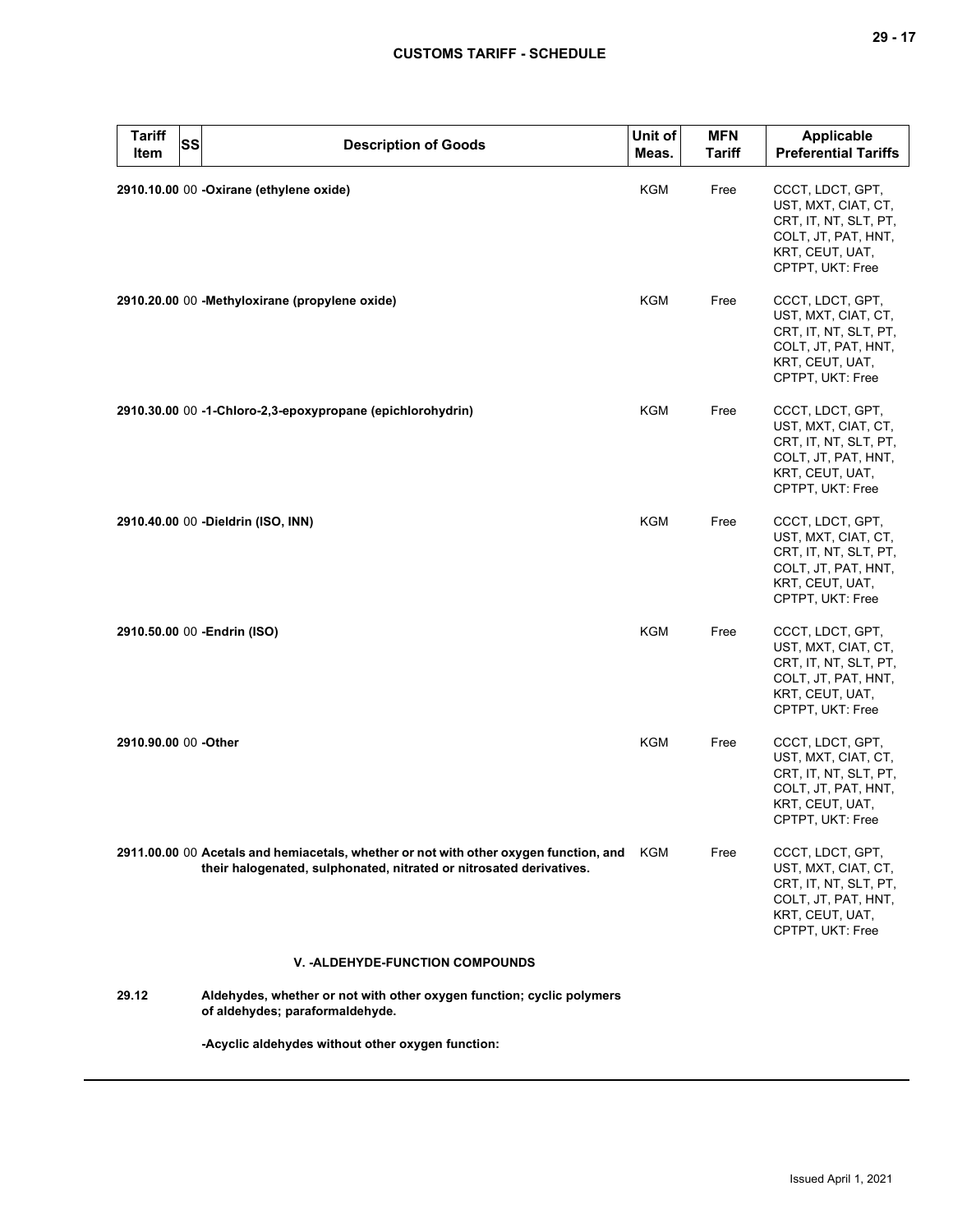| <b>Tariff</b><br><b>SS</b> | <b>Description of Goods</b>                                                                        | Unit of    | <b>MFN</b>    | <b>Applicable</b>                                                                                                              |
|----------------------------|----------------------------------------------------------------------------------------------------|------------|---------------|--------------------------------------------------------------------------------------------------------------------------------|
| Item                       |                                                                                                    | Meas.      | <b>Tariff</b> | <b>Preferential Tariffs</b>                                                                                                    |
|                            | 2912.11.00 00 - - Methanal (formaldehyde)                                                          | <b>KGM</b> | Free          | CCCT, LDCT, GPT,<br>UST, MXT, CIAT, CT,<br>CRT, IT, NT, SLT, PT,<br>COLT, JT, PAT, HNT,<br>KRT, CEUT, UAT,<br>CPTPT, UKT: Free |
|                            | 2912.12.00 00 - - Ethanal (acetaldehyde)                                                           | KGM        | Free          | CCCT, LDCT, GPT,<br>UST, MXT, CIAT, CT,<br>CRT, IT, NT, SLT, PT,<br>COLT, JT, PAT, HNT,<br>KRT, CEUT, UAT,<br>CPTPT, UKT: Free |
| 2912.19.00 00 - - Other    |                                                                                                    | <b>KGM</b> | Free          | CCCT, LDCT, GPT,<br>UST, MXT, CIAT, CT,<br>CRT, IT, NT, SLT, PT,<br>COLT, JT, PAT, HNT,<br>KRT, CEUT, UAT,<br>CPTPT, UKT: Free |
|                            | -Cyclic aldehydes without other oxygen function:                                                   |            |               |                                                                                                                                |
|                            | 2912.21.00 00 - - Benzaldehyde                                                                     | <b>KGM</b> | Free          | CCCT, LDCT, GPT,<br>UST, MXT, CIAT, CT,<br>CRT, IT, NT, SLT, PT,<br>COLT, JT, PAT, HNT,<br>KRT, CEUT, UAT,<br>CPTPT, UKT: Free |
| 2912.29.00 00 - - Other    |                                                                                                    | <b>KGM</b> | Free          | CCCT, LDCT, GPT,<br>UST, MXT, CIAT, CT,<br>CRT, IT, NT, SLT, PT,<br>COLT, JT, PAT, HNT,<br>KRT, CEUT, UAT,<br>CPTPT, UKT: Free |
|                            | -Aldehyde-alcohols, aldehyde-ethers, aldehyde-phenols and aldehydes<br>with other oxygen function: |            |               |                                                                                                                                |
|                            | 2912.41.00 00 - - Vanillin (4-hydroxy-3-methoxybenzaldehyde)                                       | KGM        | Free          | CCCT, LDCT, GPT,<br>UST, MXT, CIAT, CT,<br>CRT, IT, NT, SLT, PT,<br>COLT, JT, PAT, HNT,<br>KRT, CEUT, UAT,<br>CPTPT, UKT: Free |
|                            | 2912.42.00 00 - - Ethylvanillin (3-ethoxy-4-hydroxybenzaldehyde)                                   | <b>KGM</b> | Free          | CCCT, LDCT, GPT,<br>UST, MXT, CIAT, CT,<br>CRT, IT, NT, SLT, PT,<br>COLT, JT, PAT, HNT,<br>KRT, CEUT, UAT,<br>CPTPT, UKT: Free |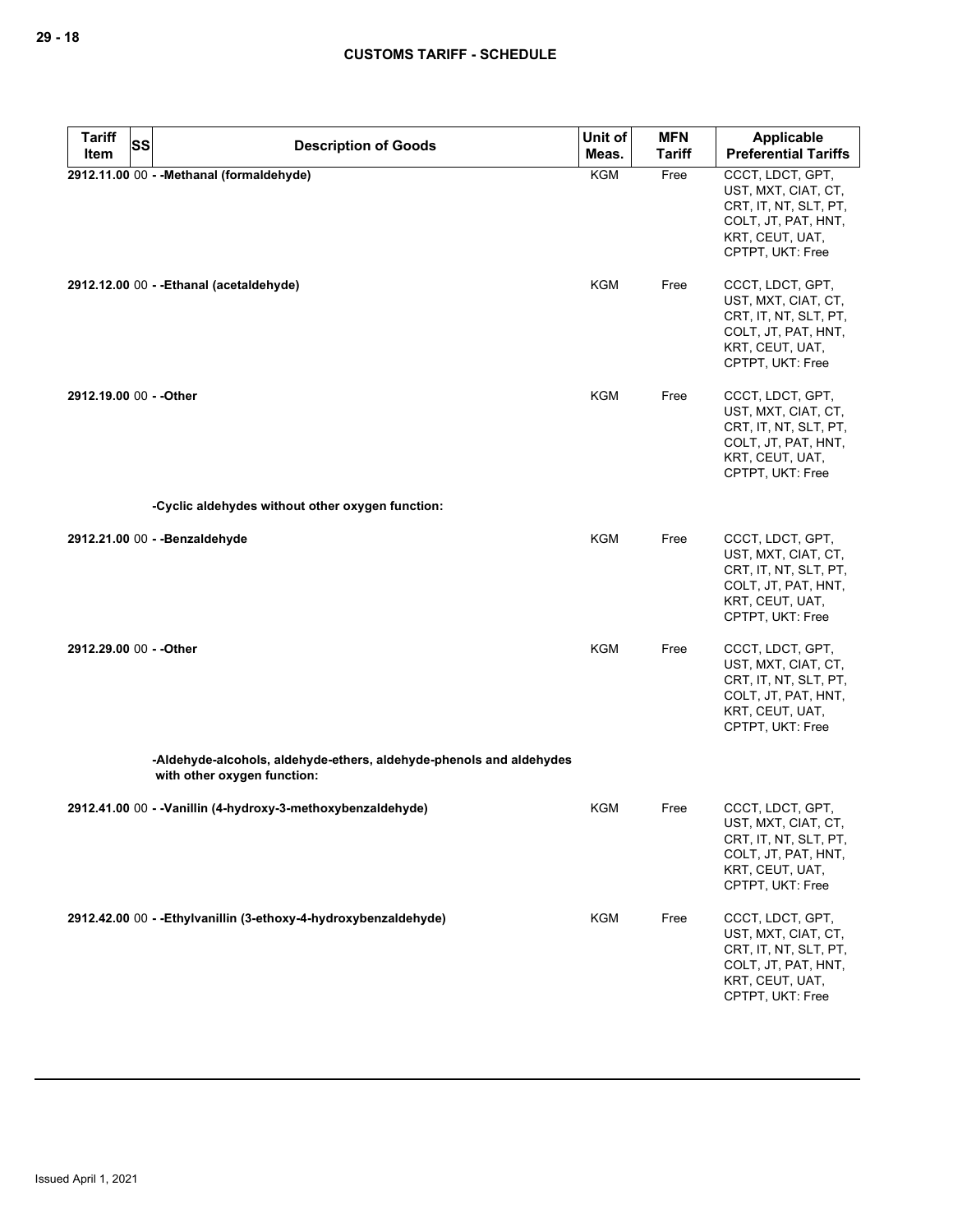| <b>Tariff</b><br>Item   | SS | <b>Description of Goods</b>                                                                                                                 | Unit of<br>Meas. | <b>MFN</b><br><b>Tariff</b> | <b>Applicable</b><br><b>Preferential Tariffs</b>                                                                               |
|-------------------------|----|---------------------------------------------------------------------------------------------------------------------------------------------|------------------|-----------------------------|--------------------------------------------------------------------------------------------------------------------------------|
| 2912.49.00 00 - - Other |    |                                                                                                                                             | KGM              | Free                        | CCCT, LDCT, GPT,<br>UST, MXT, CIAT, CT,<br>CRT, IT, NT, SLT, PT,<br>COLT, JT, PAT, HNT,<br>KRT, CEUT, UAT,<br>CPTPT, UKT: Free |
|                         |    | 2912.50.00 00 - Cyclic polymers of aldehydes                                                                                                | <b>KGM</b>       | Free                        | CCCT, LDCT, GPT,<br>UST, MXT, CIAT, CT,<br>CRT, IT, NT, SLT, PT,<br>COLT, JT, PAT, HNT,<br>KRT, CEUT, UAT,<br>CPTPT, UKT: Free |
|                         |    | 2912.60.00 00 -Paraformaldehyde                                                                                                             | KGM              | Free                        | CCCT, LDCT, GPT,<br>UST, MXT, CIAT, CT,<br>CRT, IT, NT, SLT, PT,<br>COLT, JT, PAT, HNT,<br>KRT, CEUT, UAT,<br>CPTPT, UKT: Free |
|                         |    | 2913.00.00 00 Halogenated, sulphonated, nitrated or nitrosated derivatives of products KGM<br>of heading 29.12.                             |                  | Free                        | CCCT, LDCT, GPT,<br>UST, MXT, CIAT, CT,<br>CRT, IT, NT, SLT, PT,<br>COLT, JT, PAT, HNT,<br>KRT, CEUT, UAT,<br>CPTPT, UKT: Free |
|                         |    | <b>VI. -KETONE-FUNCTION COMPOUNDS AND QUINONE-FUNCTION</b><br><b>COMPOUNDS</b>                                                              |                  |                             |                                                                                                                                |
| 29.14                   |    | Ketones and quinones, whether or not with other oxygen function, and<br>their halogenated, sulphonated, nitrated or nitrosated derivatives. |                  |                             |                                                                                                                                |
|                         |    | -Acyclic ketones without other oxygen function:                                                                                             |                  |                             |                                                                                                                                |
|                         |    | 2914.11.00 00 - - Acetone                                                                                                                   | KGM              | Free                        | CCCT, LDCT, GPT,<br>UST, MXT, CIAT, CT,<br>CRT, IT, NT, SLT, PT,<br>COLT, JT, PAT, HNT,<br>KRT, CEUT, UAT,<br>CPTPT, UKT: Free |
|                         |    | 2914.12.00 00 - - Butanone (methyl ethyl ketone)                                                                                            | KGM              | Free                        | CCCT, LDCT, GPT,<br>UST, MXT, CIAT, CT,<br>CRT, IT, NT, SLT, PT,<br>COLT, JT, PAT, HNT,<br>KRT, CEUT, UAT,<br>CPTPT, UKT: Free |
|                         |    | 2914.13.00 00 - -4-Methylpentan-2-one (methyl isobutyl ketone)                                                                              | KGM              | Free                        | CCCT, LDCT, GPT,<br>UST, MXT, CIAT, CT,<br>CRT, IT, NT, SLT, PT,<br>COLT, JT, PAT, HNT,<br>KRT, CEUT, UAT,<br>CPTPT, UKT: Free |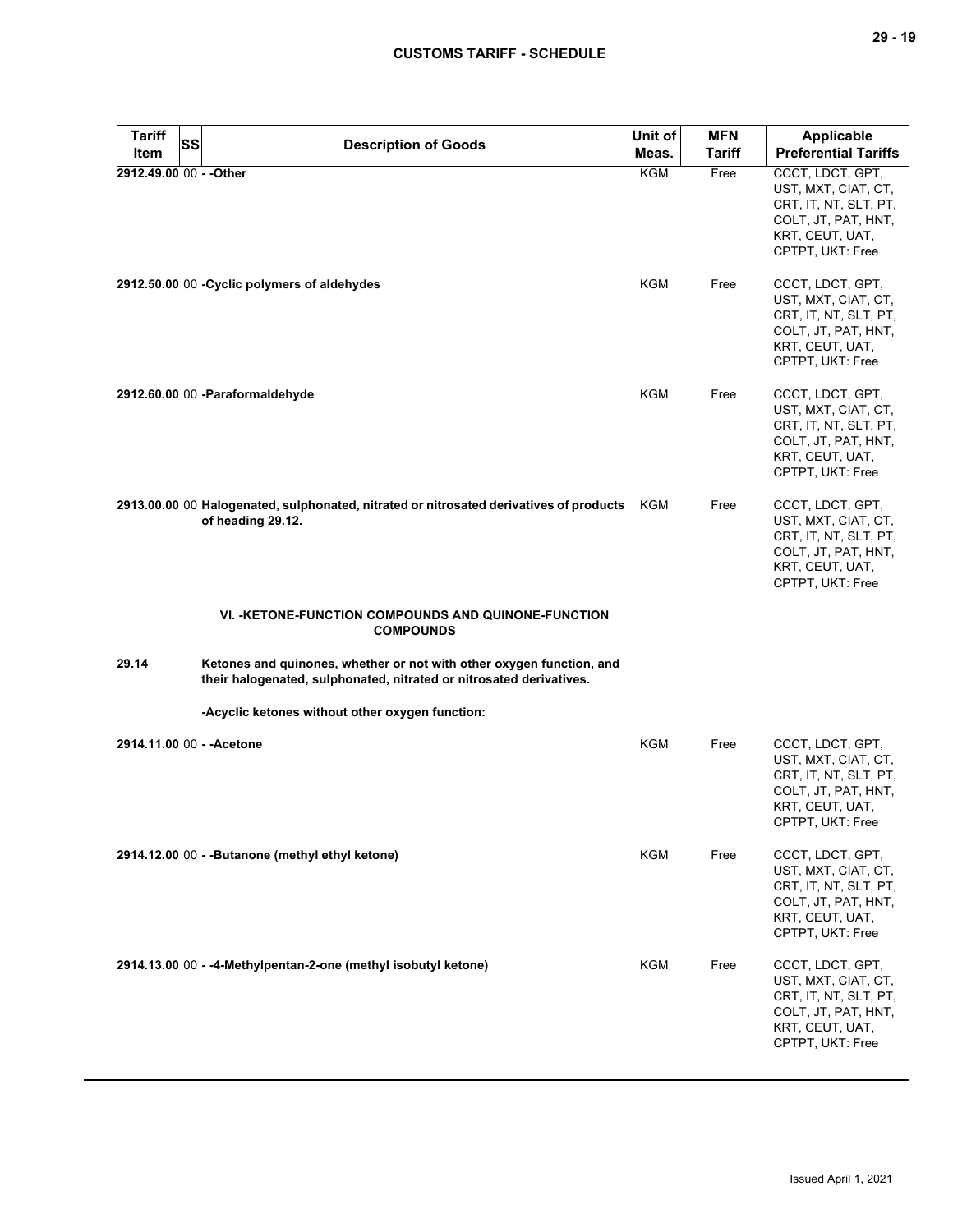| <b>Tariff</b><br><b>SS</b> | <b>Description of Goods</b>                                       | Unit of    | <b>MFN</b>    | Applicable                                                                                                                     |
|----------------------------|-------------------------------------------------------------------|------------|---------------|--------------------------------------------------------------------------------------------------------------------------------|
| Item                       |                                                                   | Meas.      | <b>Tariff</b> | <b>Preferential Tariffs</b>                                                                                                    |
| 2914.19.00 00 - - Other    | -Cyclanic, cyclenic or cycloterpenic ketones without other oxygen | <b>KGM</b> | Free          | CCCT, LDCT, GPT,<br>UST, MXT, CIAT, CT,<br>CRT, IT, NT, SLT, PT,<br>COLT, JT, PAT, HNT,<br>KRT, CEUT, UAT,<br>CPTPT, UKT: Free |
|                            | function:                                                         |            |               |                                                                                                                                |
|                            | 2914.22.00 00 - - Cyclohexanone and methylcyclohexanones          | KGM        | Free          | CCCT, LDCT, GPT,<br>UST, MXT, CIAT, CT,<br>CRT, IT, NT, SLT, PT,<br>COLT, JT, PAT, HNT,<br>KRT, CEUT, UAT,<br>CPTPT, UKT: Free |
|                            | 2914.23.00 00 - - lonones and methylionones                       | KGM        | Free          | CCCT, LDCT, GPT,<br>UST, MXT, CIAT, CT,<br>CRT, IT, NT, SLT, PT,<br>COLT, JT, PAT, HNT,<br>KRT, CEUT, UAT,<br>CPTPT, UKT: Free |
| 2914.29.00 00 - - Other    |                                                                   | <b>KGM</b> | Free          | CCCT, LDCT, GPT,<br>UST, MXT, CIAT, CT,<br>CRT, IT, NT, SLT, PT,<br>COLT, JT, PAT, HNT,<br>KRT, CEUT, UAT,<br>CPTPT, UKT: Free |
|                            | -Aromatic ketones without other oxygen function:                  |            |               |                                                                                                                                |
|                            | 2914.31.00 00 - - Phenylacetone (phenylpropan-2-one)              | KGM        | Free          | CCCT, LDCT, GPT,<br>UST, MXT, CIAT, CT,<br>CRT, IT, NT, SLT, PT,<br>COLT, JT, PAT, HNT,<br>KRT, CEUT, UAT,<br>CPTPT, UKT: Free |
| 2914.39.00 00 - - Other    |                                                                   | <b>KGM</b> | Free          | CCCT, LDCT, GPT,<br>UST, MXT, CIAT, CT,<br>CRT, IT, NT, SLT, PT,<br>COLT, JT, PAT, HNT,<br>KRT, CEUT, UAT,<br>CPTPT, UKT: Free |
|                            | 2914.40.00 00 -Ketone-alcohols and ketone-aldehydes               | <b>KGM</b> | Free          | CCCT, LDCT, GPT,<br>UST, MXT, CIAT, CT,<br>CRT, IT, NT, SLT, PT,<br>COLT, JT, PAT, HNT,<br>KRT, CEUT, UAT,<br>CPTPT, UKT: Free |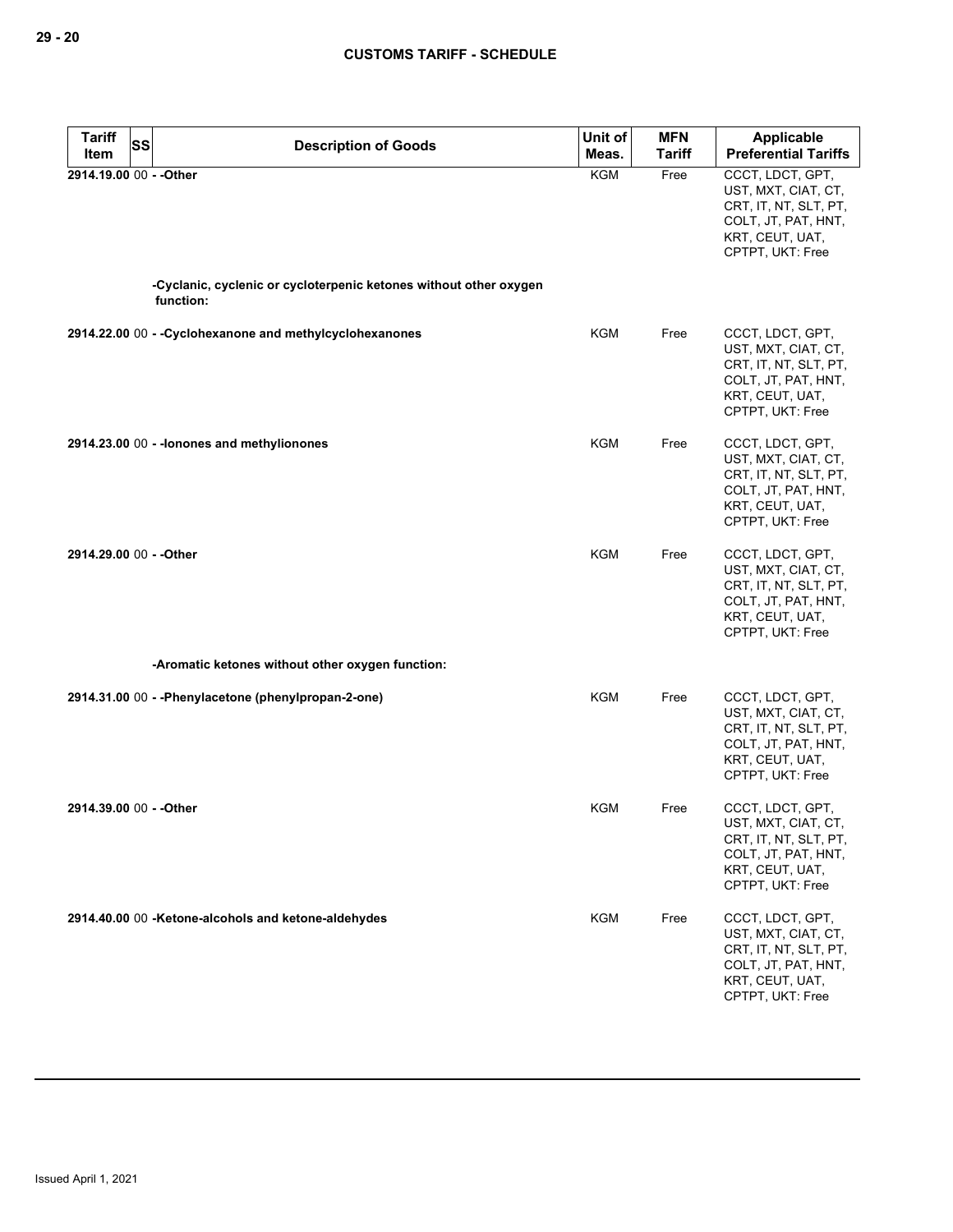| <b>Tariff</b><br><b>SS</b><br>Item | <b>Description of Goods</b>                                                                                                                                                | Unit of<br>Meas. | <b>MFN</b><br><b>Tariff</b> | <b>Applicable</b><br><b>Preferential Tariffs</b>                                                                                                   |
|------------------------------------|----------------------------------------------------------------------------------------------------------------------------------------------------------------------------|------------------|-----------------------------|----------------------------------------------------------------------------------------------------------------------------------------------------|
|                                    | 2914.50.00 00 -Ketone-phenols and ketones with other oxygen function<br>-Quinones:                                                                                         | <b>KGM</b>       | Free                        | CCCT, LDCT, GPT,<br>UST, MXT, CIAT, CT,<br>CRT, IT, NT, SLT, PT,<br>COLT, JT, PAT, HNT,<br>KRT, CEUT, UAT,<br>CPTPT, UKT: Free                     |
|                                    | 2914.61.00 00 - - Anthraguinone                                                                                                                                            | KGM              | Free                        | CCCT, LDCT, GPT,<br>UST, MXT, CIAT, CT,<br>CRT, IT, NT, SLT, PT,<br>COLT, JT, PAT, HNT,<br>KRT, CEUT, UAT,                                         |
|                                    | 2914.62.00 00 - - Coenzyme Q10 (ubidecarenone (INN))                                                                                                                       | KGM              | Free                        | CPTPT, UKT: Free<br>CCCT, LDCT, GPT,<br>UST, MXT, CIAT, CT,<br>CRT, IT, NT, SLT, PT,<br>COLT, JT, PAT, HNT,<br>KRT, CEUT, UAT,<br>CPTPT, UKT: Free |
| 2914.69.00 00 - - Other            |                                                                                                                                                                            | <b>KGM</b>       | Free                        | CCCT, LDCT, GPT,<br>UST, MXT, CIAT, CT,<br>CRT, IT, NT, SLT, PT,<br>COLT, JT, PAT, HNT,<br>KRT, CEUT, UAT,<br>CPTPT, UKT: Free                     |
|                                    | -Halogenated, sulphonated, nitrated or nitrosated derivatives:                                                                                                             |                  |                             |                                                                                                                                                    |
|                                    | 2914.71.00 00 - - Chlordecone (ISO)                                                                                                                                        | <b>KGM</b>       | Free                        | CCCT, LDCT, GPT,<br>UST, MXT, CIAT, CT,<br>CRT, IT, NT, SLT, PT,<br>COLT, JT, PAT, HNT,<br>KRT, CEUT, UAT,<br>CPTPT, UKT: Free                     |
| 2914.79.00 00 - - Other            |                                                                                                                                                                            | KGM              | Free                        | CCCT, LDCT, GPT,<br>UST, MXT, CIAT, CT,<br>CRT, IT, NT, SLT, PT,<br>COLT, JT, PAT, HNT,<br>KRT, CEUT, UAT,<br>CPTPT, UKT: Free                     |
|                                    | VII. - CARBOXYLIC ACIDS AND THEIR ANHYDRIDES, HALIDES,<br>PEROXIDES AND PEROXYACIDS AND THEIR HALOGENATED,<br>SULPHONATED, NITRATED OR NITROSATED DERIVATIVES              |                  |                             |                                                                                                                                                    |
| 29.15                              | Saturated acyclic monocarboxylic acids and their anhydrides, halides,<br>peroxides and peroxyacids; their halogenated, sulphonated, nitrated or<br>nitrosated derivatives. |                  |                             |                                                                                                                                                    |
|                                    | -Formic acid, its salts and esters:                                                                                                                                        |                  |                             |                                                                                                                                                    |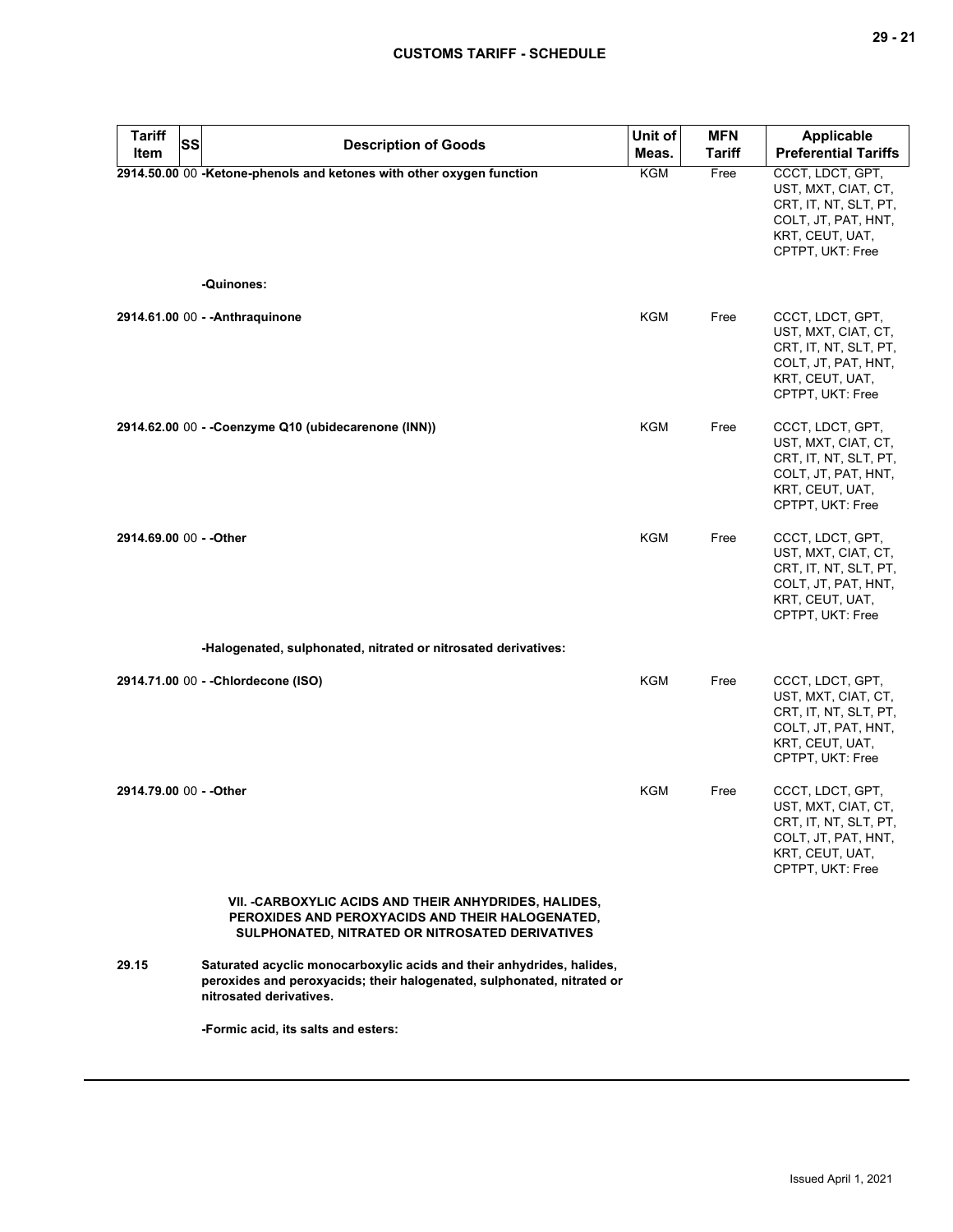| <b>Tariff</b><br><b>SS</b> | <b>Description of Goods</b>                   | Unit of    | <b>MFN</b>    | Applicable                                                                                                                     |
|----------------------------|-----------------------------------------------|------------|---------------|--------------------------------------------------------------------------------------------------------------------------------|
| Item                       |                                               | Meas.      | <b>Tariff</b> | <b>Preferential Tariffs</b>                                                                                                    |
|                            | 2915.11.00 00 - - Formic acid                 | <b>KGM</b> | Free          | CCCT, LDCT, GPT,<br>UST, MXT, CIAT, CT,<br>CRT, IT, NT, SLT, PT,<br>COLT, JT, PAT, HNT,<br>KRT, CEUT, UAT,<br>CPTPT, UKT: Free |
|                            | 2915.12.00 00 - - Salts of formic acid        | <b>KGM</b> | Free          | CCCT, LDCT, GPT,<br>UST, MXT, CIAT, CT,<br>CRT, IT, NT, SLT, PT,<br>COLT, JT, PAT, HNT,<br>KRT, CEUT, UAT,<br>CPTPT, UKT: Free |
|                            | 2915.13.00 00 - - Esters of formic acid       | <b>KGM</b> | Free          | CCCT, LDCT, GPT,<br>UST, MXT, CIAT, CT,<br>CRT, IT, NT, SLT, PT,<br>COLT, JT, PAT, HNT,<br>KRT, CEUT, UAT,<br>CPTPT, UKT: Free |
|                            | -Acetic acid and its salts; acetic anhydride: |            |               |                                                                                                                                |
|                            | 2915.21.00 00 - - Acetic acid                 | KGM        | Free          | CCCT, LDCT, GPT,<br>UST, MXT, CIAT, CT,<br>CRT, IT, NT, SLT, PT,<br>COLT, JT, PAT, HNT,<br>KRT, CEUT, UAT,<br>CPTPT, UKT: Free |
|                            | 2915.24.00 00 - - Acetic anhydride            | <b>KGM</b> | Free          | CCCT, LDCT, GPT,<br>UST, MXT, CIAT, CT,<br>CRT, IT, NT, SLT, PT,<br>COLT, JT, PAT, HNT,<br>KRT, CEUT, UAT,<br>CPTPT, UKT: Free |
| 2915.29.00 00 - - Other    |                                               | <b>KGM</b> | Free          | CCCT, LDCT, GPT,<br>UST, MXT, CIAT, CT,<br>CRT, IT, NT, SLT, PT,<br>COLT, JT, PAT, HNT,<br>KRT, CEUT, UAT,<br>CPTPT, UKT: Free |
|                            | -Esters of acetic acid:                       |            |               |                                                                                                                                |
|                            | 2915.31.00 00 - - Ethyl acetate               | <b>KGM</b> | Free          | CCCT, LDCT, GPT,<br>UST, MXT, CIAT, CT,<br>CRT, IT, NT, SLT, PT,<br>COLT, JT, PAT, HNT,<br>KRT, CEUT, UAT,<br>CPTPT, UKT: Free |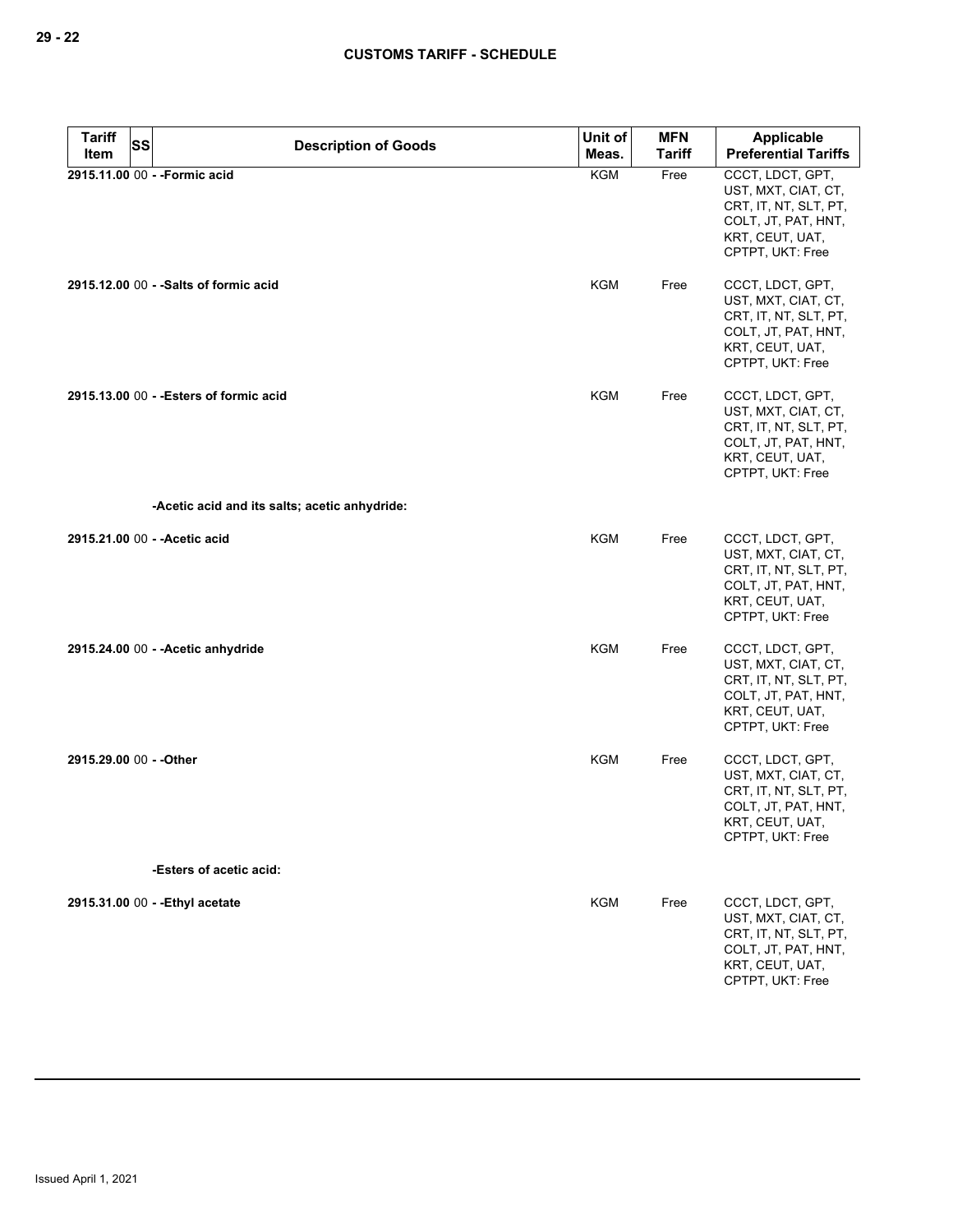| <b>Tariff</b>           | SS<br><b>Description of Goods</b>                                          | Unit of           | <b>MFN</b>    | Applicable                                                                                                                     |
|-------------------------|----------------------------------------------------------------------------|-------------------|---------------|--------------------------------------------------------------------------------------------------------------------------------|
| Item                    |                                                                            | Meas.             | <b>Tariff</b> | <b>Preferential Tariffs</b>                                                                                                    |
|                         | 2915.32.00 00 - - Vinyl acetate                                            | <b>KGM</b>        | Free          | CCCT, LDCT, GPT,<br>UST, MXT, CIAT, CT,<br>CRT, IT, NT, SLT, PT,<br>COLT, JT, PAT, HNT,<br>KRT, CEUT, UAT,<br>CPTPT, UKT: Free |
|                         | 2915.33.00 00 - - n-Butyl acetate                                          | <b>KGM</b>        | Free          | CCCT, LDCT, GPT,<br>UST, MXT, CIAT, CT,<br>CRT, IT, NT, SLT, PT,<br>COLT, JT, PAT, HNT,<br>KRT, CEUT, UAT,<br>CPTPT, UKT: Free |
|                         | 2915.36.00 00 - - Dinoseb (ISO) acetate                                    | <b>KGM</b>        | Free          | CCCT, LDCT, GPT,<br>UST, MXT, CIAT, CT,<br>CRT, IT, NT, SLT, PT,<br>COLT, JT, PAT, HNT,<br>KRT, CEUT, UAT,<br>CPTPT, UKT: Free |
| 2915.39.00 00 - - Other |                                                                            | <b>KGM</b>        | Free          | CCCT, LDCT, GPT,<br>UST, MXT, CIAT, CT,<br>CRT, IT, NT, SLT, PT,<br>COLT, JT, PAT, HNT,<br>KRT, CEUT, UAT,<br>CPTPT, UKT: Free |
|                         | 2915.40.00 00 -Mono-, di- or trichloroacetic acids, their salts and esters | <b>KGM</b>        | Free          | CCCT, LDCT, GPT,<br>UST, MXT, CIAT, CT,<br>CRT, IT, NT, SLT, PT,<br>COLT, JT, PAT, HNT,<br>KRT, CEUT, UAT,<br>CPTPT, UKT: Free |
| 2915.50.00              | -Propionic acid, its salts and esters                                      |                   | Free          | CCCT, LDCT, GPT,<br>UST, MXT, CIAT, CT,<br>CRT, IT, NT, SLT, PT,<br>COLT, JT, PAT, HNT,<br>KRT, CEUT, UAT,<br>CPTPT, UKT: Free |
|                         | 30 - - - - - Propionic acid.                                               | <b>KGM</b><br>KGM |               |                                                                                                                                |
|                         | 2915.60.00 00 -Butanoic acids, pentanoic acids, their salts and esters     | <b>KGM</b>        | Free          | CCCT, LDCT, GPT,<br>UST, MXT, CIAT, CT,<br>CRT, IT, NT, SLT, PT,<br>COLT, JT, PAT, HNT,<br>KRT, CEUT, UAT,<br>CPTPT, UKT: Free |
|                         | 2915.70.00 00 -Palmitic acid, stearic acid, their salts and esters         | <b>KGM</b>        | Free          | CCCT, LDCT, GPT,<br>UST, MXT, CIAT, CT,<br>CRT, IT, NT, SLT, PT,<br>COLT, JT, PAT, HNT,<br>KRT, CEUT, UAT,<br>CPTPT, UKT: Free |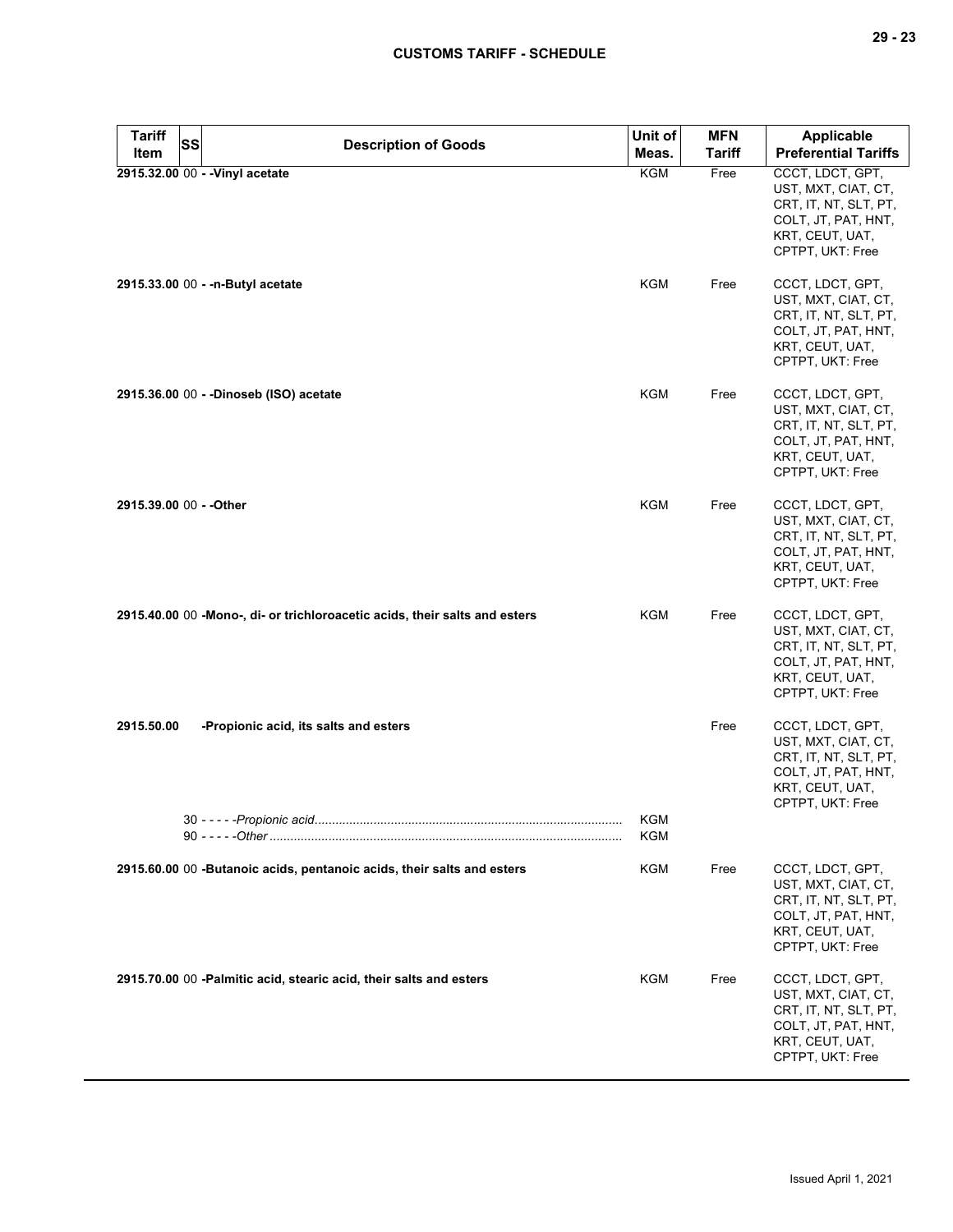| <b>Tariff</b><br><b>SS</b><br>Item | <b>Description of Goods</b>                                                                                                                                                                            | Unit of<br>Meas.                | <b>MFN</b><br><b>Tariff</b> | <b>Applicable</b><br><b>Preferential Tariffs</b>                                                                               |
|------------------------------------|--------------------------------------------------------------------------------------------------------------------------------------------------------------------------------------------------------|---------------------------------|-----------------------------|--------------------------------------------------------------------------------------------------------------------------------|
| 2915.90.00 00 -Other               |                                                                                                                                                                                                        | <b>KGM</b>                      | Free                        | CCCT, LDCT, GPT,<br>UST, MXT, CIAT, CT,<br>CRT, IT, NT, SLT, PT,<br>COLT, JT, PAT, HNT,<br>KRT, CEUT, UAT,<br>CPTPT, UKT: Free |
| 29.16                              | Unsaturated acyclic monocarboxylic acids, cyclic monocarboxylic<br>acids, their anhydrides, halides, peroxides and peroxyacids; their<br>halogenated, sulphonated, nitrated or nitrosated derivatives. |                                 |                             |                                                                                                                                |
|                                    | -Unsaturated acyclic monocarboxylic acids, their anhydrides, halides,<br>peroxides, peroxyacids and their derivatives:                                                                                 |                                 |                             |                                                                                                                                |
|                                    | 2916.11.00 00 - - Acrylic acid and its salts                                                                                                                                                           | <b>KGM</b>                      | Free                        | CCCT, LDCT, GPT,<br>UST, MXT, CIAT, CT,<br>CRT, IT, NT, SLT, PT,<br>COLT, JT, PAT, HNT,<br>KRT, CEUT, UAT,<br>CPTPT, UKT: Free |
| 2916.12.00                         | --Esters of acrylic acid                                                                                                                                                                               |                                 | Free                        | CCCT, LDCT, GPT,<br>UST, MXT, CIAT, CT,<br>CRT, IT, NT, SLT, PT,<br>COLT, JT, PAT, HNT,<br>KRT, CEUT, UAT,<br>CPTPT, UKT: Free |
|                                    |                                                                                                                                                                                                        | KGM<br>KGM<br><b>KGM</b><br>KGM |                             |                                                                                                                                |
|                                    | 2916.13.00 00 - - Methacrylic acid and its salts                                                                                                                                                       | KGM                             | Free                        | CCCT, LDCT, GPT,<br>UST, MXT, CIAT, CT,<br>CRT, IT, NT, SLT, PT,<br>COLT, JT, PAT, HNT,<br>KRT, CEUT, UAT,<br>CPTPT, UKT: Free |
| 2916.14.00                         | --Esters of methacrylic acid                                                                                                                                                                           |                                 | Free                        | CCCT, LDCT, GPT,<br>UST, MXT, CIAT, CT,<br>CRT, IT, NT, SLT, PT,<br>COLT, JT, PAT, HNT,<br>KRT, CEUT, UAT,<br>CPTPT, UKT: Free |
|                                    |                                                                                                                                                                                                        | KGM<br>KGM                      |                             |                                                                                                                                |
|                                    | 2916.15.00 00 - - Oleic, linoleic or linolenic acids, their salts and esters                                                                                                                           | KGM                             | Free                        | CCCT, LDCT, GPT,<br>UST, MXT, CIAT, CT,<br>CRT, IT, NT, SLT, PT,<br>COLT, JT, PAT, HNT,<br>KRT, CEUT, UAT,<br>CPTPT, UKT: Free |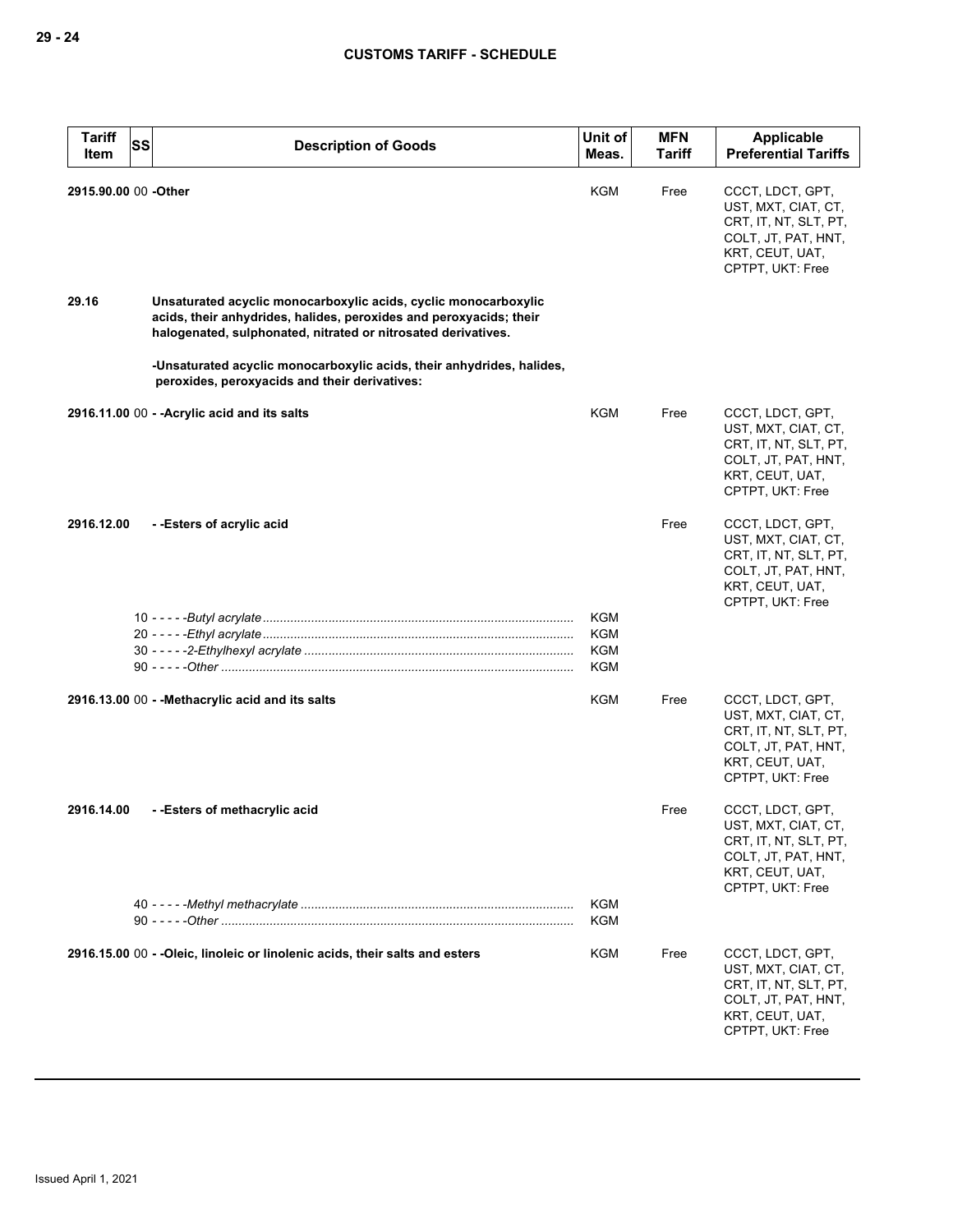| Tariff<br>SS<br>Item    | <b>Description of Goods</b>                                                                                                                           | Unit of<br>Meas. | <b>MFN</b><br><b>Tariff</b> | Applicable<br><b>Preferential Tariffs</b>                                                                                      |
|-------------------------|-------------------------------------------------------------------------------------------------------------------------------------------------------|------------------|-----------------------------|--------------------------------------------------------------------------------------------------------------------------------|
|                         | 2916.16.00 00 - - Binapacryl (ISO)                                                                                                                    | <b>KGM</b>       | Free                        | CCCT, LDCT, GPT,<br>UST, MXT, CIAT, CT,<br>CRT, IT, NT, SLT, PT,<br>COLT, JT, PAT, HNT,<br>KRT, CEUT, UAT,<br>CPTPT, UKT: Free |
| 2916.19.00              | - -Other                                                                                                                                              |                  | Free                        | CCCT, LDCT, GPT,<br>UST, MXT, CIAT, CT,<br>CRT, IT, NT, SLT, PT,<br>COLT, JT, PAT, HNT,<br>KRT, CEUT, UAT,<br>CPTPT, UKT: Free |
|                         |                                                                                                                                                       | KGM<br>KGM       |                             |                                                                                                                                |
|                         | 2916.20.00 00 - Cyclanic, cyclenic or cycloterpenic monocarboxylic acids, their<br>anhydrides, halides, peroxides, peroxyacids and their derivatives  | KGM              | Free                        | CCCT, LDCT, GPT,<br>UST, MXT, CIAT, CT,<br>CRT, IT, NT, SLT, PT,<br>COLT, JT, PAT, HNT,<br>KRT, CEUT, UAT,<br>CPTPT, UKT: Free |
|                         | -Aromatic monocarboxylic acids, their anhydrides, halides, peroxides,<br>peroxyacids and their derivatives:                                           |                  |                             |                                                                                                                                |
|                         | 2916.31.00 00 - - Benzoic acid, its salts and esters                                                                                                  | KGM              | Free                        | CCCT, LDCT, GPT,<br>UST, MXT, CIAT, CT,<br>CRT, IT, NT, SLT, PT,<br>COLT, JT, PAT, HNT,<br>KRT, CEUT, UAT,<br>CPTPT, UKT: Free |
|                         | 2916.32.00 00 - - Benzoyl peroxide and benzoyl chloride                                                                                               | <b>KGM</b>       | Free                        | CCCT, LDCT, GPT,<br>UST, MXT, CIAT, CT,<br>CRT, IT, NT, SLT, PT,<br>COLT, JT, PAT, HNT,<br>KRT, CEUT, UAT,<br>CPTPT, UKT: Free |
|                         | 2916.34.00 00 - - Phenylacetic acid and its salts                                                                                                     | KGM              | Free                        | CCCT, LDCT, GPT,<br>UST, MXT, CIAT, CT,<br>CRT, IT, NT, SLT, PT,<br>COLT, JT, PAT, HNT,<br>KRT, CEUT, UAT,<br>CPTPT, UKT: Free |
| 2916.39.00 00 - - Other |                                                                                                                                                       | KGM              | Free                        | CCCT, LDCT, GPT,<br>UST, MXT, CIAT, CT,<br>CRT, IT, NT, SLT, PT,<br>COLT, JT, PAT, HNT,<br>KRT, CEUT, UAT,<br>CPTPT, UKT: Free |
| 29.17                   | Polycarboxylic acids, their anhydrides, halides, peroxides and<br>peroxyacids; their halogenated, sulphonated, nitrated or nitrosated<br>derivatives. |                  |                             |                                                                                                                                |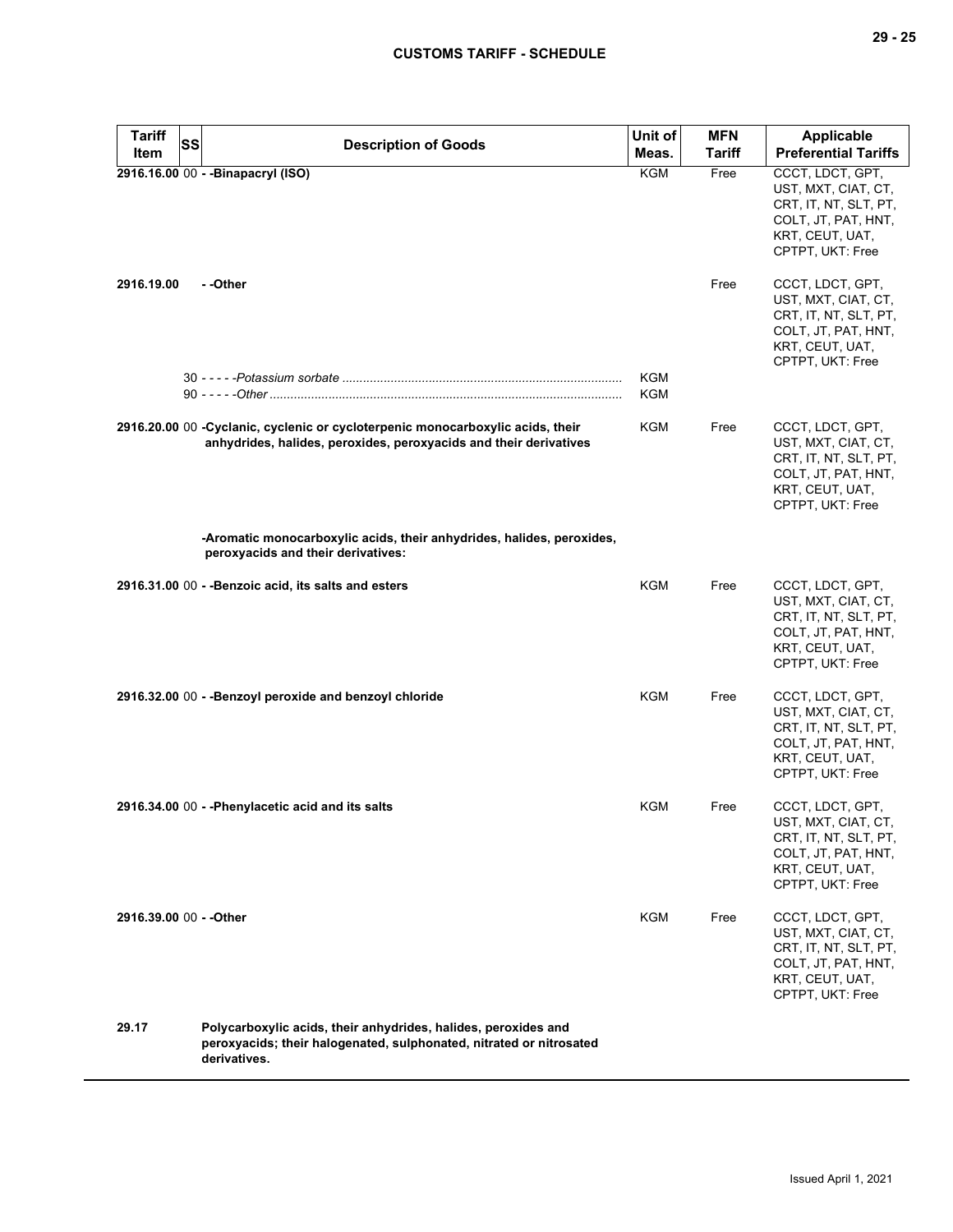| <b>Tariff</b><br>Item   | <b>SS</b> | <b>Description of Goods</b>                                                                                                                          | Unit of<br>Meas. | <b>MFN</b><br><b>Tariff</b> | <b>Applicable</b><br><b>Preferential Tariffs</b>                                                                               |
|-------------------------|-----------|------------------------------------------------------------------------------------------------------------------------------------------------------|------------------|-----------------------------|--------------------------------------------------------------------------------------------------------------------------------|
|                         |           | -Acyclic polycarboxylic acids, their anhydrides, halides, peroxides,<br>peroxyacids and their derivatives:                                           |                  |                             |                                                                                                                                |
|                         |           | 2917.11.00 00 - - Oxalic acid, its salts and esters                                                                                                  | KGM              | Free                        | CCCT, LDCT, GPT,<br>UST, MXT, CIAT, CT,<br>CRT, IT, NT, SLT, PT,<br>COLT, JT, PAT, HNT,<br>KRT, CEUT, UAT,<br>CPTPT, UKT: Free |
|                         |           | 2917.12.00 00 - - Adipic acid, its salts and esters                                                                                                  | KGM              | Free                        | CCCT, LDCT, GPT,<br>UST, MXT, CIAT, CT,<br>CRT, IT, NT, SLT, PT,<br>COLT, JT, PAT, HNT,<br>KRT, CEUT, UAT,<br>CPTPT, UKT: Free |
|                         |           | 2917.13.00 00 - - Azelaic acid, sebacic acid, their salts and esters                                                                                 | <b>KGM</b>       | Free                        | CCCT, LDCT, GPT,<br>UST, MXT, CIAT, CT,<br>CRT, IT, NT, SLT, PT,<br>COLT, JT, PAT, HNT,<br>KRT, CEUT, UAT,<br>CPTPT, UKT: Free |
|                         |           | 2917.14.00 00 - - Maleic anhydride                                                                                                                   | <b>KGM</b>       | Free                        | CCCT, LDCT, GPT,<br>UST, MXT, CIAT, CT,<br>CRT, IT, NT, SLT, PT,<br>COLT, JT, PAT, HNT,<br>KRT, CEUT, UAT,<br>CPTPT, UKT: Free |
| 2917.19.00 00 - - Other |           |                                                                                                                                                      | KGM              | Free                        | CCCT, LDCT, GPT,<br>UST, MXT, CIAT, CT,<br>CRT, IT, NT, SLT, PT,<br>COLT, JT, PAT, HNT,<br>KRT, CEUT, UAT,<br>CPTPT, UKT: Free |
|                         |           | 2917.20.00 00 - Cyclanic, cyclenic or cycloterpenic polycarboxylic acids, their<br>anhydrides, halides, peroxides, peroxyacids and their derivatives | KGM              | Free                        | CCCT, LDCT, GPT,<br>UST, MXT, CIAT, CT,<br>CRT, IT, NT, SLT, PT,<br>COLT, JT, PAT, HNT,<br>KRT, CEUT, UAT,<br>CPTPT, UKT: Free |
|                         |           | -Aromatic polycarboxylic acids, their anhydrides, halides, peroxides,<br>peroxyacids and their derivatives:                                          |                  |                             |                                                                                                                                |
|                         |           | 2917.32.00 00 - - Dioctyl orthophthalates                                                                                                            | <b>KGM</b>       | Free                        | CCCT, LDCT, GPT,<br>UST, MXT, CIAT, CT,<br>CRT, IT, NT, SLT, PT,<br>COLT, JT, PAT, HNT,<br>KRT, CEUT, UAT,<br>CPTPT, UKT: Free |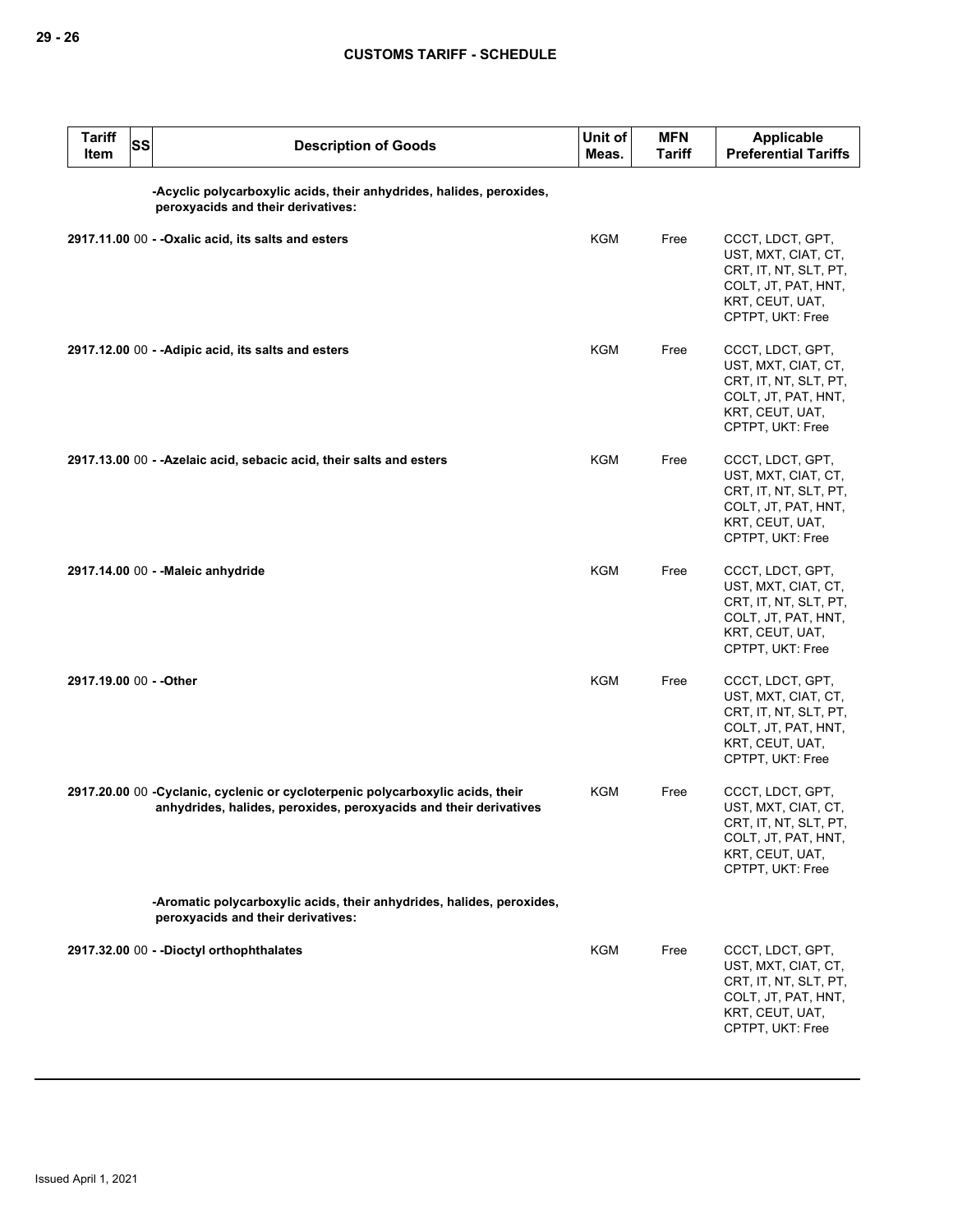| <b>Tariff</b><br>Item | <b>SS</b> | <b>Description of Goods</b>                                                                                                                                                          | Unit of<br>Meas.                | <b>MFN</b><br><b>Tariff</b> | <b>Applicable</b><br><b>Preferential Tariffs</b>                                                                               |
|-----------------------|-----------|--------------------------------------------------------------------------------------------------------------------------------------------------------------------------------------|---------------------------------|-----------------------------|--------------------------------------------------------------------------------------------------------------------------------|
| 2917.33.00            |           | - - Dinonyl or didecyl orthophthalates                                                                                                                                               |                                 | Free                        | CCCT, LDCT, GPT,<br>UST, MXT, CIAT, CT,<br>CRT, IT, NT, SLT, PT,<br>COLT, JT, PAT, HNT,<br>KRT, CEUT, UAT,<br>CPTPT, UKT: Free |
|                       |           |                                                                                                                                                                                      | KGM<br>KGM                      |                             |                                                                                                                                |
|                       |           | 2917.34.00 00 - - Other esters of orthophthalic acid                                                                                                                                 | KGM                             | Free                        | CCCT, LDCT, GPT,<br>UST, MXT, CIAT, CT,<br>CRT, IT, NT, SLT, PT,<br>COLT, JT, PAT, HNT,<br>KRT, CEUT, UAT,<br>CPTPT, UKT: Free |
|                       |           | 2917.35.00 00 - - Phthalic anhydride                                                                                                                                                 | KGM                             | Free                        | CCCT, LDCT, GPT,<br>UST, MXT, CIAT, CT,<br>CRT, IT, NT, SLT, PT,<br>COLT, JT, PAT, HNT,<br>KRT, CEUT, UAT,<br>CPTPT, UKT: Free |
|                       |           | 2917.36.00 00 - - Terephthalic acid and its salts                                                                                                                                    | KGM                             | Free                        | CCCT, LDCT, GPT,<br>UST, MXT, CIAT, CT,<br>CRT, IT, NT, SLT, PT,<br>COLT, JT, PAT, HNT,<br>KRT, CEUT, UAT,<br>CPTPT, UKT: Free |
|                       |           | 2917.37.00 00 - - Dimethyl terephthalate                                                                                                                                             | <b>KGM</b>                      | Free                        | CCCT, LDCT, GPT,<br>UST, MXT, CIAT, CT,<br>CRT, IT, NT, SLT, PT,<br>COLT, JT, PAT, HNT,<br>KRT, CEUT, UAT,<br>CPTPT, UKT: Free |
| 2917.39.00            |           | - -Other                                                                                                                                                                             |                                 | Free                        | CCCT, LDCT, GPT,<br>UST, MXT, CIAT, CT,<br>CRT, IT, NT, SLT, PT,<br>COLT, JT, PAT, HNT,<br>KRT, CEUT, UAT,<br>CPTPT, UKT: Free |
|                       |           |                                                                                                                                                                                      | <b>KGM</b><br>KGM<br><b>KGM</b> |                             |                                                                                                                                |
| 29.18                 |           | Carboxylic acids with additional oxygen function and their anhydrides,<br>halides, peroxides and peroxyacids; their halogenated, sulphonated,<br>nitrated or nitrosated derivatives. |                                 |                             |                                                                                                                                |
|                       |           | -Carboxylic acids with alcohol function but without other oxygen<br>function, their anhydrides, halides, peroxides, peroxyacids and their<br>derivatives:                            |                                 |                             |                                                                                                                                |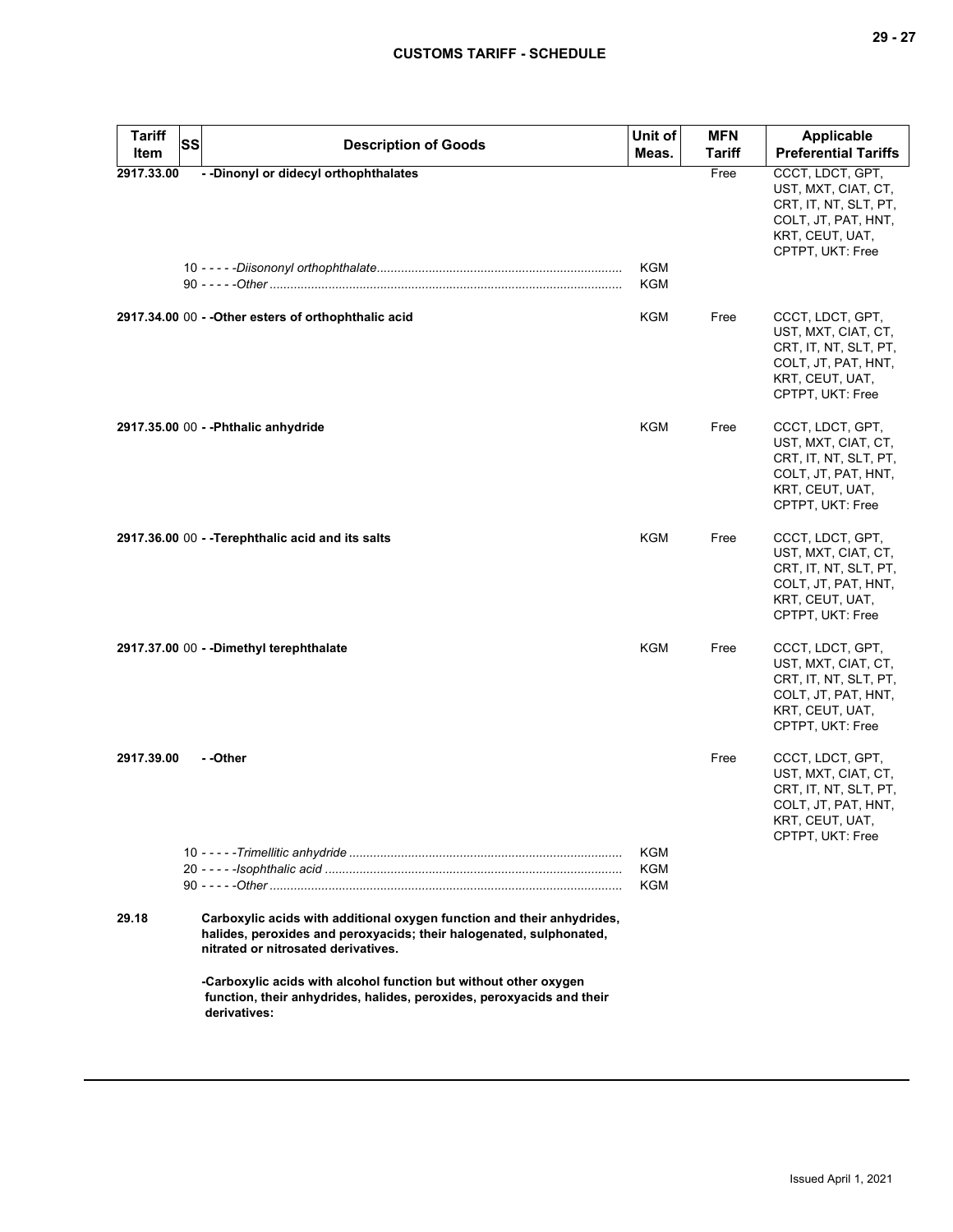| <b>Tariff</b><br>SS           | <b>Description of Goods</b>                                        | Unit of                  | <b>MFN</b> | Applicable                                                                                                                     |
|-------------------------------|--------------------------------------------------------------------|--------------------------|------------|--------------------------------------------------------------------------------------------------------------------------------|
| Item                          |                                                                    | Meas.                    | Tariff     | <b>Preferential Tariffs</b>                                                                                                    |
| 2918.11.00                    | - - Lactic acid, its salts and esters                              | KGM<br>KGM<br><b>KGM</b> | Free       | CCCT, LDCT, GPT,<br>UST, MXT, CIAT, CT,<br>CRT, IT, NT, SLT, PT,<br>COLT, JT, PAT, HNT,<br>KRT, CEUT, UAT,<br>CPTPT, UKT: Free |
|                               | 2918.12.00 00 - - Tartaric acid                                    | KGM                      | Free       | CCCT, LDCT, GPT,<br>UST, MXT, CIAT, CT,<br>CRT, IT, NT, SLT, PT,<br>COLT, JT, PAT, HNT,<br>KRT, CEUT, UAT,<br>CPTPT, UKT: Free |
|                               | 2918.13.00 00 - - Salts and esters of tartaric acid                | KGM                      | Free       | CCCT, LDCT, GPT,<br>UST, MXT, CIAT, CT,<br>CRT, IT, NT, SLT, PT,<br>COLT, JT, PAT, HNT,<br>KRT, CEUT, UAT,<br>CPTPT, UKT: Free |
| 2918.14.00 00 - - Citric acid |                                                                    | KGM                      | Free       | CCCT, LDCT, GPT,<br>UST, MXT, CIAT, CT,<br>CRT, IT, NT, SLT, PT,<br>COLT, JT, PAT, HNT,<br>KRT, CEUT, UAT,<br>CPTPT, UKT: Free |
| 2918.15.00                    | - -Salts and esters of citric acid                                 |                          | Free       | CCCT, LDCT, GPT,<br>UST, MXT, CIAT, CT,<br>CRT, IT, NT, SLT, PT,<br>COLT, JT, PAT, HNT,<br>KRT, CEUT, UAT,<br>CPTPT, UKT: Free |
|                               |                                                                    | <b>KGM</b><br><b>KGM</b> |            |                                                                                                                                |
| 2918.16.00                    | --Gluconic acid, its salts and esters                              |                          | Free       | CCCT, LDCT, GPT,<br>UST, MXT, CIAT, CT,<br>CRT, IT, NT, SLT, PT,<br>COLT, JT, PAT, HNT,<br>KRT, CEUT, UAT,<br>CPTPT, UKT: Free |
|                               |                                                                    | KGM<br><b>KGM</b>        |            |                                                                                                                                |
|                               | 2918.17.00 00 - -2,2-Diphenyl-2-hydroxyacetic acid (benzilic acid) | KGM                      | Free       | CCCT, LDCT, GPT,<br>UST, MXT, CIAT, CT,<br>CRT, IT, NT, SLT, PT,<br>COLT, JT, PAT, HNT,<br>KRT, CEUT, UAT,<br>CPTPT, UKT: Free |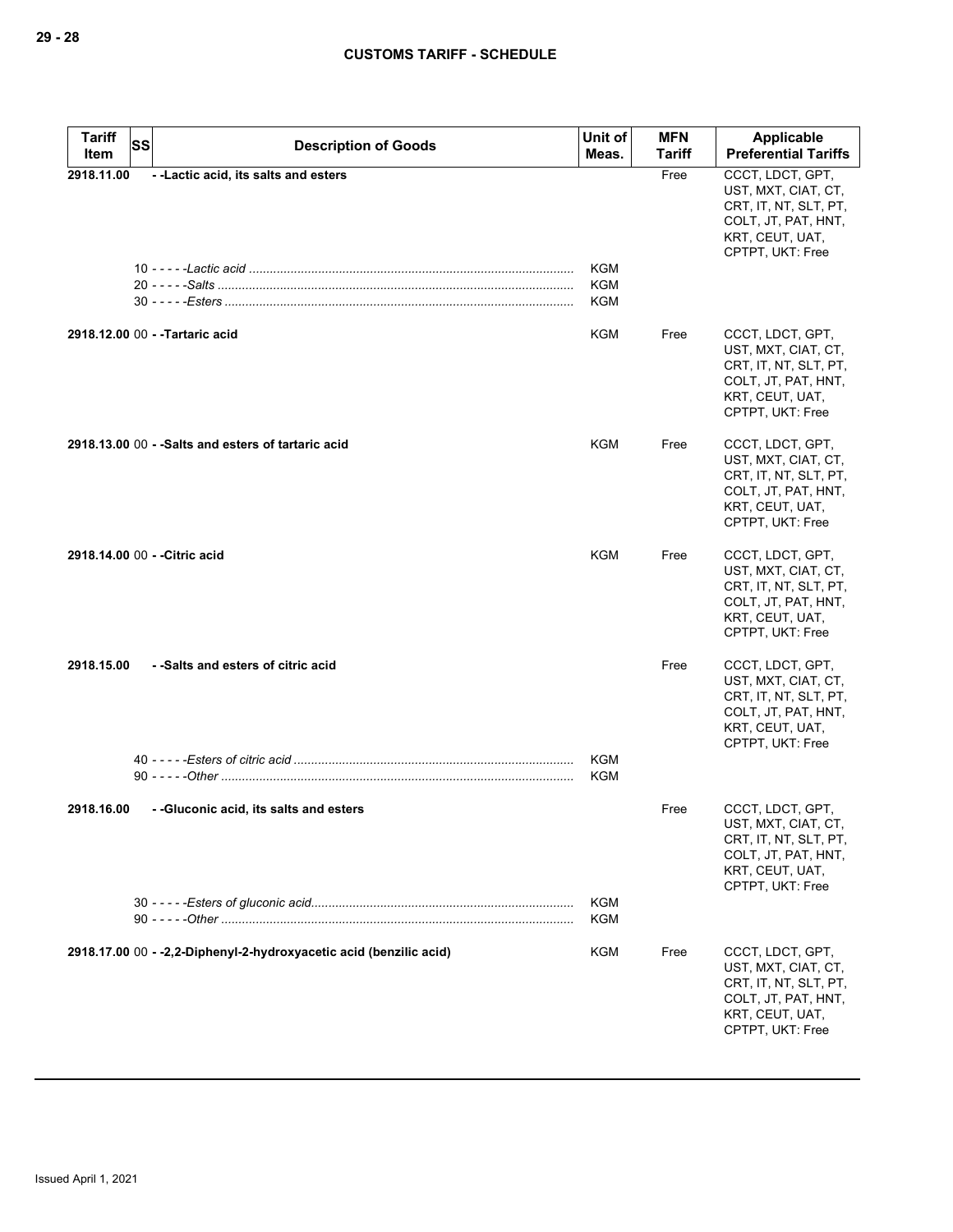| <b>Tariff</b><br>SS     | <b>Description of Goods</b>                                                                                                                                                       | Unit of    | <b>MFN</b>    | <b>Applicable</b>                                                                                                              |
|-------------------------|-----------------------------------------------------------------------------------------------------------------------------------------------------------------------------------|------------|---------------|--------------------------------------------------------------------------------------------------------------------------------|
| Item                    |                                                                                                                                                                                   | Meas.      | <b>Tariff</b> | <b>Preferential Tariffs</b>                                                                                                    |
|                         | 2918.18.00 00 - - Chlorobenzilate (ISO)                                                                                                                                           | <b>KGM</b> | Free          | CCCT, LDCT, GPT,<br>UST, MXT, CIAT, CT,<br>CRT, IT, NT, SLT, PT,<br>COLT, JT, PAT, HNT,<br>KRT, CEUT, UAT,<br>CPTPT, UKT: Free |
| 2918.19.00 00 - - Other |                                                                                                                                                                                   | KGM        | Free          | CCCT, LDCT, GPT,<br>UST, MXT, CIAT, CT,<br>CRT, IT, NT, SLT, PT,<br>COLT, JT, PAT, HNT,<br>KRT, CEUT, UAT,<br>CPTPT, UKT: Free |
|                         | -Carboxylic acids with phenol function but without other oxygen<br>function, their anhydrides, halides, peroxides, peroxyacids and their<br>derivatives:                          |            |               |                                                                                                                                |
|                         | 2918.21.00 00 - -Salicylic acid and its salts                                                                                                                                     | KGM        | Free          | CCCT, LDCT, GPT,<br>UST, MXT, CIAT, CT,<br>CRT, IT, NT, SLT, PT,<br>COLT, JT, PAT, HNT,<br>KRT, CEUT, UAT,<br>CPTPT, UKT: Free |
|                         | 2918.22.00 00 - - O-Acetylsalicylic acid, its salts and esters                                                                                                                    | KGM        | Free          | CCCT, LDCT, GPT,<br>UST, MXT, CIAT, CT,<br>CRT, IT, NT, SLT, PT,<br>COLT, JT, PAT, HNT,<br>KRT, CEUT, UAT,<br>CPTPT, UKT: Free |
|                         | 2918.23.00 00 - - Other esters of salicylic acid and their salts                                                                                                                  | KGM        | Free          | CCCT, LDCT, GPT,<br>UST, MXT, CIAT, CT,<br>CRT, IT, NT, SLT, PT,<br>COLT, JT, PAT, HNT,<br>KRT, CEUT, UAT,<br>CPTPT, UKT: Free |
| 2918.29.00 00 - - Other |                                                                                                                                                                                   | KGM        | Free          | CCCT, LDCT, GPT,<br>UST, MXT, CIAT, CT,<br>CRT, IT, NT, SLT, PT,<br>COLT, JT, PAT, HNT,<br>KRT, CEUT, UAT,<br>CPTPT, UKT: Free |
|                         | 2918.30.00 00 -Carboxylic acids with aldehyde or ketone function but without other<br>oxygen function, their anhydrides, halides, peroxides, peroxyacids and<br>their derivatives | KGM        | Free          | CCCT, LDCT, GPT,<br>UST, MXT, CIAT, CT,<br>CRT, IT, NT, SLT, PT,<br>COLT, JT, PAT, HNT,<br>KRT, CEUT, UAT,<br>CPTPT, UKT: Free |

**-Other:**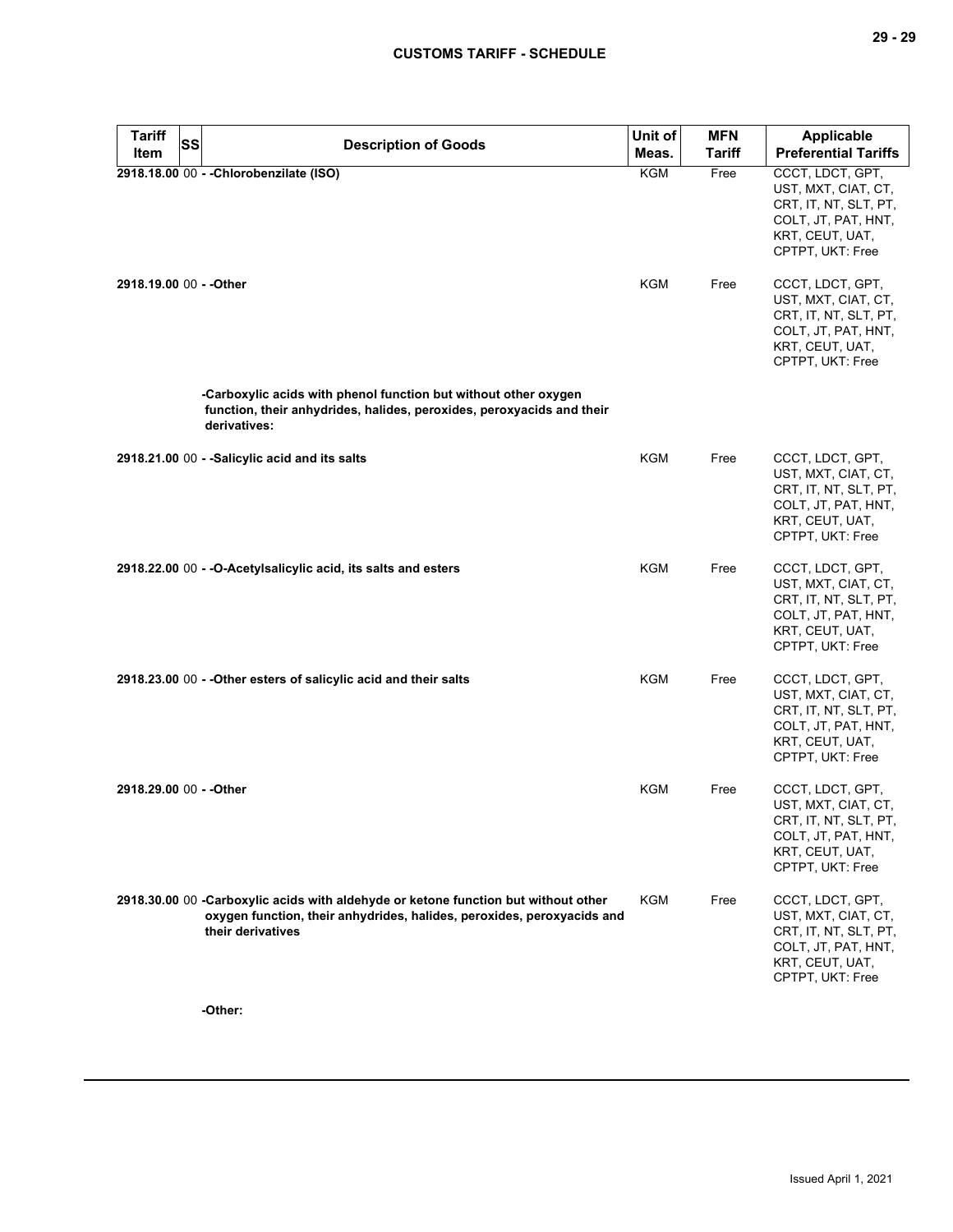| <b>Tariff</b>        | <b>SS</b><br><b>Description of Goods</b>                                                                                                                                        | Unit of                                | <b>MFN</b>    | <b>Applicable</b>                                                                                                              |
|----------------------|---------------------------------------------------------------------------------------------------------------------------------------------------------------------------------|----------------------------------------|---------------|--------------------------------------------------------------------------------------------------------------------------------|
| Item                 |                                                                                                                                                                                 | Meas.                                  | <b>Tariff</b> | <b>Preferential Tariffs</b>                                                                                                    |
|                      | 2918.91.00 00 - -2,4,5-T (ISO) (2,4,5-trichlorophenoxyacetic acid), its salts and esters                                                                                        | <b>KGM</b>                             | Free          | CCCT, LDCT, GPT,<br>UST, MXT, CIAT, CT,<br>CRT, IT, NT, SLT, PT,<br>COLT, JT, PAT, HNT,<br>KRT, CEUT, UAT,<br>CPTPT, UKT: Free |
| 2918.99.00           | - -Other                                                                                                                                                                        |                                        | Free          | CCCT, LDCT, GPT,<br>UST, MXT, CIAT, CT,<br>CRT, IT, NT, SLT, PT,<br>COLT, JT, PAT, HNT,<br>KRT, CEUT, UAT,<br>CPTPT, UKT: Free |
|                      | 20 - - - - - 2-Methyl-4-cholorophenoxyacetic acid, its salts and esters                                                                                                         | <b>KGM</b><br><b>KGM</b><br><b>KGM</b> |               |                                                                                                                                |
|                      | VIII. - ESTERS OF INORGANIC ACIDS OF NON-METALS AND THEIR<br>SALTS, AND THEIR HALOGENATED, SULPHONATED, NITRATED OR<br><b>NITROSATED DERIVATIVES</b>                            |                                        |               |                                                                                                                                |
| 29.19                | Phosphoric esters and their salts, including lactophosphates; their<br>halogenated, sulphonated, nitrated or nitrosated derivatives.                                            |                                        |               |                                                                                                                                |
|                      | 2919.10.00 00 -Tris(2,3-dibromopropyl) phosphate                                                                                                                                | <b>KGM</b>                             | Free          | CCCT, LDCT, GPT,<br>UST, MXT, CIAT, CT,<br>CRT, IT, NT, SLT, PT,<br>COLT, JT, PAT, HNT,<br>KRT, CEUT, UAT,<br>CPTPT, UKT: Free |
| 2919.90.00 00 -Other |                                                                                                                                                                                 | <b>KGM</b>                             | Free          | CCCT, LDCT, GPT,<br>UST, MXT, CIAT, CT,<br>CRT, IT, NT, SLT, PT,<br>COLT, JT, PAT, HNT,<br>KRT, CEUT, UAT,<br>CPTPT, UKT: Free |
| 29.20                | Esters of other inorganic acids of non-metals (excluding esters of<br>hydrogen halides) and their salts; their halogenated, sulphonated,<br>nitrated or nitrosated derivatives. |                                        |               |                                                                                                                                |
|                      | -Thiophosphoric esters (phosphorothioates) and their salts; their<br>halogenated, sulphonated, nitrated or nitrosated derivatives:                                              |                                        |               |                                                                                                                                |
|                      | 2920.11.00 00 - - Parathion (ISO) and parathion-methyl (ISO) (methyl-parathion)                                                                                                 | <b>KGM</b>                             | Free          | CCCT, LDCT, GPT,<br>UST, MXT, CIAT, CT,<br>CRT, IT, NT, SLT, PT,<br>COLT, JT, PAT, HNT,<br>KRT, CEUT, UAT,<br>CPTPT, UKT: Free |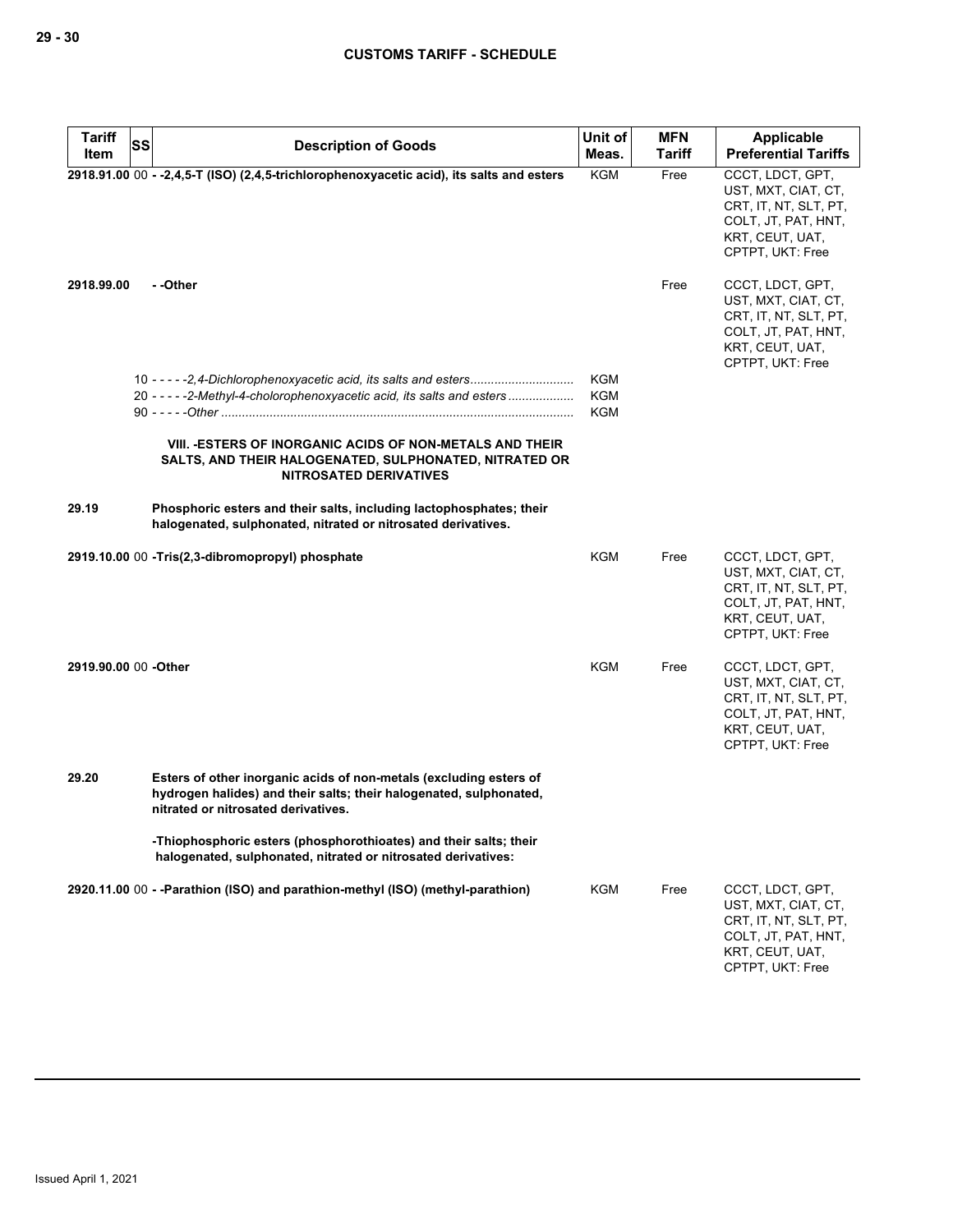| <b>Tariff</b><br><b>SS</b><br>Item | <b>Description of Goods</b>                                                                               | Unit of<br>Meas. | <b>MFN</b><br><b>Tariff</b> | Applicable<br><b>Preferential Tariffs</b>                                                                                      |
|------------------------------------|-----------------------------------------------------------------------------------------------------------|------------------|-----------------------------|--------------------------------------------------------------------------------------------------------------------------------|
| 2920.19.00 00 - - Other            |                                                                                                           | KGM              | Free                        | CCCT, LDCT, GPT,<br>UST, MXT, CIAT, CT,<br>CRT, IT, NT, SLT, PT,<br>COLT, JT, PAT, HNT,<br>KRT, CEUT, UAT,<br>CPTPT, UKT: Free |
|                                    | -Phosphite esters and their salts; their halogenated, sulphonated,<br>nitrated or nitrosated derivatives: |                  |                             |                                                                                                                                |
|                                    | 2920.21.00 00 - - Dimethyl phosphite                                                                      | KGM              | Free                        | CCCT, LDCT, GPT,<br>UST, MXT, CIAT, CT,<br>CRT, IT, NT, SLT, PT,<br>COLT, JT, PAT, HNT,<br>KRT, CEUT, UAT,<br>CPTPT, UKT: Free |
|                                    | 2920.22.00 00 - - Diethyl phosphite                                                                       | KGM              | Free                        | CCCT, LDCT, GPT,<br>UST, MXT, CIAT, CT,<br>CRT, IT, NT, SLT, PT,<br>COLT, JT, PAT, HNT,<br>KRT, CEUT, UAT,<br>CPTPT, UKT: Free |
|                                    | 2920.23.00 00 - - Trimethyl phosphite                                                                     | <b>KGM</b>       | Free                        | CCCT, LDCT, GPT,<br>UST, MXT, CIAT, CT,<br>CRT, IT, NT, SLT, PT,<br>COLT, JT, PAT, HNT,<br>KRT, CEUT, UAT,<br>CPTPT, UKT: Free |
|                                    | 2920.24.00 00 - - Triethyl phosphite                                                                      | <b>KGM</b>       | Free                        | CCCT, LDCT, GPT,<br>UST, MXT, CIAT, CT,<br>CRT, IT, NT, SLT, PT,<br>COLT, JT, PAT, HNT,<br>KRT, CEUT, UAT,<br>CPTPT, UKT: Free |
| 2920.29.00 00 - - Other            |                                                                                                           | KGM              | Free                        | CCCT, LDCT, GPT,<br>UST, MXT, CIAT, CT,<br>CRT, IT, NT, SLT, PT,<br>COLT, JT, PAT, HNT,<br>KRT, CEUT, UAT,<br>CPTPT, UKT: Free |
|                                    | 2920.30.00 00 - Endosulfan (ISO)                                                                          | KGM              | Free                        | CCCT, LDCT, GPT,<br>UST, MXT, CIAT, CT,<br>CRT, IT, NT, SLT, PT,<br>COLT, JT, PAT, HNT,<br>KRT, CEUT, UAT,<br>CPTPT, UKT: Free |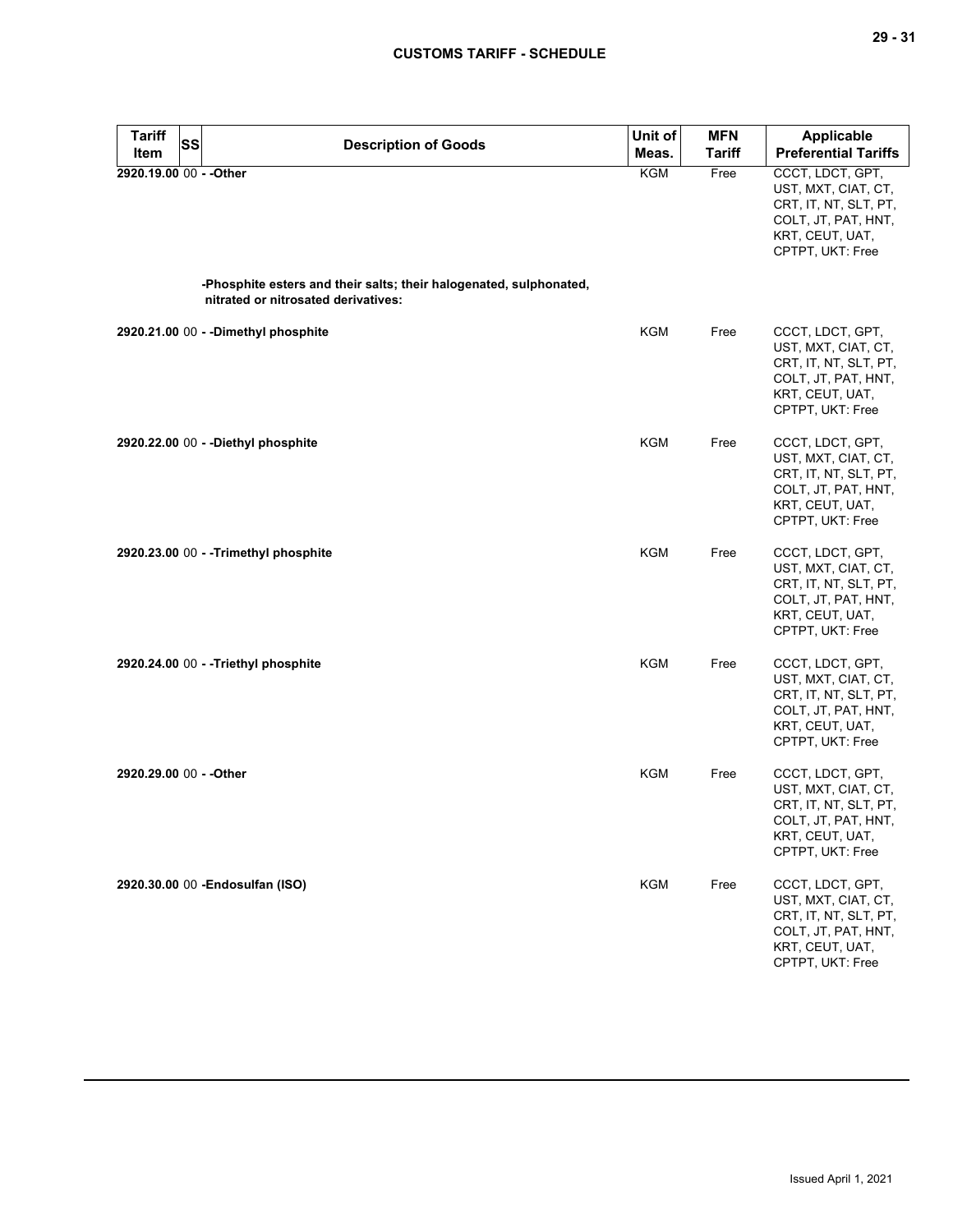| <b>Tariff</b><br><b>SS</b> | <b>Description of Goods</b>                                           | Unit of    | <b>MFN</b>    | <b>Applicable</b>                                                                                                              |
|----------------------------|-----------------------------------------------------------------------|------------|---------------|--------------------------------------------------------------------------------------------------------------------------------|
| Item                       |                                                                       | Meas.      | <b>Tariff</b> | <b>Preferential Tariffs</b>                                                                                                    |
| 2920.90.00 00 -Other       |                                                                       | <b>KGM</b> | Free          | CCCT, LDCT, GPT,<br>UST, MXT, CIAT, CT,<br>CRT, IT, NT, SLT, PT,<br>COLT, JT, PAT, HNT,<br>KRT, CEUT, UAT,<br>CPTPT, UKT: Free |
|                            | IX. -NITROGEN-FUNCTION COMPOUNDS                                      |            |               |                                                                                                                                |
| 29.21                      | Amine-function compounds.                                             |            |               |                                                                                                                                |
|                            | -Acyclic monoamines and their derivatives; salts thereof:             |            |               |                                                                                                                                |
|                            | 2921.11.00 00 - - Methylamine, di- or trimethylamine and their salts  | KGM        | Free          | CCCT, LDCT, GPT,<br>UST, MXT, CIAT, CT,<br>CRT, IT, NT, SLT, PT,<br>COLT, JT, PAT, HNT,<br>KRT, CEUT, UAT,<br>CPTPT, UKT: Free |
|                            | 2921.12.00 00 - -2-(N,N-Dimethylamino)ethylchloride hydrochloride     | <b>KGM</b> | Free          | CCCT, LDCT, GPT,<br>UST, MXT, CIAT, CT,<br>CRT, IT, NT, SLT, PT,<br>COLT, JT, PAT, HNT,<br>KRT, CEUT, UAT,<br>CPTPT, UKT: Free |
|                            | 2921.13.00 00 - -2-(N,N-Diethylamino)ethylchloride hydrochloride      | KGM        | Free          | CCCT, LDCT, GPT,<br>UST, MXT, CIAT, CT,<br>CRT, IT, NT, SLT, PT,<br>COLT, JT, PAT, HNT,<br>KRT, CEUT, UAT,<br>CPTPT, UKT: Free |
|                            | 2921.14.00 00 - - 2-(N,N-Diisopropylamino)ethylchloride hydrochloride | <b>KGM</b> | Free          | CCCT, LDCT, GPT,<br>UST, MXT, CIAT, CT,<br>CRT, IT, NT, SLT, PT,<br>COLT, JT, PAT, HNT,<br>KRT, CEUT, UAT,<br>CPTPT, UKT: Free |
| 2921.19.00 00 - - Other    |                                                                       | KGM        | Free          | CCCT, LDCT, GPT,<br>UST, MXT, CIAT, CT,<br>CRT, IT, NT, SLT, PT,<br>COLT, JT, PAT, HNT,<br>KRT, CEUT, UAT,<br>CPTPT, UKT: Free |
|                            | -Acyclic polyamines and their derivatives; salts thereof:             |            |               |                                                                                                                                |
|                            | 2921.21.00 00 - - Ethylenediamine and its salts                       | <b>KGM</b> | Free          | CCCT, LDCT, GPT,<br>UST, MXT, CIAT, CT,<br>CRT, IT, NT, SLT, PT,<br>COLT, JT, PAT, HNT,<br>KRT, CEUT, UAT,<br>CPTPT, UKT: Free |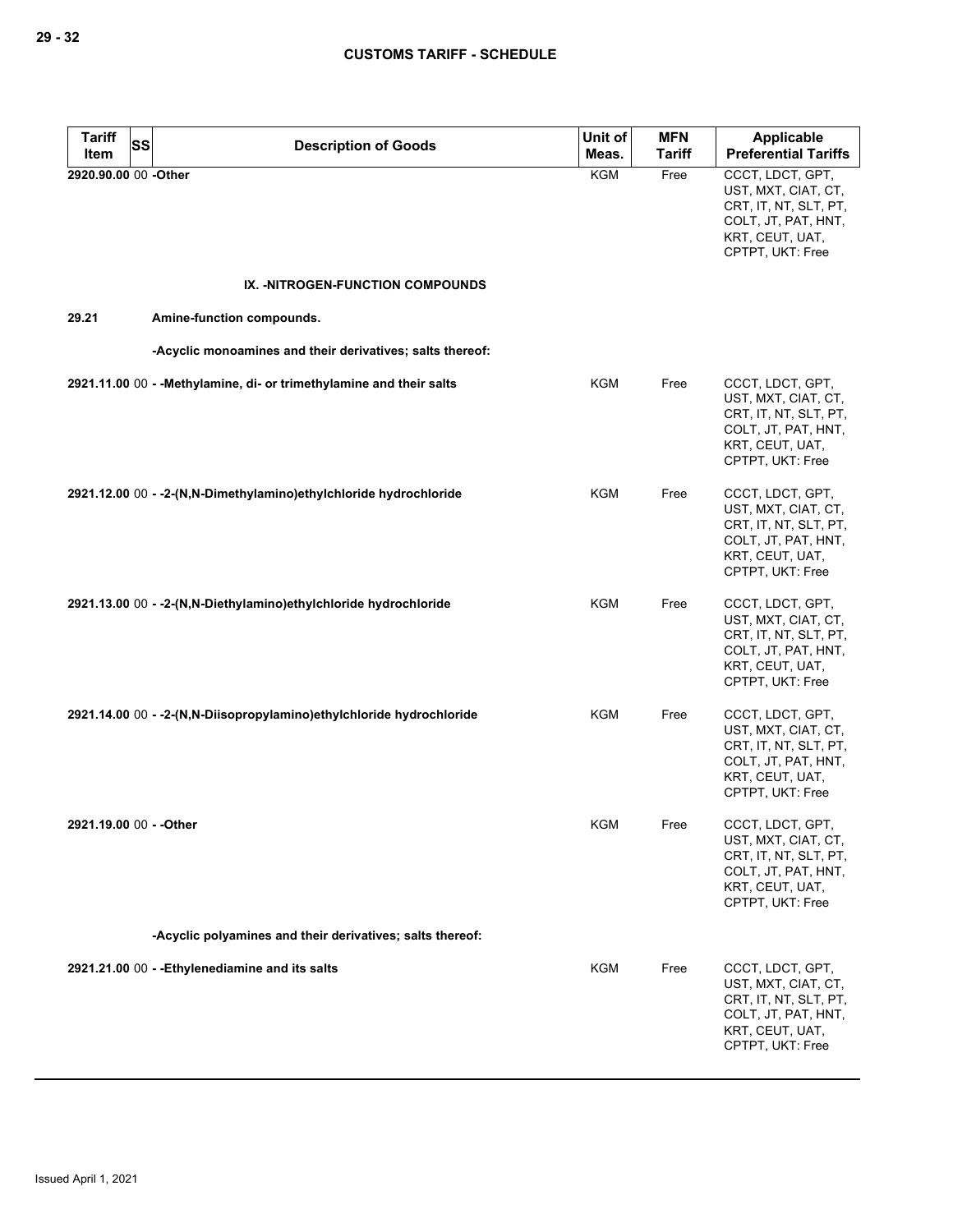| <b>Tariff</b> | <b>SS</b> | <b>Description of Goods</b>                                                                                                           | Unit of    | <b>MFN</b>    | <b>Applicable</b>                                                                                                              |
|---------------|-----------|---------------------------------------------------------------------------------------------------------------------------------------|------------|---------------|--------------------------------------------------------------------------------------------------------------------------------|
| Item          |           |                                                                                                                                       | Meas.      | <b>Tariff</b> | <b>Preferential Tariffs</b>                                                                                                    |
|               |           | 2921.22.00 00 - - Hexamethylenediamine and its salts                                                                                  | <b>KGM</b> | Free          | CCCT, LDCT, GPT,<br>UST, MXT, CIAT, CT,<br>CRT, IT, NT, SLT, PT,<br>COLT, JT, PAT, HNT,<br>KRT, CEUT, UAT,<br>CPTPT, UKT: Free |
|               |           | 2921.29.00 00 - - Other                                                                                                               | <b>KGM</b> | Free          | CCCT, LDCT, GPT,<br>UST, MXT, CIAT, CT,<br>CRT, IT, NT, SLT, PT,<br>COLT, JT, PAT, HNT,<br>KRT, CEUT, UAT,<br>CPTPT, UKT: Free |
|               |           | 2921.30.00 00 -Cyclanic, cyclenic or cycloterpenic mono- or polyamines, and their<br>derivatives; salts thereof                       | KGM        | Free          | CCCT, LDCT, GPT,<br>UST, MXT, CIAT, CT,<br>CRT, IT, NT, SLT, PT,<br>COLT, JT, PAT, HNT,<br>KRT, CEUT, UAT,<br>CPTPT, UKT: Free |
|               |           | -Aromatic monoamines and their derivatives; salts thereof:                                                                            |            |               |                                                                                                                                |
|               |           | 2921.41.00 00 - - Aniline and its salts                                                                                               | <b>KGM</b> | Free          | CCCT, LDCT, GPT,<br>UST, MXT, CIAT, CT,<br>CRT, IT, NT, SLT, PT,<br>COLT, JT, PAT, HNT,<br>KRT, CEUT, UAT,<br>CPTPT, UKT: Free |
|               |           | 2921.42.00 00 - - Aniline derivatives and their salts                                                                                 | <b>KGM</b> | Free          | CCCT, LDCT, GPT,<br>UST, MXT, CIAT, CT,<br>CRT, IT, NT, SLT, PT,<br>COLT, JT, PAT, HNT,<br>KRT, CEUT, UAT,<br>CPTPT, UKT: Free |
|               |           | 2921.43.00 00 - -Toluidines and their derivatives; salts thereof                                                                      | KGM        | Free          | CCCT, LDCT, GPT,<br>UST, MXT, CIAT, CT,<br>CRT, IT, NT, SLT, PT,<br>COLT, JT, PAT, HNT,<br>KRT, CEUT, UAT,<br>CPTPT, UKT: Free |
|               |           | 2921.44.00 00 - - Diphenylamine and its derivatives; salts thereof                                                                    | <b>KGM</b> | Free          | CCCT, LDCT, GPT,<br>UST, MXT, CIAT, CT,<br>CRT, IT, NT, SLT, PT,<br>COLT, JT, PAT, HNT,<br>KRT, CEUT, UAT,<br>CPTPT, UKT: Free |
|               |           | 2921.45.00 00 - -1-Naphthylamine (alpha-naphthylamine), 2-naphthylamine (beta-<br>naphthylamine) and their derivatives; salts thereof | <b>KGM</b> | Free          | CCCT, LDCT, GPT,<br>UST, MXT, CIAT, CT,<br>CRT, IT, NT, SLT, PT,<br>COLT, JT, PAT, HNT,<br>KRT, CEUT, UAT,<br>CPTPT, UKT: Free |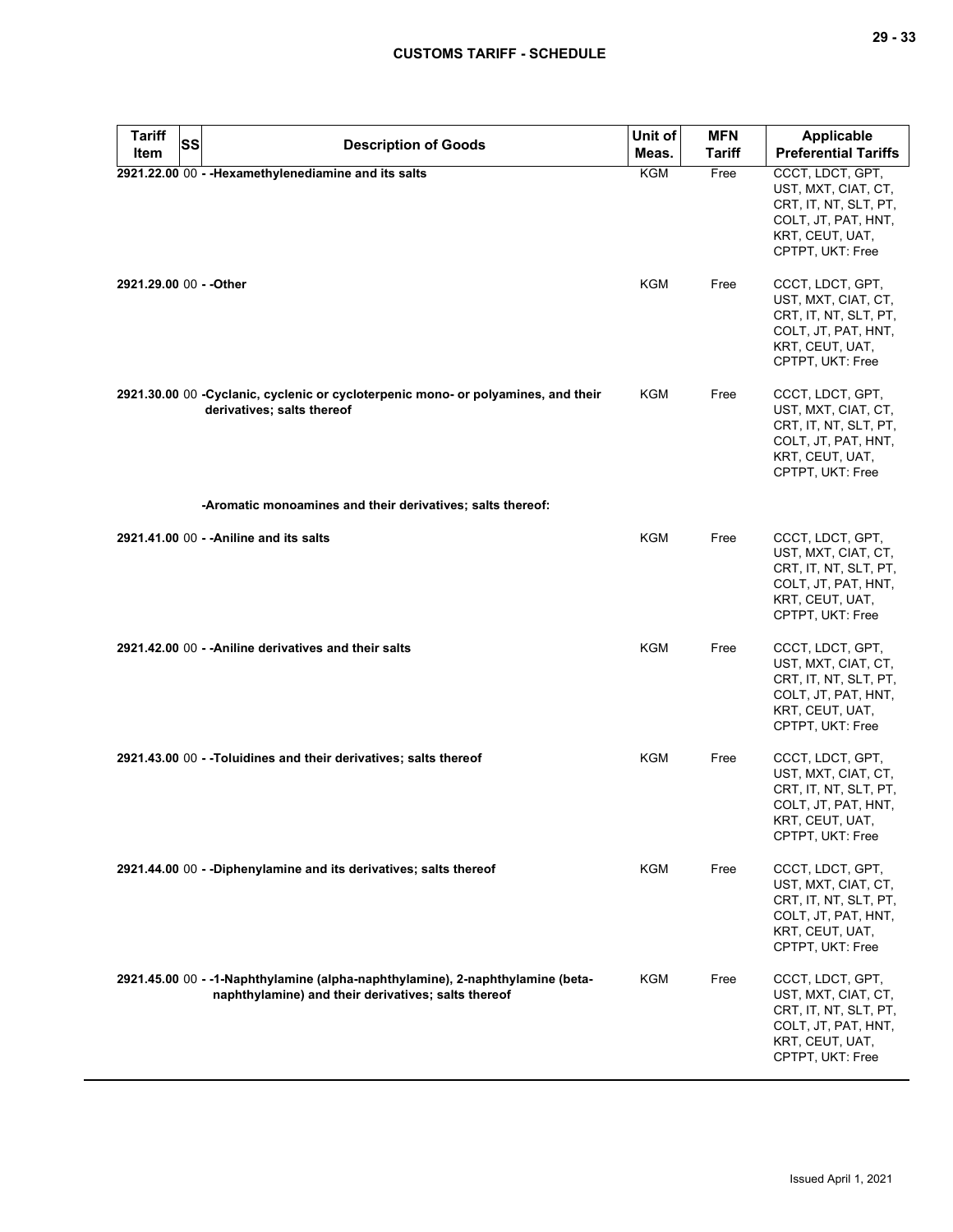| <b>Tariff</b><br><b>SS</b><br>Item | <b>Description of Goods</b>                                                                                                                                                                                                | Unit of<br>Meas. | <b>MFN</b><br><b>Tariff</b> | Applicable<br><b>Preferential Tariffs</b>                                                                                      |
|------------------------------------|----------------------------------------------------------------------------------------------------------------------------------------------------------------------------------------------------------------------------|------------------|-----------------------------|--------------------------------------------------------------------------------------------------------------------------------|
|                                    | 2921.46.00 00 - - Amfetamine (INN), benzfetamine (INN), dexamfetamine (INN),<br>etilamfetamine (INN), fencamfamin (INN), lefetamine (INN),<br>levamfetamine (INN), mefenorex (INN) and phentermine (INN); salts<br>thereof | KGM              | Free                        | CCCT, LDCT, GPT,<br>UST, MXT, CIAT, CT,<br>CRT, IT, NT, SLT, PT,<br>COLT, JT, PAT, HNT,<br>KRT, CEUT, UAT,<br>CPTPT, UKT: Free |
| 2921.49.00 00 - - Other            |                                                                                                                                                                                                                            | <b>KGM</b>       | Free                        | CCCT, LDCT, GPT,<br>UST, MXT, CIAT, CT,<br>CRT, IT, NT, SLT, PT,<br>COLT, JT, PAT, HNT,<br>KRT, CEUT, UAT,<br>CPTPT, UKT: Free |
|                                    | -Aromatic polyamines and their derivatives; salts thereof:                                                                                                                                                                 |                  |                             |                                                                                                                                |
|                                    | 2921.51.00 00 - - o-, m-, p-Phenylenediamine, diaminotoluenes, and their derivatives;<br>salts thereof                                                                                                                     | KGM              | Free                        | CCCT, LDCT, GPT,<br>UST, MXT, CIAT, CT,<br>CRT, IT, NT, SLT, PT,<br>COLT, JT, PAT, HNT,<br>KRT, CEUT, UAT,<br>CPTPT, UKT: Free |
| 2921.59.00 00 - - Other            |                                                                                                                                                                                                                            | KGM              | Free                        | CCCT, LDCT, GPT,<br>UST, MXT, CIAT, CT,<br>CRT, IT, NT, SLT, PT,<br>COLT, JT, PAT, HNT,<br>KRT, CEUT, UAT,<br>CPTPT, UKT: Free |
| 29.22                              | Oxygen-function amino-compounds.                                                                                                                                                                                           |                  |                             |                                                                                                                                |
|                                    | -Amino-alcohols, other than those containing more than one kind of<br>oxygen function, their ethers and esters, salts thereof:                                                                                             |                  |                             |                                                                                                                                |
|                                    | 2922.11.00 00 - - Monoethanolamine and its salts                                                                                                                                                                           | KGM              | Free                        | CCCT, LDCT, GPT,<br>UST, MXT, CIAT, CT,<br>CRT, IT, NT, SLT, PT,<br>COLT, JT, PAT, HNT,<br>KRT, CEUT, UAT,<br>CPTPT, UKT: Free |
|                                    | 2922.12.00 00 - -Diethanolamine and its salts                                                                                                                                                                              | KGM              | Free                        | CCCT, LDCT, GPT,<br>UST, MXT, CIAT, CT,<br>CRT, IT, NT, SLT, PT,<br>COLT, JT, PAT, HNT,<br>KRT, CEUT, UAT,<br>CPTPT, UKT: Free |
|                                    | 2922.14.00 00 - -Dextropropoxyphene (INN) and its salts                                                                                                                                                                    | KGM              | Free                        | CCCT, LDCT, GPT,<br>UST, MXT, CIAT, CT,<br>CRT, IT, NT, SLT, PT,<br>COLT, JT, PAT, HNT,<br>KRT, CEUT, UAT,<br>CPTPT, UKT: Free |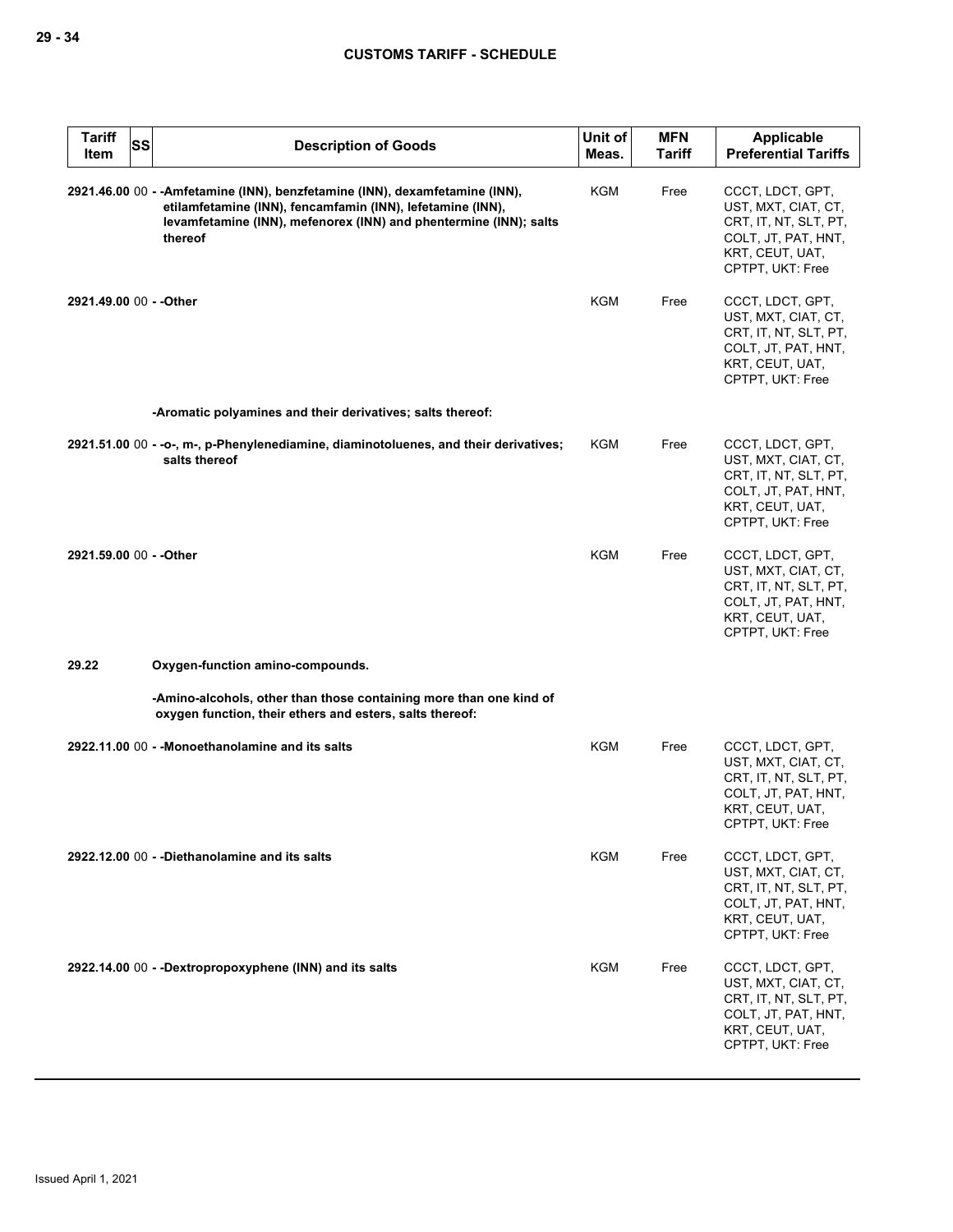| <b>Tariff</b><br>Item   | <b>SS</b> | <b>Description of Goods</b>                                                                                                                                | Unit of<br>Meas. | <b>MFN</b><br><b>Tariff</b> | Applicable<br><b>Preferential Tariffs</b>                                                                                      |
|-------------------------|-----------|------------------------------------------------------------------------------------------------------------------------------------------------------------|------------------|-----------------------------|--------------------------------------------------------------------------------------------------------------------------------|
|                         |           | 2922.15.00 00 - - Triethanolamine                                                                                                                          | <b>KGM</b>       | Free                        | CCCT, LDCT, GPT,<br>UST, MXT, CIAT, CT,<br>CRT, IT, NT, SLT, PT,<br>COLT, JT, PAT, HNT,<br>KRT, CEUT, UAT,<br>CPTPT, UKT: Free |
|                         |           | 2922.16.00 00 - - Diethanolammonium perfluorooctane sulphonate                                                                                             | KGM              | Free                        | CCCT, LDCT, GPT,<br>UST, MXT, CIAT, CT,<br>CRT, IT, NT, SLT, PT,<br>COLT, JT, PAT, HNT,<br>KRT, CEUT, UAT,<br>CPTPT, UKT: Free |
|                         |           | 2922.17.00 00 - - Methyldiethanolamine and ethyldiethanolamine                                                                                             | KGM              | Free                        | CCCT, LDCT, GPT,<br>UST, MXT, CIAT, CT,<br>CRT, IT, NT, SLT, PT,<br>COLT, JT, PAT, HNT,<br>KRT, CEUT, UAT,<br>CPTPT, UKT: Free |
|                         |           | 2922.18.00 00 - -2-(N,N-Diisopropylamino)ethanol                                                                                                           | KGM              | Free                        | CCCT, LDCT, GPT,<br>UST, MXT, CIAT, CT,<br>CRT, IT, NT, SLT, PT,<br>COLT, JT, PAT, HNT,<br>KRT, CEUT, UAT,<br>CPTPT, UKT: Free |
| 2922.19.00 00 - - Other |           |                                                                                                                                                            | KGM              | Free                        | CCCT, LDCT, GPT,<br>UST, MXT, CIAT, CT,<br>CRT, IT, NT, SLT, PT,<br>COLT, JT, PAT, HNT,<br>KRT, CEUT, UAT,<br>CPTPT, UKT: Free |
|                         |           | -Amino-naphthols and other amino-phenols, other than those<br>containing more than one kind of oxygen function, their ethers and<br>esters; salts thereof: |                  |                             |                                                                                                                                |
|                         |           | 2922.21.00 00 - - Aminohydroxynaphthalenesulphonic acids and their salts                                                                                   | KGM              | Free                        | CCCT, LDCT, GPT,<br>UST, MXT, CIAT, CT,<br>CRT, IT, NT, SLT, PT,<br>COLT, JT, PAT, HNT,<br>KRT, CEUT, UAT,<br>CPTPT, UKT: Free |
| 2922.29.00 00 - - Other |           |                                                                                                                                                            | KGM              | Free                        | CCCT, LDCT, GPT,<br>UST, MXT, CIAT, CT,<br>CRT, IT, NT, SLT, PT,<br>COLT, JT, PAT, HNT,<br>KRT, CEUT, UAT,<br>CPTPT, UKT: Free |
|                         |           | -Amino-aldehydes, amino-ketones and amino-quinones, other than                                                                                             |                  |                             |                                                                                                                                |

**those containing more than one kind of oxygen function; salts thereof:**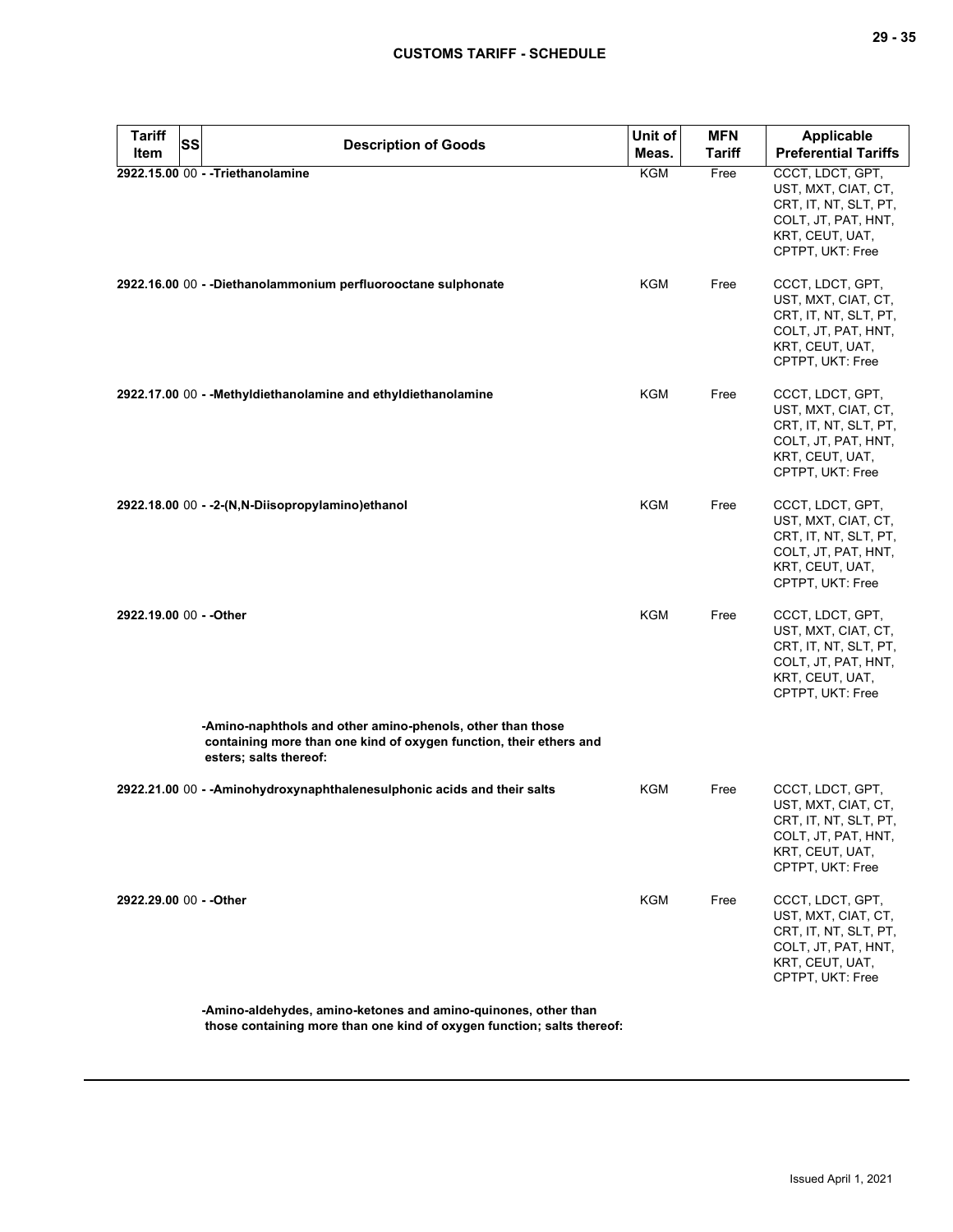| <b>Tariff</b><br>Item   | <b>SS</b> | <b>Description of Goods</b>                                                                                          | Unit of<br>Meas. | <b>MFN</b><br>Tariff | Applicable<br><b>Preferential Tariffs</b>                                                                                      |
|-------------------------|-----------|----------------------------------------------------------------------------------------------------------------------|------------------|----------------------|--------------------------------------------------------------------------------------------------------------------------------|
|                         |           | 2922.31.00 00 - - Amfepramone (INN), methadone (INN) and normethadone (INN); salts<br>thereof                        | <b>KGM</b>       | Free                 | CCCT, LDCT, GPT,<br>UST, MXT, CIAT, CT,<br>CRT, IT, NT, SLT, PT,<br>COLT, JT, PAT, HNT,<br>KRT, CEUT, UAT,<br>CPTPT, UKT: Free |
| 2922.39.00 00 - - Other |           |                                                                                                                      | KGM              | Free                 | CCCT, LDCT, GPT,<br>UST, MXT, CIAT, CT,<br>CRT, IT, NT, SLT, PT,<br>COLT, JT, PAT, HNT,<br>KRT, CEUT, UAT,<br>CPTPT, UKT: Free |
|                         |           | -Amino-acids, other than those containing more than one kind of<br>oxygen function, and their esters; salts thereof: |                  |                      |                                                                                                                                |
| 2922.41.00              |           | - - Lysine and its esters; salts thereof                                                                             |                  | Free                 | CCCT, LDCT, GPT,<br>UST, MXT, CIAT, CT,<br>CRT, IT, NT, SLT, PT,<br>COLT, JT, PAT, HNT,<br>KRT, CEUT, UAT,<br>CPTPT, UKT: Free |
|                         |           | 10 - - - - - Lysine and its salts: Lysine esters and their salts, for use in the                                     | KGM<br>KGM       |                      |                                                                                                                                |
| 2922.42.00              |           | - - Glutamic acid and its salts                                                                                      |                  | Free                 | CCCT, LDCT, GPT,<br>UST, MXT, CIAT, CT,<br>CRT, IT, NT, SLT, PT,<br>COLT, JT, PAT, HNT,<br>KRT, CEUT, UAT,<br>CPTPT, UKT: Free |
|                         |           |                                                                                                                      | KGM<br>KGM       |                      |                                                                                                                                |
|                         |           | 2922.43.00 00 - - Anthranilic acid and its salts                                                                     | KGM              | Free                 | CCCT, LDCT, GPT,<br>UST, MXT, CIAT, CT,<br>CRT, IT, NT, SLT, PT,<br>COLT, JT, PAT, HNT,<br>KRT, CEUT, UAT,<br>CPTPT, UKT: Free |
|                         |           | 2922.44.00 00 - - Tilidine (INN) and its salts                                                                       | <b>KGM</b>       | Free                 | CCCT, LDCT, GPT,<br>UST, MXT, CIAT, CT,<br>CRT, IT, NT, SLT, PT,<br>COLT, JT, PAT, HNT,<br>KRT, CEUT, UAT,<br>CPTPT, UKT: Free |
| 2922.49.00              |           | - -Other<br>- - - - -Aromatic:                                                                                       |                  | Free                 | CCCT, LDCT, GPT,<br>UST, MXT, CIAT, CT,<br>CRT, IT, NT, SLT, PT,<br>COLT, JT, PAT, HNT,<br>KRT, CEUT, UAT,<br>CPTPT, UKT: Free |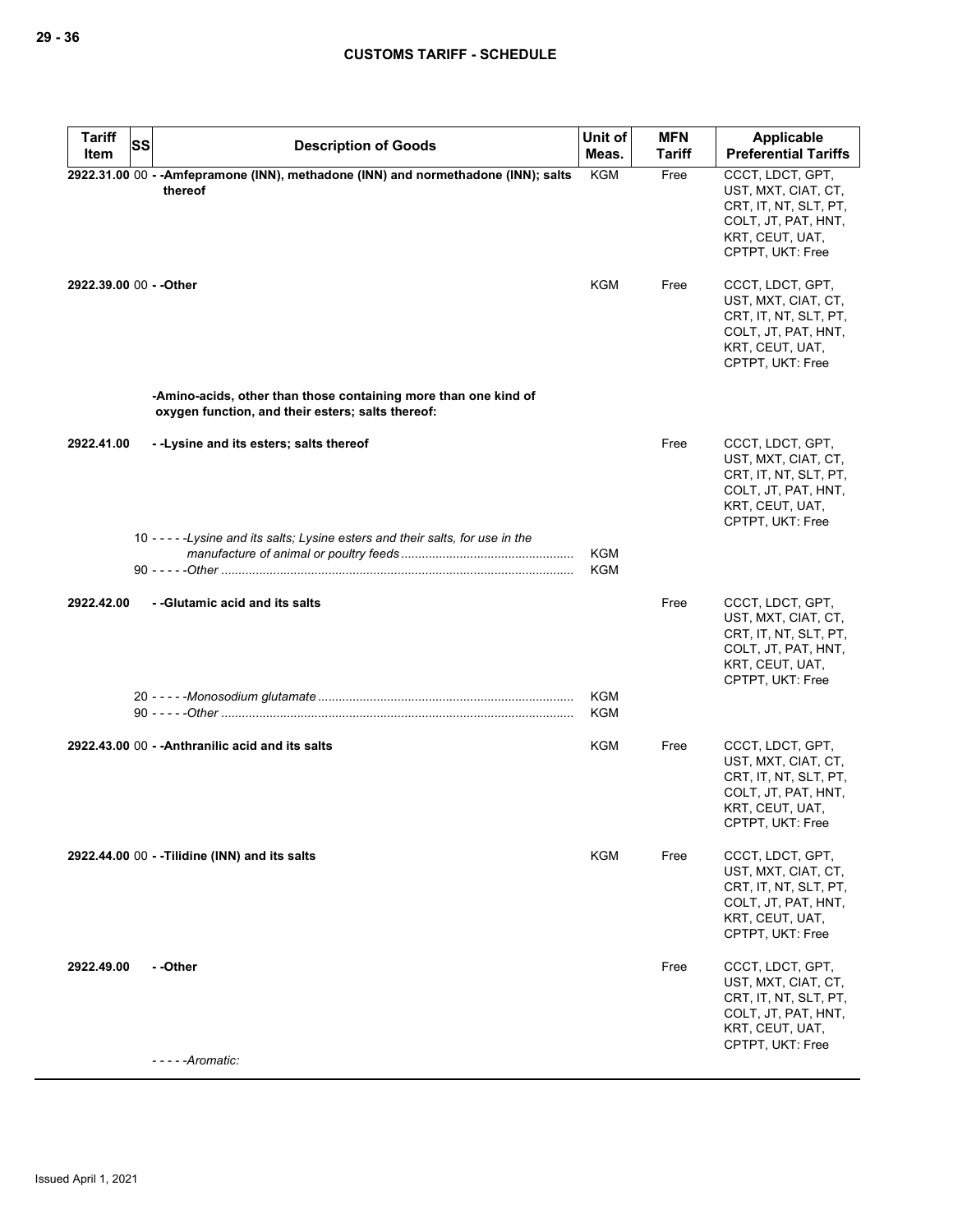| ۰.<br>× | ×<br>۰, |
|---------|---------|
|---------|---------|

| <b>Tariff</b><br>Item | <b>SS</b> | <b>Description of Goods</b>                                                                                                                                                                                     | Unit of<br>Meas.                       | <b>MFN</b><br><b>Tariff</b> | <b>Applicable</b><br><b>Preferential Tariffs</b>                                                                               |
|-----------------------|-----------|-----------------------------------------------------------------------------------------------------------------------------------------------------------------------------------------------------------------|----------------------------------------|-----------------------------|--------------------------------------------------------------------------------------------------------------------------------|
|                       |           | 11 - - - - - - m-Aminobenzoic acid; p-Aminobenzoic acid; 3,5-Diaminobenzoic<br>acid; 2-Ethylamino-5-sulfobenzoic acid; 3-(N-ethyl-anilino) propionic<br>acid methyl ester; Methyl anthranilate; L-phenylalanine | KGM<br>KGM<br>KGM<br>KGM<br>KGM<br>KGM |                             |                                                                                                                                |
| 2922.50.00            |           | -Amino-alcohol-phenols, amino-acid-phenols and other amino-<br>compounds with oxygen function                                                                                                                   |                                        | Free                        | CCCT, LDCT, GPT,<br>UST, MXT, CIAT, CT,<br>CRT, IT, NT, SLT, PT,<br>COLT, JT, PAT, HNT,<br>KRT, CEUT, UAT,<br>CPTPT, UKT: Free |
|                       |           |                                                                                                                                                                                                                 | KGM<br><b>KGM</b>                      |                             |                                                                                                                                |
| 29.23                 |           | Quaternary ammonium salts and hydroxides; lecithins and other<br>phosphoaminolipids, whether or not chemically defined.                                                                                         |                                        |                             |                                                                                                                                |
|                       |           | 2923.10.00 00 - Choline and its salts                                                                                                                                                                           | KGM                                    | Free                        | CCCT, LDCT, GPT,<br>UST, MXT, CIAT, CT,<br>CRT, IT, NT, SLT, PT,<br>COLT, JT, PAT, HNT,<br>KRT, CEUT, UAT,<br>CPTPT, UKT: Free |
|                       |           | 2923.20.00 00 - Lecithins and other phosphoaminolipids                                                                                                                                                          | <b>KGM</b>                             | Free                        | CCCT, LDCT, GPT,<br>UST, MXT, CIAT, CT,<br>CRT, IT, NT, SLT, PT,<br>COLT, JT, PAT, HNT,<br>KRT, CEUT, UAT,<br>CPTPT, UKT: Free |
|                       |           | 2923.30.00 00 -Tetraethylammonium perfluorooctane sulphonate                                                                                                                                                    | <b>KGM</b>                             | Free                        | CCCT, LDCT, GPT,<br>UST, MXT, CIAT, CT,<br>CRT, IT, NT, SLT, PT,<br>COLT, JT, PAT, HNT,<br>KRT, CEUT, UAT,<br>CPTPT, UKT: Free |
|                       |           | 2923.40.00 00 -Didecyldimethylammonium perfluorooctane sulphonate                                                                                                                                               | KGM                                    | Free                        | CCCT, LDCT, GPT,<br>UST, MXT, CIAT, CT,<br>CRT, IT, NT, SLT, PT,<br>COLT, JT, PAT, HNT,<br>KRT, CEUT, UAT,<br>CPTPT, UKT: Free |
| 2923.90.00 00 - Other |           |                                                                                                                                                                                                                 | <b>KGM</b>                             | Free                        | CCCT, LDCT, GPT,<br>UST, MXT, CIAT, CT,<br>CRT, IT, NT, SLT, PT,<br>COLT, JT, PAT, HNT,<br>KRT, CEUT, UAT,<br>CPTPT, UKT: Free |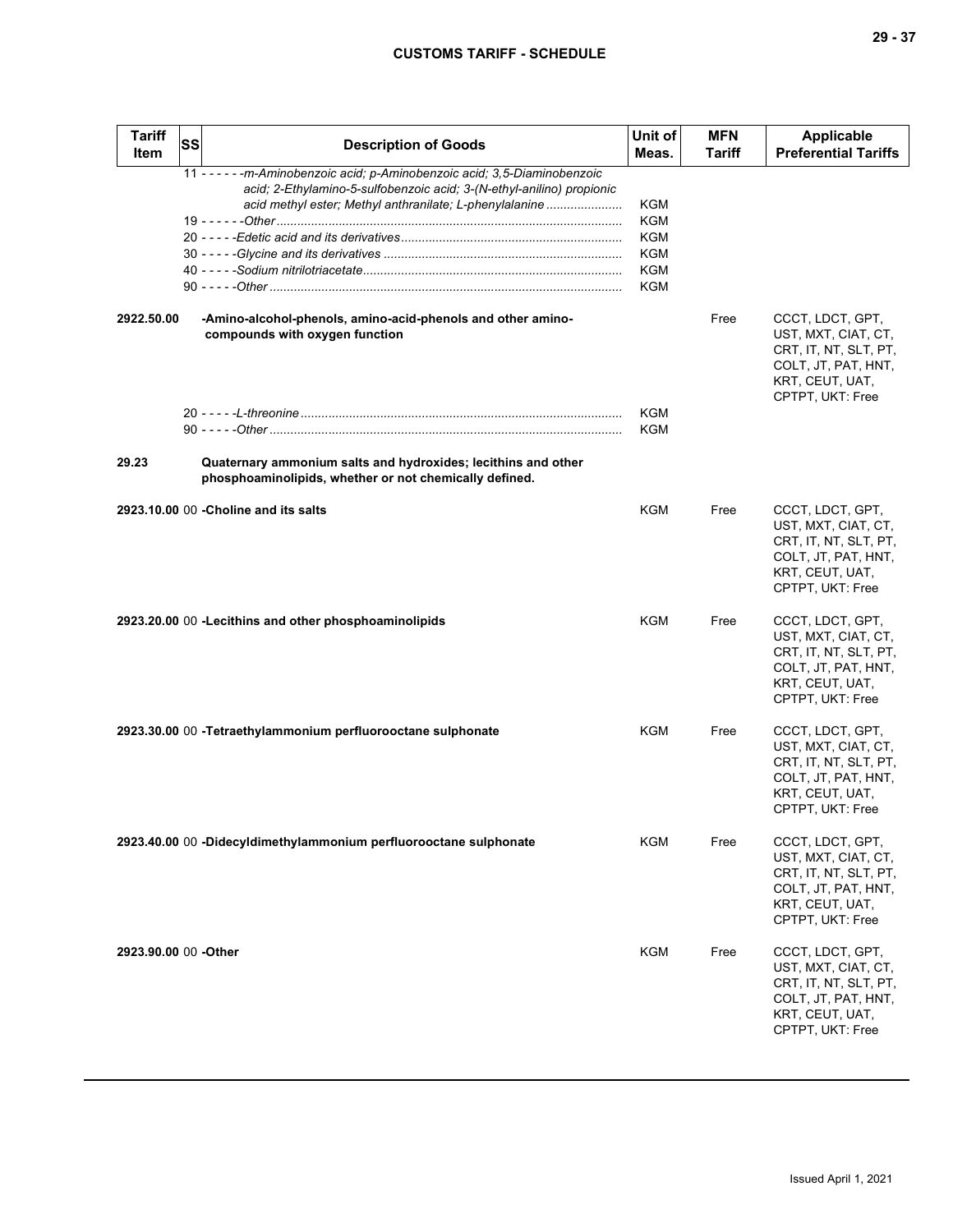| <b>Tariff</b><br>Item   | SS | <b>Description of Goods</b>                                                             | Unit of<br>Meas. | <b>MFN</b><br><b>Tariff</b> | Applicable<br><b>Preferential Tariffs</b>                                                                                      |
|-------------------------|----|-----------------------------------------------------------------------------------------|------------------|-----------------------------|--------------------------------------------------------------------------------------------------------------------------------|
| 29.24                   |    | Carboxyamide-function compounds; amide-function compounds of<br>carbonic acid.          |                  |                             |                                                                                                                                |
|                         |    | -Acyclic amides (including acyclic carbamates) and their derivatives;<br>salts thereof: |                  |                             |                                                                                                                                |
|                         |    | 2924.11.00 00 - - Meprobamate (INN)                                                     | KGM              | Free                        | CCCT, LDCT, GPT,<br>UST, MXT, CIAT, CT,<br>CRT, IT, NT, SLT, PT,<br>COLT, JT, PAT, HNT,<br>KRT, CEUT, UAT,<br>CPTPT, UKT: Free |
|                         |    | 2924.12.00 00 - -Fluoroacetamide (ISO), monocrotophos (ISO) and phosphamidon<br>(ISO)   | KGM              | Free                        | CCCT, LDCT, GPT,<br>UST, MXT, CIAT, CT,<br>CRT, IT, NT, SLT, PT,<br>COLT, JT, PAT, HNT,<br>KRT, CEUT, UAT,<br>CPTPT, UKT: Free |
| 2924.19.00 00 - - Other |    |                                                                                         | <b>KGM</b>       | Free                        | CCCT, LDCT, GPT,<br>UST, MXT, CIAT, CT,<br>CRT, IT, NT, SLT, PT,<br>COLT, JT, PAT, HNT,<br>KRT, CEUT, UAT,<br>CPTPT, UKT: Free |
|                         |    | -Cyclic amides (including cyclic carbamates) and their derivatives; salts<br>thereof:   |                  |                             |                                                                                                                                |
|                         |    | 2924.21.00 00 - - Ureines and their derivatives; salts thereof                          | <b>KGM</b>       | Free                        | CCCT, LDCT, GPT,<br>UST, MXT, CIAT, CT,<br>CRT, IT, NT, SLT, PT,<br>COLT, JT, PAT, HNT,<br>KRT, CEUT, UAT,<br>CPTPT, UKT: Free |
|                         |    | 2924.23.00 00 - -2-Acetamidobenzoic acid (N-acetylanthranilic acid) and its salts       | KGM              | Free                        | CCCT, LDCT, GPT,<br>UST, MXT, CIAT, CT,<br>CRT, IT, NT, SLT, PT,<br>COLT, JT, PAT, HNT,<br>KRI, CEUI, UAI,<br>CPTPT, UKT: Free |
|                         |    | 2924.24.00 00 - - Ethinamate (INN)                                                      | KGM              | Free                        | CCCT, LDCT, GPT,<br>UST, MXT, CIAT, CT,<br>CRT, IT, NT, SLT, PT,<br>COLT, JT, PAT, HNT,<br>KRT, CEUT, UAT,<br>CPTPT, UKT: Free |
|                         |    | 2924.25.00 00 - - Alachlor (ISO)                                                        | <b>KGM</b>       | Free                        | CCCT, LDCT, GPT,<br>UST, MXT, CIAT, CT,<br>CRT, IT, NT, SLT, PT,<br>COLT, JT, PAT, HNT,<br>KRT, CEUT, UAT,<br>CPTPT, UKT: Free |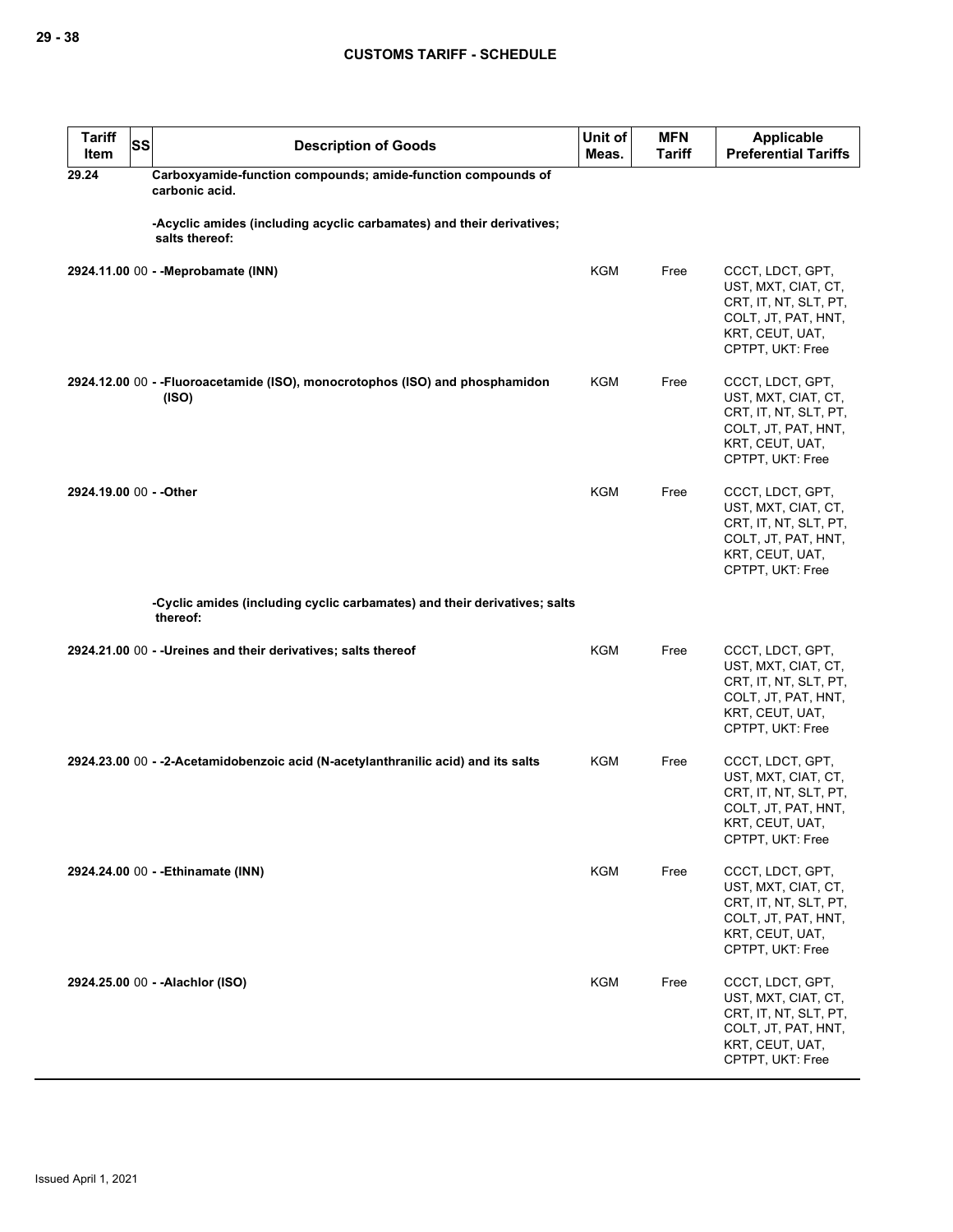| <b>Tariff</b><br>Item   | <b>SS</b> | <b>Description of Goods</b>                                                                                                                                       | Unit of<br>Meas.  | <b>MFN</b><br>Tariff | Applicable<br><b>Preferential Tariffs</b>                                                                                      |
|-------------------------|-----------|-------------------------------------------------------------------------------------------------------------------------------------------------------------------|-------------------|----------------------|--------------------------------------------------------------------------------------------------------------------------------|
| 2924.29.00<br>29.25     |           | - -Other<br>Carboxyimide-function compounds (including saccharin and its salts)<br>and imine-function compounds.<br>-Imides and their derivatives; salts thereof: | KGM<br>KGM<br>KGM | Free                 | CCCT, LDCT, GPT,<br>UST, MXT, CIAT, CT,<br>CRT, IT, NT, SLT, PT,<br>COLT, JT, PAT, HNT,<br>KRT, CEUT, UAT,<br>CPTPT, UKT: Free |
| 2925.11.00              |           | - -Saccharin and its salts                                                                                                                                        | KGM               | Free                 | CCCT, LDCT, GPT,<br>UST, MXT, CIAT, CT,<br>CRT, IT, NT, SLT, PT,<br>COLT, JT, PAT, HNT,<br>KRT, CEUT, UAT,<br>CPTPT, UKT: Free |
|                         |           |                                                                                                                                                                   | KGM               |                      |                                                                                                                                |
|                         |           | 2925.12.00 00 - - Glutethimide (INN)                                                                                                                              | KGM               | Free                 | CCCT, LDCT, GPT,<br>UST, MXT, CIAT, CT,<br>CRT, IT, NT, SLT, PT,<br>COLT, JT, PAT, HNT,<br>KRT, CEUT, UAT,<br>CPTPT, UKT: Free |
| 2925.19.00 00 - - Other |           |                                                                                                                                                                   | <b>KGM</b>        | Free                 | CCCT, LDCT, GPT,<br>UST, MXT, CIAT, CT,<br>CRT, IT, NT, SLT, PT,<br>COLT, JT, PAT, HNT,<br>KRT, CEUT, UAT,<br>CPTPT, UKT: Free |
|                         |           | -Imines and their derivatives; salts thereof:                                                                                                                     |                   |                      |                                                                                                                                |
|                         |           | 2925.21.00 00 - - Chlordimeform (ISO)                                                                                                                             | KGM               | Free                 | CCCT, LDCT, GPT,<br>UST, MXT, CIAT, CT,<br>CRT, IT, NT, SLT, PT,<br>COLT, JT, PAT, HNT,<br>KRT, CEUT, UAT,<br>CPTPT, UKT: Free |
| 2925.29.00 00 - - Other |           |                                                                                                                                                                   | KGM               | Free                 | CCCT, LDCT, GPT,<br>UST, MXT, CIAT, CT,<br>CRT, IT, NT, SLT, PT,<br>COLT, JT, PAT, HNT,<br>KRT, CEUT, UAT,<br>CPTPT, UKT: Free |
| 29.26                   |           | Nitrile-function compounds.                                                                                                                                       |                   |                      |                                                                                                                                |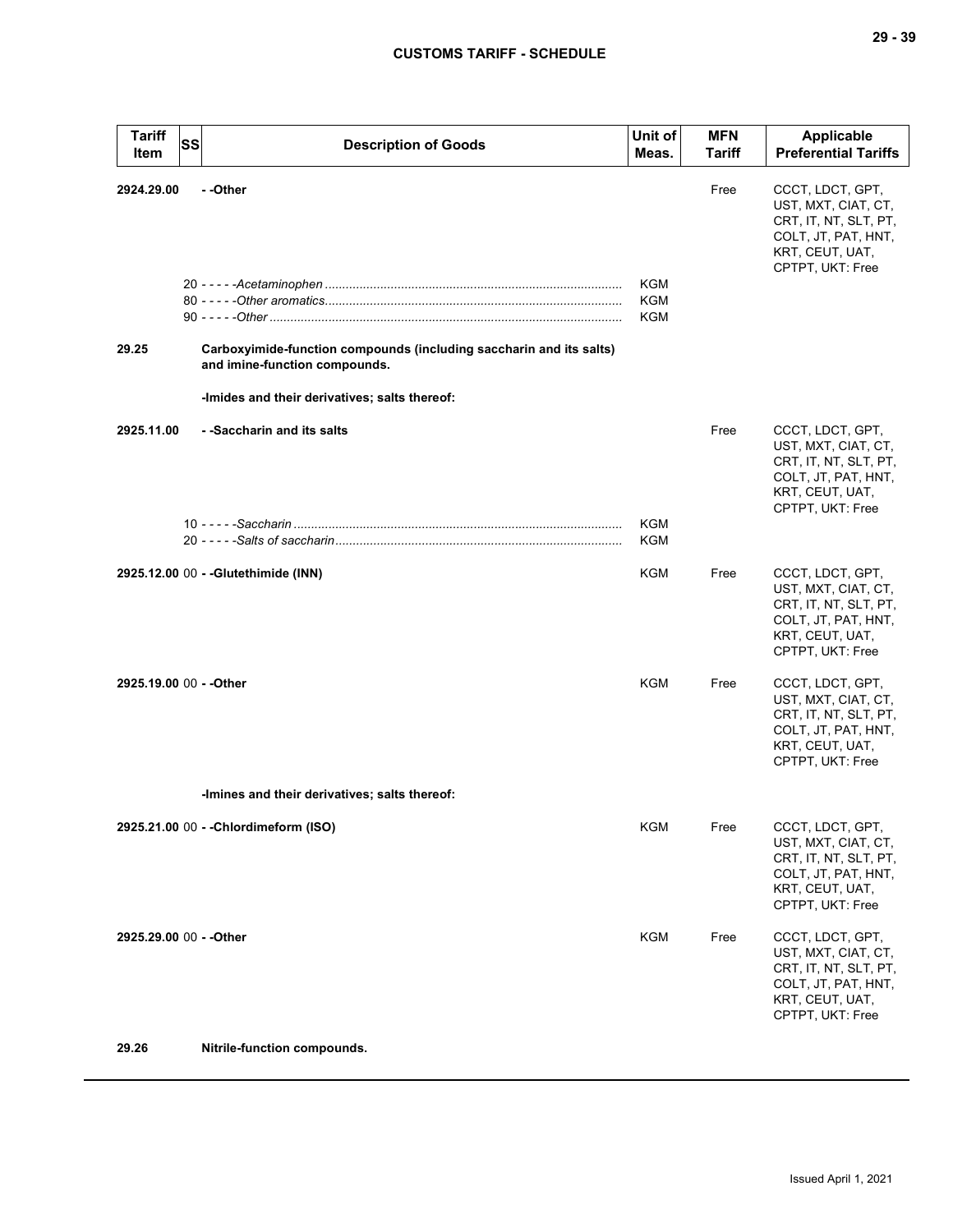| <b>Tariff</b><br><b>SS</b> | <b>Description of Goods</b>                                                                                                  | Unit of                  | <b>MFN</b>    | <b>Applicable</b>                                                                                                              |
|----------------------------|------------------------------------------------------------------------------------------------------------------------------|--------------------------|---------------|--------------------------------------------------------------------------------------------------------------------------------|
| Item                       |                                                                                                                              | Meas.                    | <b>Tariff</b> | <b>Preferential Tariffs</b>                                                                                                    |
|                            | 2926.10.00 00 - Acrylonitrile                                                                                                | <b>KGM</b>               | Free          | CCCT, LDCT, GPT,<br>UST, MXT, CIAT, CT,<br>CRT, IT, NT, SLT, PT,<br>COLT, JT, PAT, HNT,<br>KRT, CEUT, UAT,<br>CPTPT, UKT: Free |
|                            | 2926.20.00 00 -1-Cyanoguanidine (dicyandiamide)                                                                              | <b>KGM</b>               | Free          | CCCT, LDCT, GPT,<br>UST, MXT, CIAT, CT,<br>CRT, IT, NT, SLT, PT,<br>COLT, JT, PAT, HNT,<br>KRT, CEUT, UAT,<br>CPTPT, UKT: Free |
|                            | 2926.30.00 00 -Fenproporex (INN) and its salts; methadone (INN) intermediate<br>(4-cyano-2-dimethylamino-4,4-diphenylbutane) | KGM                      | Free          | CCCT, LDCT, GPT,<br>UST, MXT, CIAT, CT,<br>CRT, IT, NT, SLT, PT,<br>COLT, JT, PAT, HNT,<br>KRT, CEUT, UAT,<br>CPTPT, UKT: Free |
|                            | 2926.40.00 00 -alpha-Phenylacetoacetonitrile                                                                                 | <b>KGM</b>               | Free          | CCCT, LDCT, GPT,<br>UST, MXT, CIAT, CT,<br>CRT, IT, NT, SLT, PT,<br>COLT, JT, PAT, HNT,<br>KRT, CEUT, UAT,<br>CPTPT, UKT: Free |
| 2926.90.00 00 -Other       |                                                                                                                              | KGM                      | Free          | CCCT, LDCT, GPT,<br>UST, MXT, CIAT, CT,<br>CRT, IT, NT, SLT, PT,<br>COLT, JT, PAT, HNT,<br>KRT, CEUT, UAT,<br>CPTPT, UKT: Free |
|                            | 2927.00.00 00 Diazo-, azo- or azoxy-compounds.                                                                               | <b>KGM</b>               | Free          | CCCT, LDCT, GPT,<br>UST, MXT, CIAT, CT,<br>CRT, IT, NT, SLT, PT,<br>COLT, JT, PAT, HNT,<br>KRT, CEUT, UAT,<br>CPTPT, UKT: Free |
| 2928.00.00                 | Organic derivatives of hydrazine or of hydroxylamine.                                                                        |                          | Free          | CCCT, LDCT, GPT,<br>UST, MXT, CIAT, CT,<br>CRT, IT, NT, SLT, PT,<br>COLT, JT, PAT, HNT,<br>KRT, CEUT, UAT,<br>CPTPT, UKT: Free |
|                            |                                                                                                                              | <b>KGM</b><br><b>KGM</b> |               |                                                                                                                                |
|                            |                                                                                                                              |                          |               |                                                                                                                                |
| 29.29                      | Compounds with other nitrogen function.                                                                                      |                          |               |                                                                                                                                |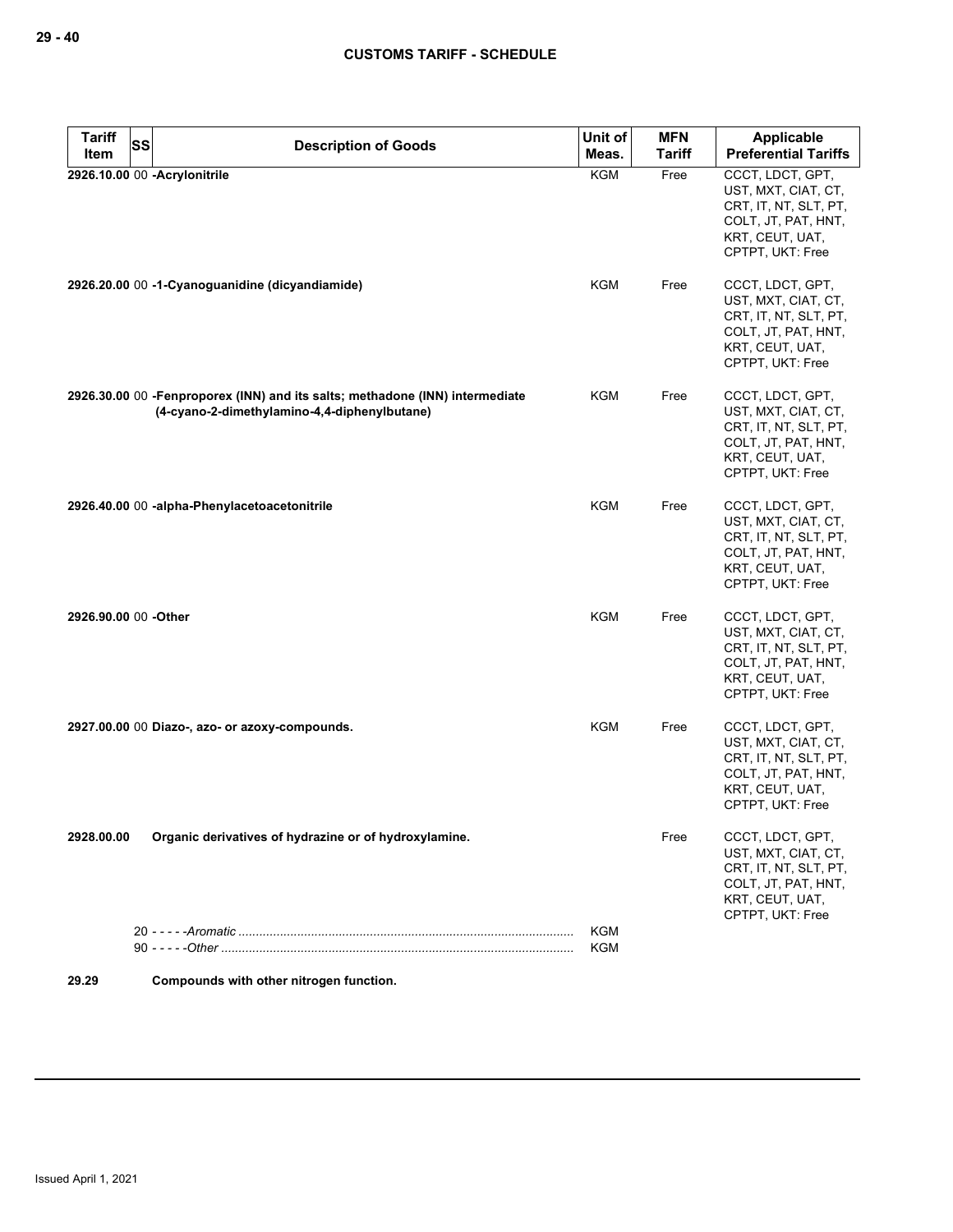| <b>Tariff</b><br>SS<br>Item | <b>Description of Goods</b>                                                                                                   | Unit of<br>Meas.  | <b>MFN</b><br>Tariff | Applicable<br><b>Preferential Tariffs</b>                                                                                      |
|-----------------------------|-------------------------------------------------------------------------------------------------------------------------------|-------------------|----------------------|--------------------------------------------------------------------------------------------------------------------------------|
| 2929.10.00                  | -Isocyanates                                                                                                                  | KGM<br>KGM<br>KGM | Free                 | CCCT, LDCT, GPT,<br>UST, MXT, CIAT, CT,<br>CRT, IT, NT, SLT, PT,<br>COLT, JT, PAT, HNT,<br>KRT, CEUT, UAT,<br>CPTPT, UKT: Free |
| 2929.90.00 00 -Other        |                                                                                                                               | <b>KGM</b>        | Free                 | CCCT, LDCT, GPT,<br>UST, MXT, CIAT, CT,<br>CRT, IT, NT, SLT, PT,<br>COLT, JT, PAT, HNT,<br>KRT, CEUT, UAT,<br>CPTPT, UKT: Free |
|                             | X. - ORGANO-INORGANIC COMPOUNDS, HETEROCYCLIC<br><b>COMPOUNDS, NUCLEIC ACIDS AND THEIR SALTS, AND</b><br><b>SULPHONAMIDES</b> |                   |                      |                                                                                                                                |
| 29.30                       | Organo-sulphur compounds.                                                                                                     |                   |                      |                                                                                                                                |
|                             | 2930.20.00 00 - Thiocarbamates and dithiocarbamates                                                                           | KGM               | Free                 | CCCT, LDCT, GPT,<br>UST, MXT, CIAT, CT,<br>CRT, IT, NT, SLT, PT,<br>COLT, JT, PAT, HNT,<br>KRT, CEUT, UAT,<br>CPTPT, UKT: Free |
|                             | 2930.30.00 00 - Thiuram mono-, di- or tetrasulphides                                                                          | <b>KGM</b>        | Free                 | CCCT, LDCT, GPT,<br>UST, MXT, CIAT, CT,<br>CRT, IT, NT, SLT, PT,<br>COLT, JT, PAT, HNT,<br>KRT, CEUT, UAT,<br>CPTPT, UKT: Free |
| 2930.40.00 00 - Methionine  |                                                                                                                               | KGM               | Free                 | CCCT, LDCT, GPT,<br>UST, MXT, CIAT, CT,<br>CRT, IT, NT, SLT, PT,<br>COLT, JT, PAT, HNT,<br>KRT, CEUT, UAT,<br>CPTPT, UKT: Free |
|                             | 2930.60.00 00 -2-(N,N-Diethylamino) ethanethiol                                                                               | KGM               | Free                 | CCCT, LDCT, GPT,<br>UST, MXT, CIAT, CT,<br>CRT, IT, NT, SLT, PT,<br>COLT, JT, PAT, HNT,<br>KRT, CEUT, UAT,<br>CPTPT, UKT: Free |
|                             | 2930.70.00 00 -Bis(2-hydroxyethyl)sulfide (thiodiglycol (INN))                                                                | KGM               | Free                 | CCCT, LDCT, GPT,<br>UST, MXT, CIAT, CT,<br>CRT, IT, NT, SLT, PT,<br>COLT, JT, PAT, HNT,<br>KRT, CEUT, UAT,<br>CPTPT, UKT: Free |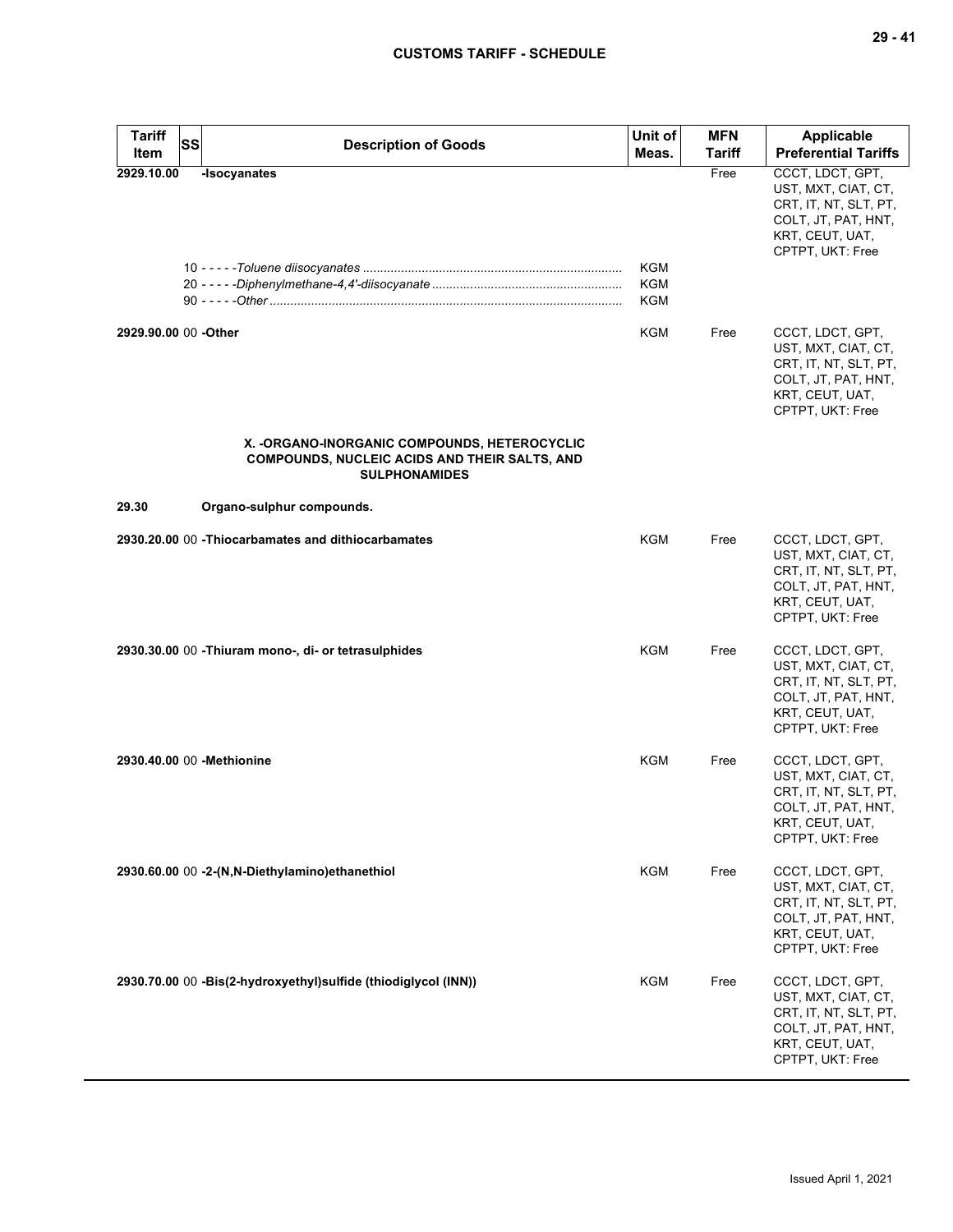| <b>Tariff</b><br>SS<br>Item | <b>Description of Goods</b>                                           | Unit of<br>Meas.                       | <b>MFN</b><br><b>Tariff</b> | Applicable<br><b>Preferential Tariffs</b>                                                                                      |
|-----------------------------|-----------------------------------------------------------------------|----------------------------------------|-----------------------------|--------------------------------------------------------------------------------------------------------------------------------|
|                             | 2930.80.00 00 -Aldicarb (ISO), captafol (ISO) and methamidophos (ISO) | KGM                                    | Free                        | CCCT, LDCT, GPT,<br>UST, MXT, CIAT, CT,<br>CRT, IT, NT, SLT, PT,<br>COLT, JT, PAT, HNT,<br>KRT, CEUT, UAT,<br>CPTPT, UKT: Free |
| 2930.90.00                  | -Other                                                                |                                        | Free                        | CCCT, LDCT, GPT,<br>UST, MXT, CIAT, CT,<br>CRT, IT, NT, SLT, PT,<br>COLT, JT, PAT, HNT,<br>KRT, CEUT, UAT,<br>CPTPT, UKT: Free |
|                             |                                                                       | <b>KGM</b><br><b>KGM</b><br><b>KGM</b> |                             |                                                                                                                                |
| 29.31                       | Other organo-inorganic compounds.                                     |                                        |                             |                                                                                                                                |
|                             | 2931.10.00 00 - Tetramethyl lead and tetraethyl lead                  | KGM                                    | Free                        | CCCT, LDCT, GPT,<br>UST, MXT, CIAT, CT,<br>CRT, IT, NT, SLT, PT,<br>COLT, JT, PAT, HNT,<br>KRT, CEUT, UAT,<br>CPTPT, UKT: Free |
|                             | 2931.20.00 00 - Tibutyltin compounds                                  | KGM                                    | Free                        | CCCT, LDCT, GPT,<br>UST, MXT, CIAT, CT,<br>CRT, IT, NT, SLT, PT,<br>COLT, JT, PAT, HNT,<br>KRT, CEUT, UAT,<br>CPTPT, UKT: Free |
|                             | -Other organo-phosphorous derivatives:                                |                                        |                             |                                                                                                                                |
|                             | 2931.31.00 00 - - Dimethyl methylphosphonate                          | KGM                                    | Free                        | CCCT, LDCT, GPT,<br>UST, MXT, CIAT, CT,<br>CRT, IT, NT, SLT, PT,<br>COLT, JT, PAT, HNT,<br>KRT, CEUT, UAT,<br>CPTPT, UKT: Free |
|                             | 2931.32.00 00 - - Dimethyl propylphosphonate                          | <b>KGM</b>                             | Free                        | CCCT, LDCT, GPT,<br>UST, MXT, CIAT, CT,<br>CRT, IT, NT, SLT, PT,<br>COLT, JT, PAT, HNT,<br>KRT, CEUT, UAT,<br>CPTPT, UKT: Free |
|                             | 2931.33.00 00 - - Diethyl ethylphosphonate                            | <b>KGM</b>                             | Free                        | CCCT, LDCT, GPT,<br>UST, MXT, CIAT, CT,<br>CRT, IT, NT, SLT, PT,<br>COLT, JT, PAT, HNT,<br>KRT, CEUT, UAT,<br>CPTPT, UKT: Free |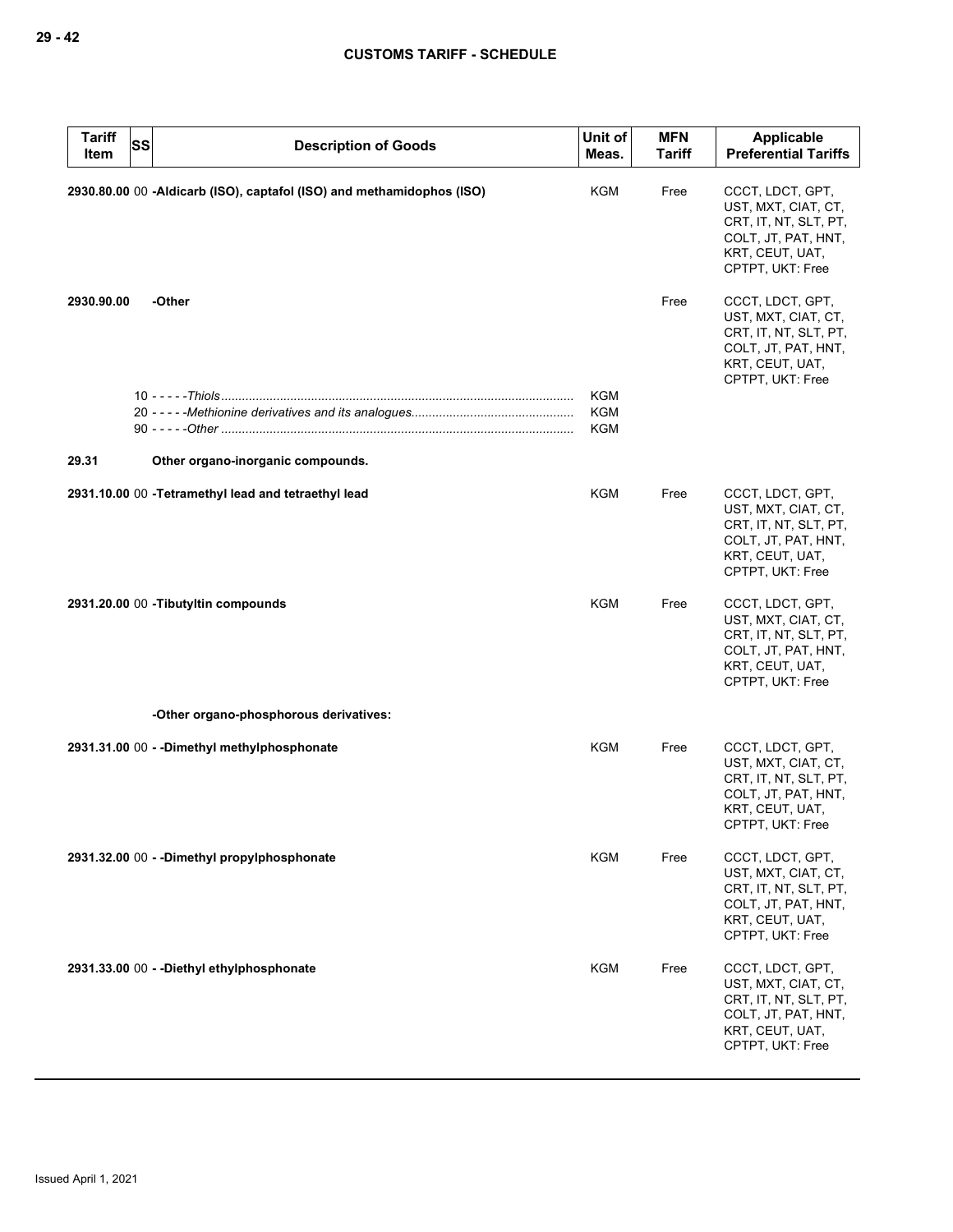| <b>Tariff</b>           | SS | <b>Description of Goods</b>                                                                               | Unit of    | <b>MFN</b> | Applicable                                                                                                                     |
|-------------------------|----|-----------------------------------------------------------------------------------------------------------|------------|------------|--------------------------------------------------------------------------------------------------------------------------------|
| Item                    |    |                                                                                                           | Meas.      | Tariff     | <b>Preferential Tariffs</b>                                                                                                    |
|                         |    | 2931.34.00 00 - - Sodium 3-(trihydroxysilyl)propyl methylphosphonate                                      | KGM        | Free       | CCCT, LDCT, GPT,<br>UST, MXT, CIAT, CT,<br>CRT, IT, NT, SLT, PT,<br>COLT, JT, PAT, HNT,<br>KRT, CEUT, UAT,<br>CPTPT, UKT: Free |
|                         |    | 2931.35.00 00 - -2,4,6-Tripropyl-1,3,5,2,4,6-trioxatriphosphinane 2,4,6-trioxide                          | KGM        | Free       | CCCT, LDCT, GPT,<br>UST, MXT, CIAT, CT,<br>CRT, IT, NT, SLT, PT,<br>COLT, JT, PAT, HNT,<br>KRT, CEUT, UAT,<br>CPTPT, UKT: Free |
|                         |    | 2931.36.00 00 - - (5-Ethyl-2-methyl-2-oxido-1,3,2-dioxaphosphinan-5-yl)methyl methyl<br>methylphosphonate | KGM        | Free       | CCCT, LDCT, GPT,<br>UST, MXT, CIAT, CT,<br>CRT, IT, NT, SLT, PT,<br>COLT, JT, PAT, HNT,<br>KRT, CEUT, UAT,<br>CPTPT, UKT: Free |
|                         |    | 2931.37.00 00 - -Bis[(5-ethyl-2-methyl-2-oxido-1,3,2-dioxaphosphinan-5-yl)methyl]<br>methylphosphonate    | KGM        | Free       | CCCT, LDCT, GPT,<br>UST, MXT, CIAT, CT,<br>CRT, IT, NT, SLT, PT,<br>COLT, JT, PAT, HNT,<br>KRT, CEUT, UAT,<br>CPTPT, UKT: Free |
|                         |    | 2931.38.00 00 - -Salt of methylphosphonic acid and (aminoiminomethyl)urea (1:1)                           | KGM        | Free       | CCCT, LDCT, GPT,<br>UST, MXT, CIAT, CT,<br>CRT, IT, NT, SLT, PT,<br>COLT, JT, PAT, HNT,<br>KRT, CEUT, UAT,<br>CPTPT, UKT: Free |
| 2931.39.00 00 - - Other |    |                                                                                                           | <b>KGM</b> | Free       | CCCT, LDCT, GPT,<br>UST, MXT, CIAT, CT,<br>CRT, IT, NT, SLT, PT,<br>COLT, JT, PAT, HNT,<br>KRT, CEUT, UAT,<br>CPTPT, UKT: Free |
| 2931.90.00              |    | -Other                                                                                                    |            | Free       | CCCT, LDCT, GPT,<br>UST, MXT, CIAT, CT,<br>CRT, IT, NT, SLT, PT,<br>COLT, JT, PAT, HNT,<br>KRT, CEUT, UAT,<br>CPTPT, UKT: Free |
|                         |    |                                                                                                           | KGM        |            |                                                                                                                                |
|                         |    |                                                                                                           | KGM        |            |                                                                                                                                |
|                         |    |                                                                                                           | KGM<br>KGM |            |                                                                                                                                |
| 29.32                   |    | Heterocyclic compounds with oxygen hetero-atom(s) only.                                                   |            |            |                                                                                                                                |
|                         |    | -Compounds containing an unfused furan ring (whether or not<br>hydrogenated) in the structure:            |            |            |                                                                                                                                |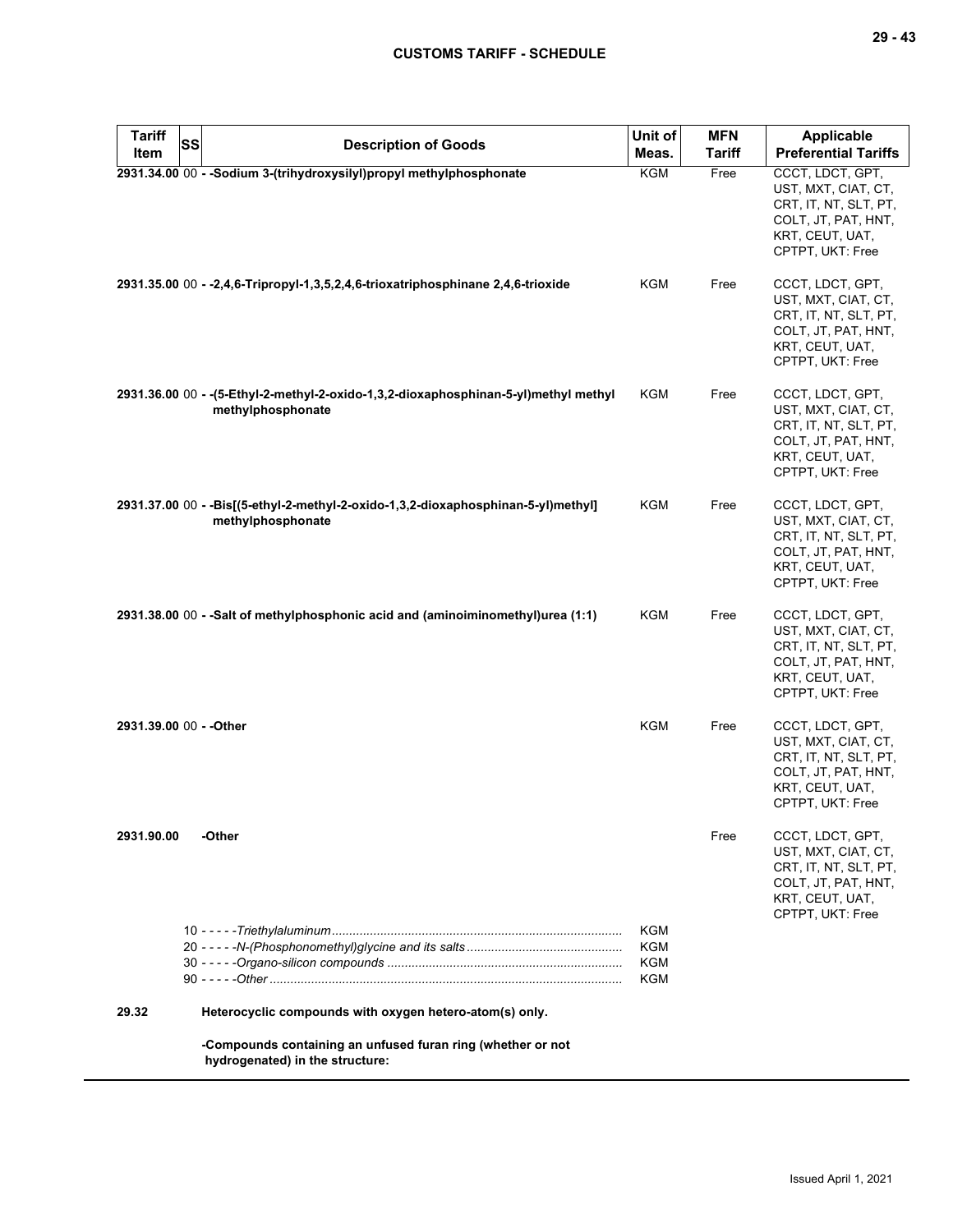| <b>Tariff</b><br>Item   | <b>SS</b><br><b>Description of Goods</b>                          | Unit of<br>Meas. | <b>MFN</b><br><b>Tariff</b> | Applicable<br><b>Preferential Tariffs</b>                                                                                      |
|-------------------------|-------------------------------------------------------------------|------------------|-----------------------------|--------------------------------------------------------------------------------------------------------------------------------|
|                         | 2932.11.00 00 - - Tetrahydrofuran                                 | <b>KGM</b>       | Free                        | CCCT, LDCT, GPT,<br>UST, MXT, CIAT, CT,<br>CRT, IT, NT, SLT, PT,<br>COLT, JT, PAT, HNT,<br>KRT, CEUT, UAT,<br>CPTPT, UKT: Free |
|                         | 2932.12.00 00 - -2-Furaldehyde (furfuraldehyde)                   | <b>KGM</b>       | Free                        | CCCT, LDCT, GPT,<br>UST, MXT, CIAT, CT,<br>CRT, IT, NT, SLT, PT,<br>COLT, JT, PAT, HNT,<br>KRT, CEUT, UAT,<br>CPTPT, UKT: Free |
|                         | 2932.13.00 00 - - Furfuryl alcohol and tetrahydrofurfuryl alcohol | <b>KGM</b>       | Free                        | CCCT, LDCT, GPT,<br>UST, MXT, CIAT, CT,<br>CRT, IT, NT, SLT, PT,<br>COLT, JT, PAT, HNT,<br>KRT, CEUT, UAT,<br>CPTPT, UKT: Free |
|                         | 2932.14.00 00 - - Sucralose                                       | <b>KGM</b>       | Free                        | CCCT, LDCT, GPT,<br>UST, MXT, CIAT, CT,<br>CRT, IT, NT, SLT, PT,<br>COLT, JT, PAT, HNT,<br>KRT, CEUT, UAT,<br>CPTPT, UKT: Free |
| 2932.19.00 00 - - Other |                                                                   | <b>KGM</b>       | Free                        | CCCT, LDCT, GPT,<br>UST, MXT, CIAT, CT,<br>CRT, IT, NT, SLT, PT,<br>COLT, JT, PAT, HNT,<br>KRT, CEUT, UAT,<br>CPTPT, UKT: Free |
|                         | 2932.20.00 00 - Lactones                                          | <b>KGM</b>       | Free                        | CCCT, LDCT, GPT,<br>UST, MXT, CIAT, CT,<br>CRT, IT, NT, SLT, PT,<br>COLT, JT, PAT, HNT,<br>KRT, CEUT, UAT,<br>CPTPT, UKT: Free |
|                         | -Other:                                                           |                  |                             |                                                                                                                                |
|                         | 2932.91.00 00 - - Isosafrole                                      | <b>KGM</b>       | Free                        | CCCT, LDCT, GPT,<br>UST, MXT, CIAT, CT,<br>CRT, IT, NT, SLT, PT,<br>COLT, JT, PAT, HNT,<br>KRT, CEUT, UAT,<br>CPTPT, UKT: Free |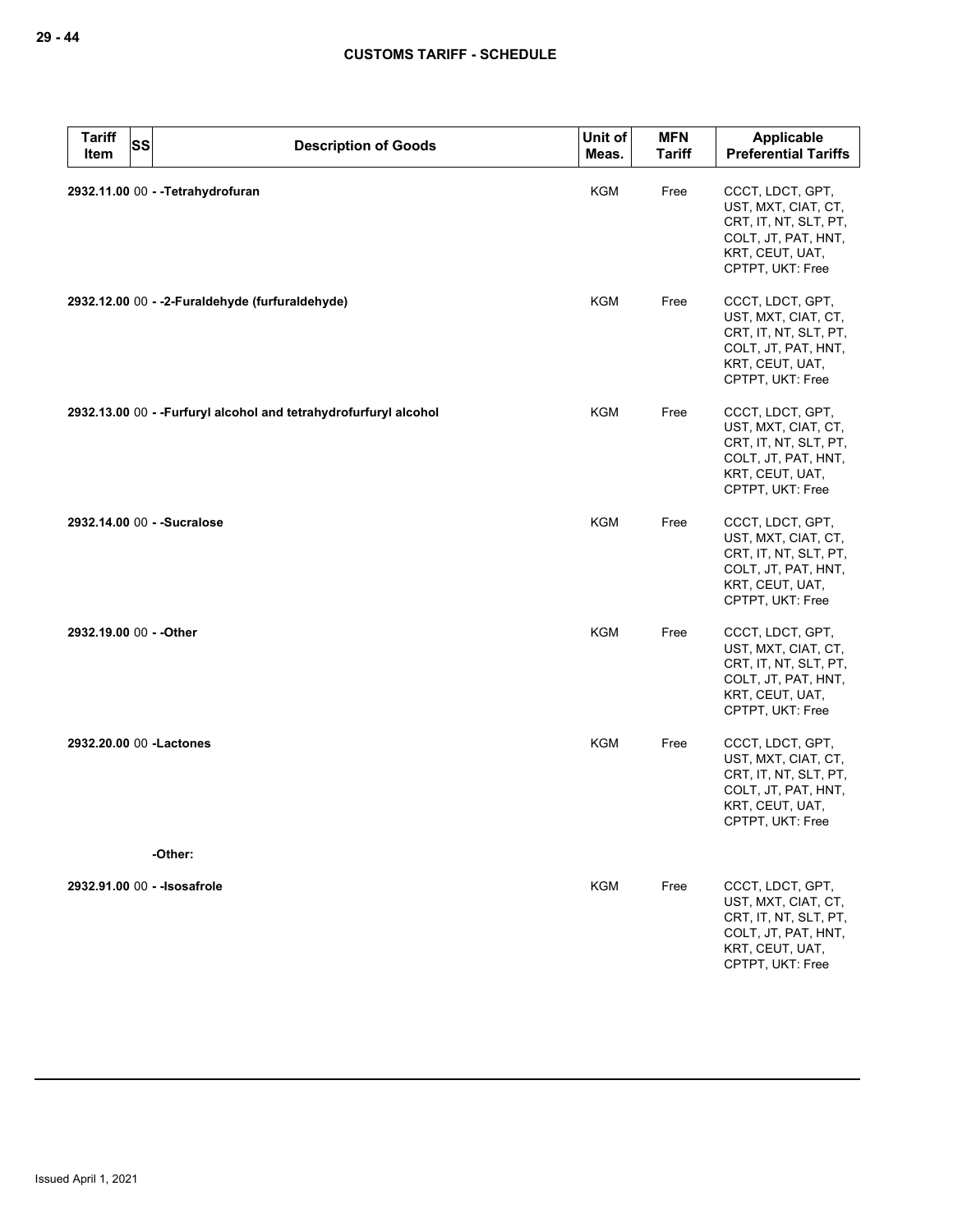| <b>Tariff</b><br>SS       | <b>Description of Goods</b>                                                                        | Unit of    | <b>MFN</b>    | Applicable                                                                                                                     |
|---------------------------|----------------------------------------------------------------------------------------------------|------------|---------------|--------------------------------------------------------------------------------------------------------------------------------|
| Item                      |                                                                                                    | Meas.      | <b>Tariff</b> | <b>Preferential Tariffs</b>                                                                                                    |
|                           | 2932.92.00 00 - -1-(1,3-Benzodioxol-5-yl)propan-2-one                                              | <b>KGM</b> | Free          | CCCT, LDCT, GPT,<br>UST, MXT, CIAT, CT,<br>CRT, IT, NT, SLT, PT,<br>COLT, JT, PAT, HNT,<br>KRT, CEUT, UAT,<br>CPTPT, UKT: Free |
|                           | 2932.93.00 00 - - Piperonal                                                                        | KGM        | Free          | CCCT, LDCT, GPT,<br>UST, MXT, CIAT, CT,<br>CRT, IT, NT, SLT, PT,<br>COLT, JT, PAT, HNT,<br>KRT, CEUT, UAT,<br>CPTPT, UKT: Free |
| 2932.94.00 00 - - Safrole |                                                                                                    | KGM        | Free          | CCCT, LDCT, GPT,<br>UST, MXT, CIAT, CT,<br>CRT, IT, NT, SLT, PT,<br>COLT, JT, PAT, HNT,<br>KRT, CEUT, UAT,<br>CPTPT, UKT: Free |
|                           | 2932.95.00 00 - - Tetrahydrocannabinols (all isomers)                                              | <b>KGM</b> | Free          | CCCT, LDCT, GPT,<br>UST, MXT, CIAT, CT,<br>CRT, IT, NT, SLT, PT,<br>COLT, JT, PAT, HNT,<br>KRT, CEUT, UAT,<br>CPTPT, UKT: Free |
| 2932.99.00 00 - - Other   |                                                                                                    | <b>KGM</b> | Free          | CCCT, LDCT, GPT,<br>UST, MXT, CIAT, CT,<br>CRT, IT, NT, SLT, PT,<br>COLT, JT, PAT, HNT,<br>KRT, CEUT, UAT,<br>CPTPT, UKT: Free |
| 29.33                     | Heterocyclic compounds with nitrogen hetero-atom(s) only.                                          |            |               |                                                                                                                                |
|                           | -Compounds containing an unfused pyrazole ring (whether or not<br>hydrogenated) in the structure:  |            |               |                                                                                                                                |
|                           | 2933.11.00 00 - - Phenazone (antipyrin) and its derivatives                                        | KGM        | Free          | CCCT, LDCT, GPT,<br>UST, MXT, CIAT, CT,<br>CRT, IT, NT, SLT, PT,<br>COLT, JT, PAT, HNT,<br>KRT, CEUT, UAT,<br>CPTPT, UKT: Free |
| 2933.19.00 00 - - Other   |                                                                                                    | KGM        | Free          | CCCT, LDCT, GPT,<br>UST, MXT, CIAT, CT,<br>CRT, IT, NT, SLT, PT,<br>COLT, JT, PAT, HNT,<br>KRT, CEUT, UAT,<br>CPTPT, UKT: Free |
|                           | -Compounds containing an unfused imidazole ring (whether or not<br>hydrogenated) in the structure: |            |               |                                                                                                                                |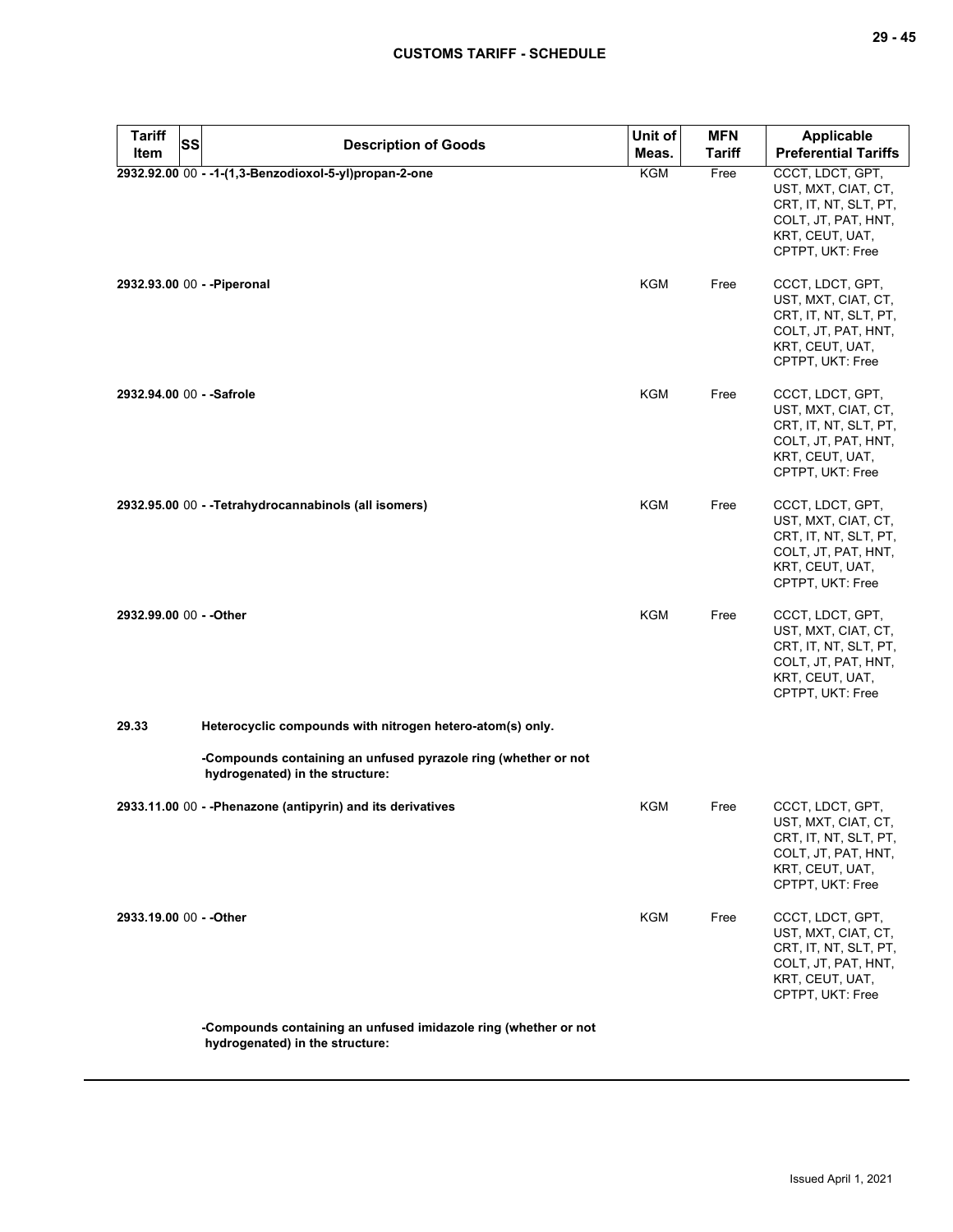| <b>Tariff</b>           | <b>SS</b> | <b>Description of Goods</b>                                                                                                                                                                                                                                                                                                                                                                                                                 | Unit of    | <b>MFN</b>    | <b>Applicable</b>                                                                                                              |
|-------------------------|-----------|---------------------------------------------------------------------------------------------------------------------------------------------------------------------------------------------------------------------------------------------------------------------------------------------------------------------------------------------------------------------------------------------------------------------------------------------|------------|---------------|--------------------------------------------------------------------------------------------------------------------------------|
| Item                    |           |                                                                                                                                                                                                                                                                                                                                                                                                                                             | Meas.      | <b>Tariff</b> | <b>Preferential Tariffs</b>                                                                                                    |
|                         |           | 2933.21.00 00 - - Hydantoin and its derivatives                                                                                                                                                                                                                                                                                                                                                                                             | <b>KGM</b> | Free          | CCCT, LDCT, GPT,<br>UST, MXT, CIAT, CT,<br>CRT, IT, NT, SLT, PT,<br>COLT, JT, PAT, HNT,<br>KRT, CEUT, UAT,<br>CPTPT, UKT: Free |
| 2933.29.00 00 - - Other |           |                                                                                                                                                                                                                                                                                                                                                                                                                                             | KGM        | Free          | CCCT, LDCT, GPT,<br>UST, MXT, CIAT, CT,<br>CRT, IT, NT, SLT, PT,<br>COLT, JT, PAT, HNT,<br>KRT, CEUT, UAT,<br>CPTPT, UKT: Free |
|                         |           | -Compounds containing an unfused pyridine ring (whether or not<br>hydrogenated) in the structure:                                                                                                                                                                                                                                                                                                                                           |            |               |                                                                                                                                |
|                         |           | 2933.31.00 00 - - Pyridine and its salts                                                                                                                                                                                                                                                                                                                                                                                                    | KGM        | Free          | CCCT, LDCT, GPT,<br>UST, MXT, CIAT, CT,<br>CRT, IT, NT, SLT, PT,<br>COLT, JT, PAT, HNT,<br>KRT, CEUT, UAT,<br>CPTPT, UKT: Free |
|                         |           | 2933.32.00 00 - - Piperidine and its salts                                                                                                                                                                                                                                                                                                                                                                                                  | KGM        | Free          | CCCT, LDCT, GPT,<br>UST, MXT, CIAT, CT,<br>CRT, IT, NT, SLT, PT,<br>COLT, JT, PAT, HNT,<br>KRT, CEUT, UAT,<br>CPTPT, UKT: Free |
|                         |           | 2933.33.00 00 - - Alfentanil (INN), anileridine (INN), bezitramide (INN), bromazepam<br>(INN), difenoxin (INN), diphenoxylate (INN), dipipanone (INN), fentanyl<br>(INN), ketobemidone (INN), methylphenidate (INN), pentazocine (INN),<br>pethidine (INN), pethidine (INN) intermediate A, phencyclidine (INN)<br>(PCP), phenoperidine (INN), pipradrol (INN), piritramide (INN),<br>propiram (INN) and trimeperidine (INN); salts thereof | KGM        | Free          | CCCT, LDCT, GPT,<br>UST, MXT, CIAT, CT,<br>CRT, IT, NT, SLT, PT,<br>COLT, JT, PAT, HNT,<br>KRT, CEUT, UAT,<br>CPTPT, UKT: Free |
| 2933.39.00              |           | - -Other                                                                                                                                                                                                                                                                                                                                                                                                                                    |            | Free          | CCCT, LDCT, GPT,<br>UST, MXT, CIAT, CT,<br>CRT, IT, NT, SLT, PT,<br>COLT, JT, PAT, HNT,<br>KRT, CEUT, UAT,<br>CPTPT, UKT: Free |
|                         |           | 40 - - - - - Containing a pyridine ring as the only hetero-atom ring in the structure<br>50 - - - - - Containing a pyridine ring and other rings with nitrogen hetero-atoms in                                                                                                                                                                                                                                                              | KGM<br>KGM |               |                                                                                                                                |
|                         |           |                                                                                                                                                                                                                                                                                                                                                                                                                                             | <b>KGM</b> |               |                                                                                                                                |
|                         |           | -Compounds containing in the structure a quinoline or isoquinoline                                                                                                                                                                                                                                                                                                                                                                          |            |               |                                                                                                                                |

**ring-system (whether or not hydrogenated), not further fused:**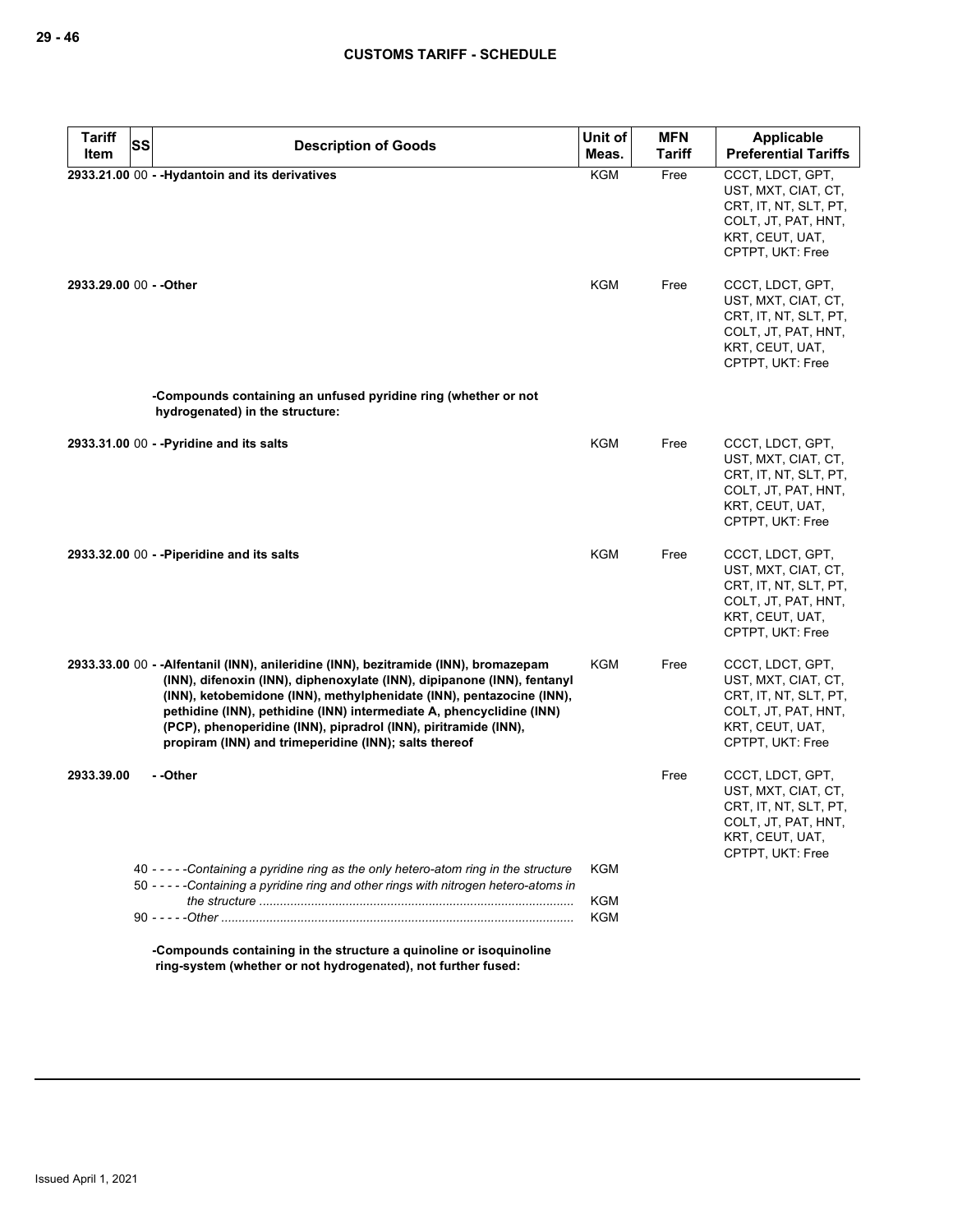| <b>Tariff</b><br><b>SS</b> | <b>Description of Goods</b>                                                                                                                                                                                                                                                              | Unit of    | <b>MFN</b>    | Applicable                                                                                                                     |
|----------------------------|------------------------------------------------------------------------------------------------------------------------------------------------------------------------------------------------------------------------------------------------------------------------------------------|------------|---------------|--------------------------------------------------------------------------------------------------------------------------------|
| ltem                       |                                                                                                                                                                                                                                                                                          | Meas.      | <b>Tariff</b> | <b>Preferential Tariffs</b>                                                                                                    |
|                            | 2933.41.00 00 - - Levorphanol (INN) and its salts                                                                                                                                                                                                                                        | KGM        | Free          | CCCT. LDCT. GPT.<br>UST, MXT, CIAT, CT,<br>CRT, IT, NT, SLT, PT,<br>COLT, JT, PAT, HNT,<br>KRT, CEUT, UAT,<br>CPTPT, UKT: Free |
| 2933.49.00 00 - - Other    |                                                                                                                                                                                                                                                                                          | KGM        | Free          | CCCT, LDCT, GPT,<br>UST, MXT, CIAT, CT,<br>CRT, IT, NT, SLT, PT,<br>COLT, JT, PAT, HNT,<br>KRT, CEUT, UAT,<br>CPTPT, UKT: Free |
|                            | -Compounds containing a pyrimidine ring (whether or not<br>hydrogenated) or piperazine ring in the structure:                                                                                                                                                                            |            |               |                                                                                                                                |
|                            | 2933.52.00 00 - - Malonylurea (barbituric acid) and its salts                                                                                                                                                                                                                            | KGM        | Free          | CCCT, LDCT, GPT,<br>UST, MXT, CIAT, CT,<br>CRT, IT, NT, SLT, PT,<br>COLT, JT, PAT, HNT,<br>KRT, CEUT, UAT,<br>CPTPT, UKT: Free |
|                            | 2933.53.00 00 - -Allobarbital (INN), amobarbital (INN), barbital (INN), butalbital (INN),<br>butobarbital, cyclobarbital (INN), methylphenobarbital (INN),<br>pentobarbital (INN), phenobarbital (INN), secbutabarbital (INN),<br>secobarbital (INN) and vinylbital (INN); salts thereof | KGM        | Free          | CCCT, LDCT, GPT,<br>UST, MXT, CIAT, CT,<br>CRT, IT, NT, SLT, PT,<br>COLT, JT, PAT, HNT,<br>KRT, CEUT, UAT,<br>CPTPT, UKT: Free |
|                            | 2933.54.00 00 - - Other derivatives of malonylurea (barbituric acid); salts thereof                                                                                                                                                                                                      | KGM        | Free          | CCCT, LDCT, GPT,<br>UST, MXT, CIAT, CT,<br>CRT, IT, NT, SLT, PT,<br>COLT, JT, PAT, HNT,<br>KRT, CEUT, UAT,<br>CPTPT, UKT: Free |
|                            | 2933.55.00 00 - - Loprazolam (INN), mecloqualone (INN), methaqualone (INN) and<br>zipeprol (INN); salts thereof                                                                                                                                                                          | KGM        | Free          | CCCT, LDCT, GPT,<br>UST, MXT, CIAT, CT,<br>CRT, IT, NT, SLT, PT,<br>COLT, JT, PAT, HNT,<br>KRT, CEUT, UAT,<br>CPTPT, UKT: Free |
| 2933.59.00                 | - -Other                                                                                                                                                                                                                                                                                 |            | Free          | CCCT, LDCT, GPT,<br>UST, MXT, CIAT, CT,<br>CRT, IT, NT, SLT, PT,<br>COLT, JT, PAT, HNT,<br>KRT, CEUT, UAT,<br>CPTPT, UKT: Free |
|                            | -----Containing a pyrimidine ring:                                                                                                                                                                                                                                                       | KGM        |               |                                                                                                                                |
|                            |                                                                                                                                                                                                                                                                                          | <b>KGM</b> |               |                                                                                                                                |
|                            |                                                                                                                                                                                                                                                                                          | KGM        |               |                                                                                                                                |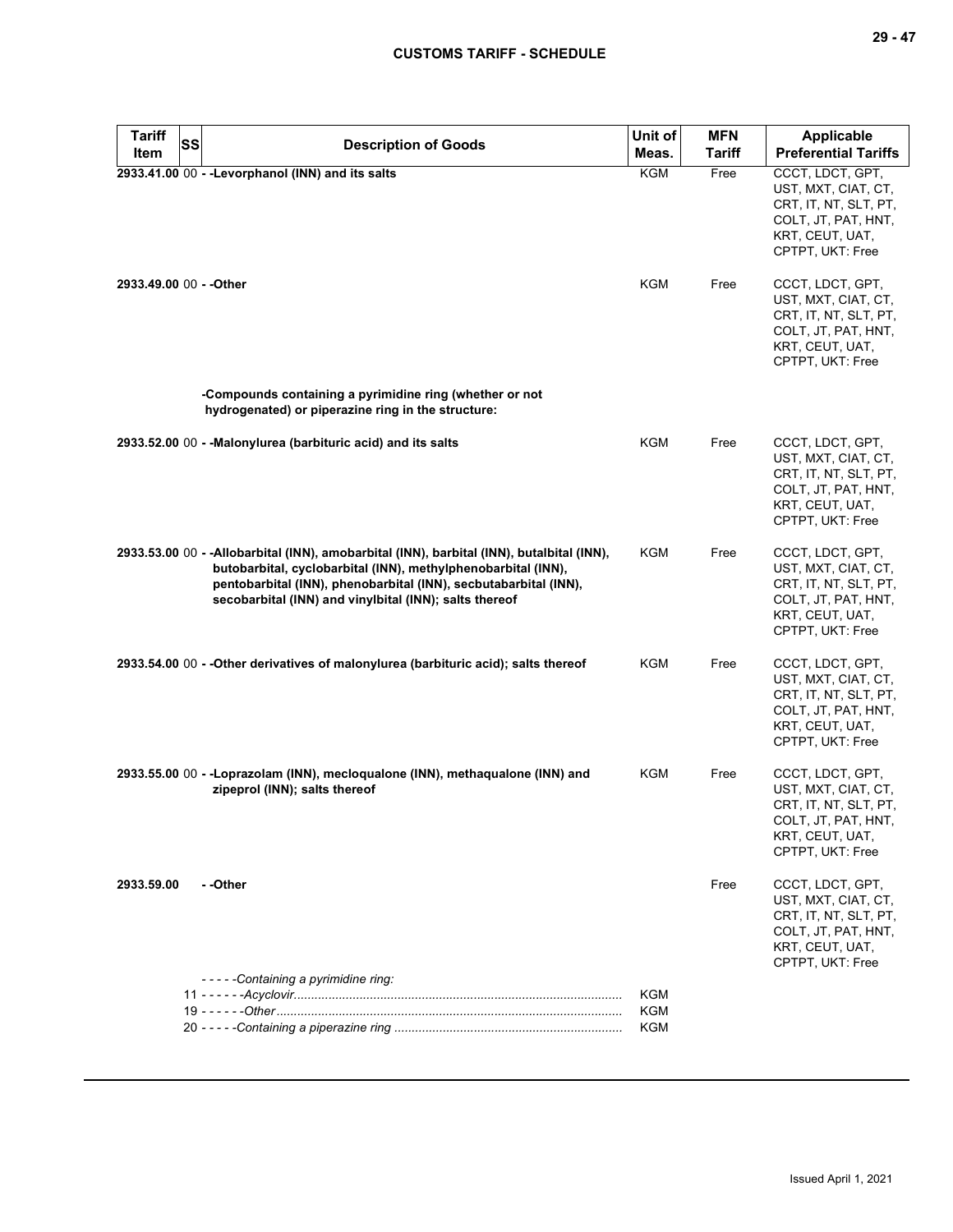| <b>Tariff</b><br>Item | <b>SS</b> | <b>Description of Goods</b>                                                                                                                                                                                                                                                                                                                                                                                                                                                                                                                                                        | Unit of<br>Meas.  | <b>MFN</b><br><b>Tariff</b> | Applicable<br><b>Preferential Tariffs</b>                                                                                      |
|-----------------------|-----------|------------------------------------------------------------------------------------------------------------------------------------------------------------------------------------------------------------------------------------------------------------------------------------------------------------------------------------------------------------------------------------------------------------------------------------------------------------------------------------------------------------------------------------------------------------------------------------|-------------------|-----------------------------|--------------------------------------------------------------------------------------------------------------------------------|
|                       |           | -Compounds containing an unfused triazine ring (whether or not<br>hydrogenated) in the structure:                                                                                                                                                                                                                                                                                                                                                                                                                                                                                  |                   |                             |                                                                                                                                |
|                       |           | 2933.61.00 00 - -Melamine                                                                                                                                                                                                                                                                                                                                                                                                                                                                                                                                                          | <b>KGM</b>        | Free                        | CCCT, LDCT, GPT,<br>UST, MXT, CIAT, CT,<br>CRT, IT, NT, SLT, PT,<br>COLT, JT, PAT, HNT,<br>KRT, CEUT, UAT,<br>CPTPT, UKT: Free |
| 2933.69.00            |           | --Other                                                                                                                                                                                                                                                                                                                                                                                                                                                                                                                                                                            |                   | Free                        | CCCT, LDCT, GPT,<br>UST, MXT, CIAT, CT,<br>CRT, IT, NT, SLT, PT,<br>COLT, JT, PAT, HNT,<br>KRT, CEUT, UAT,<br>CPTPT, UKT: Free |
|                       |           |                                                                                                                                                                                                                                                                                                                                                                                                                                                                                                                                                                                    | KGM<br><b>KGM</b> |                             |                                                                                                                                |
|                       |           | -Lactams:                                                                                                                                                                                                                                                                                                                                                                                                                                                                                                                                                                          |                   |                             |                                                                                                                                |
| 2933.71.00            |           | --6-Hexanelactam (epsilon-caprolactam)                                                                                                                                                                                                                                                                                                                                                                                                                                                                                                                                             |                   | Free                        | CCCT, LDCT, GPT,<br>UST, MXT, CIAT, CT,<br>CRT, IT, NT, SLT, PT,<br>COLT, JT, PAT, HNT,<br>KRT, CEUT, UAT,<br>CPTPT, UKT: Free |
|                       |           |                                                                                                                                                                                                                                                                                                                                                                                                                                                                                                                                                                                    | KGM<br>KGM        |                             |                                                                                                                                |
|                       |           |                                                                                                                                                                                                                                                                                                                                                                                                                                                                                                                                                                                    |                   |                             |                                                                                                                                |
|                       |           | 2933.72.00 00 - -Clobazam (INN) and methyprylon (INN)                                                                                                                                                                                                                                                                                                                                                                                                                                                                                                                              | KGM               | Free                        | CCCT, LDCT, GPT,<br>UST, MXT, CIAT, CT,<br>CRT, IT, NT, SLT, PT,<br>COLT, JT, PAT, HNT,<br>KRT, CEUT, UAT,<br>CPTPT, UKT: Free |
|                       |           | 2933.79.00 00 - - Other lactams                                                                                                                                                                                                                                                                                                                                                                                                                                                                                                                                                    | KGM               | Free                        | CCCT, LDCT, GPT,<br>UST, MXT, CIAT, CT,<br>CRT, IT, NT, SLT, PT,<br>COLT, JT, PAT, HNT,<br>KRT, CEUT, UAT,<br>CPTPT, UKT: Free |
|                       |           | -Other:                                                                                                                                                                                                                                                                                                                                                                                                                                                                                                                                                                            |                   |                             |                                                                                                                                |
|                       |           | 2933.91.00 00 - -Alprazolam (INN), camazepam (INN), chlordiazepoxide (INN),<br>clonazepam (INN), clorazepate, delorazepam (INN), diazepam (INN),<br>estazolam (INN), ethyl loflazepate (INN), fludiazepam (INN),<br>flunitrazepam (INN), flurazepam (INN), halazepam (INN), lorazepam<br>(INN), lormetazepam (INN), mazindol (INN), medazepam (INN),<br>midazolam (INN), nimetazepam (INN), nitrazepam (INN), nordazepam<br>(INN), oxazepam (INN), pinazepam (INN), prazepam (INN), pyrovalerone<br>(INN), temazepam (INN), tetrazepam (INN) and triazolam (INN); salts<br>thereof | <b>KGM</b>        | Free                        | CCCT, LDCT, GPT,<br>UST, MXT, CIAT, CT,<br>CRT, IT, NT, SLT, PT,<br>COLT, JT, PAT, HNT,<br>KRT, CEUT, UAT,<br>CPTPT, UKT: Free |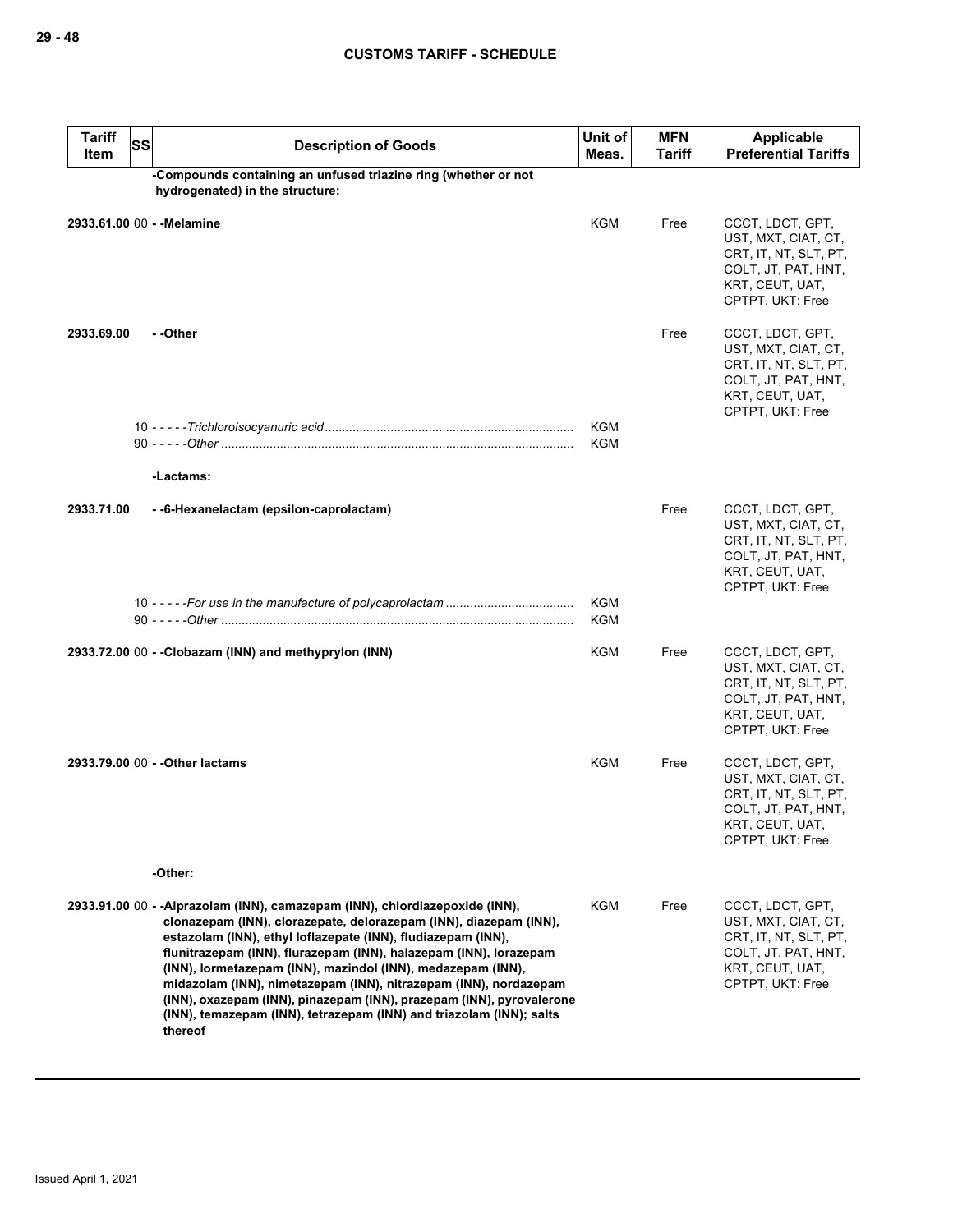| <b>Tariff</b> | <b>SS</b> | <b>Description of Goods</b>                                                                                                                                                                                                                                                                                                                                                                                                                                                                                                                                                                                                                                                                                                                                                                                                                                                                                                                                                                       | Unit of                         | <b>MFN</b>    | <b>Applicable</b>                                                                                                              |
|---------------|-----------|---------------------------------------------------------------------------------------------------------------------------------------------------------------------------------------------------------------------------------------------------------------------------------------------------------------------------------------------------------------------------------------------------------------------------------------------------------------------------------------------------------------------------------------------------------------------------------------------------------------------------------------------------------------------------------------------------------------------------------------------------------------------------------------------------------------------------------------------------------------------------------------------------------------------------------------------------------------------------------------------------|---------------------------------|---------------|--------------------------------------------------------------------------------------------------------------------------------|
| Item          |           |                                                                                                                                                                                                                                                                                                                                                                                                                                                                                                                                                                                                                                                                                                                                                                                                                                                                                                                                                                                                   | Meas.                           | <b>Tariff</b> | <b>Preferential Tariffs</b>                                                                                                    |
|               |           | 2933.92.00 00 - - Azinphos-methyl (ISO)                                                                                                                                                                                                                                                                                                                                                                                                                                                                                                                                                                                                                                                                                                                                                                                                                                                                                                                                                           | KGM                             | Free          | CCCT, LDCT, GPT,<br>UST, MXT, CIAT, CT,<br>CRT, IT, NT, SLT, PT,<br>COLT, JT, PAT, HNT,<br>KRT, CEUT, UAT,<br>CPTPT, UKT: Free |
| 2933.99.00    |           | - -Other                                                                                                                                                                                                                                                                                                                                                                                                                                                                                                                                                                                                                                                                                                                                                                                                                                                                                                                                                                                          |                                 | Free          | CCCT, LDCT, GPT,<br>UST, MXT, CIAT, CT,<br>CRT, IT, NT, SLT, PT,<br>COLT, JT, PAT, HNT,<br>KRT, CEUT, UAT,<br>CPTPT, UKT: Free |
|               |           | 10 - - - - - Amino-acids, for use in the manufacture of mixtures of amino-acids or<br>of mixtures of amino-acids and protein hydrolysates (whether or not<br>containing added minerals, vitamins, fats or carbohydrates), specially<br>compounded for persons afflicted with amino acid disorders;<br>Chemical antioxidants, hardeners, inhibitors, restrainers, sensitizers<br>and stabilizers, for use in the manufacture of photographic emulsions;<br>For use in the manufacture of animal or poultry feeds, glues or<br>adhesives, optical fibres or optical fibre bundles or cables, typewriter or<br>similar ribbons, polymers in primary forms or profile shapes or sheets of<br>plastics;<br>Having a benzenoid structure, for use as a starting material in the<br>manufacture of synthetic organic dyes or pigment dyestuffs;<br>L-Tryptophan, for use in the manufacture of pharmaceutical products<br>20 - - - - - Compounds containing an unfused five-membered hetero-atom ring in | KGM<br><b>KGM</b><br>KGM<br>KGM |               |                                                                                                                                |
| 29.34         |           | Nucleic acids and their salts, whether or not chemically defined; other<br>heterocyclic compounds.                                                                                                                                                                                                                                                                                                                                                                                                                                                                                                                                                                                                                                                                                                                                                                                                                                                                                                |                                 |               |                                                                                                                                |
|               |           | 2934.10.00 00 - Compounds containing an unfused thiazole ring (whether or not<br>hydrogenated) in the structure                                                                                                                                                                                                                                                                                                                                                                                                                                                                                                                                                                                                                                                                                                                                                                                                                                                                                   | <b>KGM</b>                      | Free          | CCCT, LDCT, GPT,<br>UST, MXT, CIAT, CT,<br>CRT, IT, NT, SLT, PT,<br>COLT, JT, PAT, HNT,<br>KRT, CEUT, UAT,<br>CPTPT, UKT: Free |
|               |           | 2934.20.00 00 -Compounds containing in the structure a benzothiazole ring-system<br>(whether or not hydrogenated), not further fused                                                                                                                                                                                                                                                                                                                                                                                                                                                                                                                                                                                                                                                                                                                                                                                                                                                              | KGM                             | Free          | CCCT, LDCT, GPT,<br>UST, MXT, CIAT, CT,<br>CRT, IT, NT, SLT, PT,<br>COLT, JT, PAT, HNT,<br>KRT, CEUT, UAT,<br>CPTPT, UKT: Free |
|               |           | 2934.30.00 00 - Compounds containing in the structure a phenothiazine ring-system<br>(whether or not hydrogenated), not further fused                                                                                                                                                                                                                                                                                                                                                                                                                                                                                                                                                                                                                                                                                                                                                                                                                                                             | KGM                             | Free          | CCCT, LDCT, GPT,<br>UST, MXT, CIAT, CT,<br>CRT, IT, NT, SLT, PT,<br>COLT, JT, PAT, HNT,<br>KRT, CEUT, UAT,<br>CPTPT, UKT: Free |
|               |           | -Other:                                                                                                                                                                                                                                                                                                                                                                                                                                                                                                                                                                                                                                                                                                                                                                                                                                                                                                                                                                                           |                                 |               |                                                                                                                                |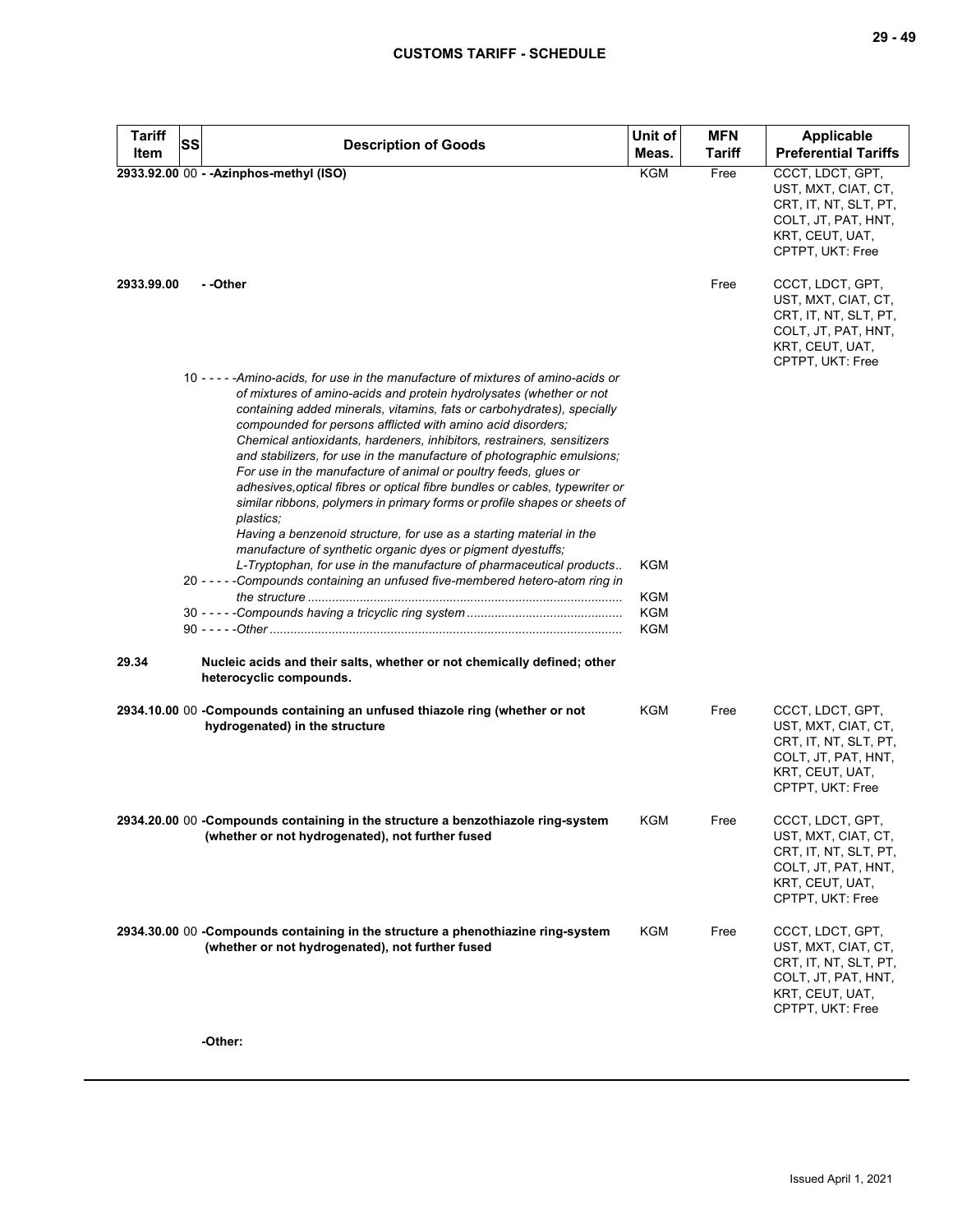| <b>Tariff</b> | SS | <b>Description of Goods</b>                                                                                                                                                                                                                                                              | Unit of           | <b>MFN</b>    | Applicable                                                                                                                     |
|---------------|----|------------------------------------------------------------------------------------------------------------------------------------------------------------------------------------------------------------------------------------------------------------------------------------------|-------------------|---------------|--------------------------------------------------------------------------------------------------------------------------------|
| Item          |    |                                                                                                                                                                                                                                                                                          | Meas.             | <b>Tariff</b> | <b>Preferential Tariffs</b>                                                                                                    |
|               |    | 2934.91.00 00 --Aminorex (INN), brotizolam (INN), clotiazepam (INN), cloxazolam (INN),<br>dextromoramide (INN), haloxazolam (INN), ketazolam (INN), mesocarb<br>(INN), oxazolam (INN), pemoline (INN), phendimetrazine (INN),<br>phenmetrazine (INN) and sufentanil (INN); salts thereof | <b>KGM</b>        | Free          | CCCT, LDCT, GPT,<br>UST, MXT, CIAT, CT,<br>CRT, IT, NT, SLT, PT,<br>COLT, JT, PAT, HNT,<br>KRT, CEUT, UAT,<br>CPTPT, UKT: Free |
| 2934.99.00    |    | - -Other                                                                                                                                                                                                                                                                                 |                   | Free          | CCCT, LDCT, GPT,<br>UST, MXT, CIAT, CT,<br>CRT, IT, NT, SLT, PT,<br>COLT, JT, PAT, HNT,<br>KRT, CEUT, UAT,<br>CPTPT, UKT: Free |
|               |    | 10 - - - - - Nucleic acids, nucleosides, nucleotides, and their salts, excluding<br>synthetic nucleotide sequences (oligonudeotides) and their salts                                                                                                                                     | KGM<br><b>KGM</b> |               |                                                                                                                                |
| 29.35         |    | Sulphonamides.                                                                                                                                                                                                                                                                           |                   |               |                                                                                                                                |
|               |    | 2935.10.00 00 -N-Methylperfluorooctane sulphonamide                                                                                                                                                                                                                                      | KGM               | Free          | CCCT, LDCT, GPT,<br>UST, MXT, CIAT, CT,<br>CRT, IT, NT, SLT, PT,<br>COLT, JT, PAT, HNT,<br>KRT, CEUT, UAT,<br>CPTPT, UKT: Free |
|               |    | 2935.20.00 00 -N-Ethylperfluorooctane sulphonamide                                                                                                                                                                                                                                       | KGM               | Free          | CCCT, LDCT, GPT,<br>UST, MXT, CIAT, CT,<br>CRT, IT, NT, SLT, PT,<br>COLT, JT, PAT, HNT,<br>KRT, CEUT, UAT,<br>CPTPT, UKT: Free |
|               |    | 2935.30.00 00 -N-Ethyl-N-(2-hydroxyethyl) perfluorooctane sulphonamide                                                                                                                                                                                                                   | KGM               | Free          | CCCT, LDCT, GPT,<br>UST, MXT, CIAT, CT,<br>CRT, IT, NT, SLT, PT,<br>COLT, JT, PAT, HNT,<br>KRT, CEUT, UAT,<br>CPTPT, UKT: Free |
|               |    | 2935.40.00 00 -N-(2-Hydroxyethyl)-N-methylperfluorooctane sulphonamide                                                                                                                                                                                                                   | KGM               | Free          | CCCT, LDCT, GPT,<br>UST, MXT, CIAT, CT,<br>CRT, IT, NT, SLT, PT,<br>COLT, JT, PAT, HNT,<br>KRT, CEUT, UAT,<br>CPTPT, UKT: Free |
|               |    | 2935.50.00 00 -Other perfluorooctane sulphonamides                                                                                                                                                                                                                                       | KGM               | Free          | CCCT, LDCT, GPT,<br>UST, MXT, CIAT, CT,<br>CRT, IT, NT, SLT, PT,<br>COLT, JT, PAT, HNT,<br>KRT, CEUT, UAT,<br>CPTPT, UKT: Free |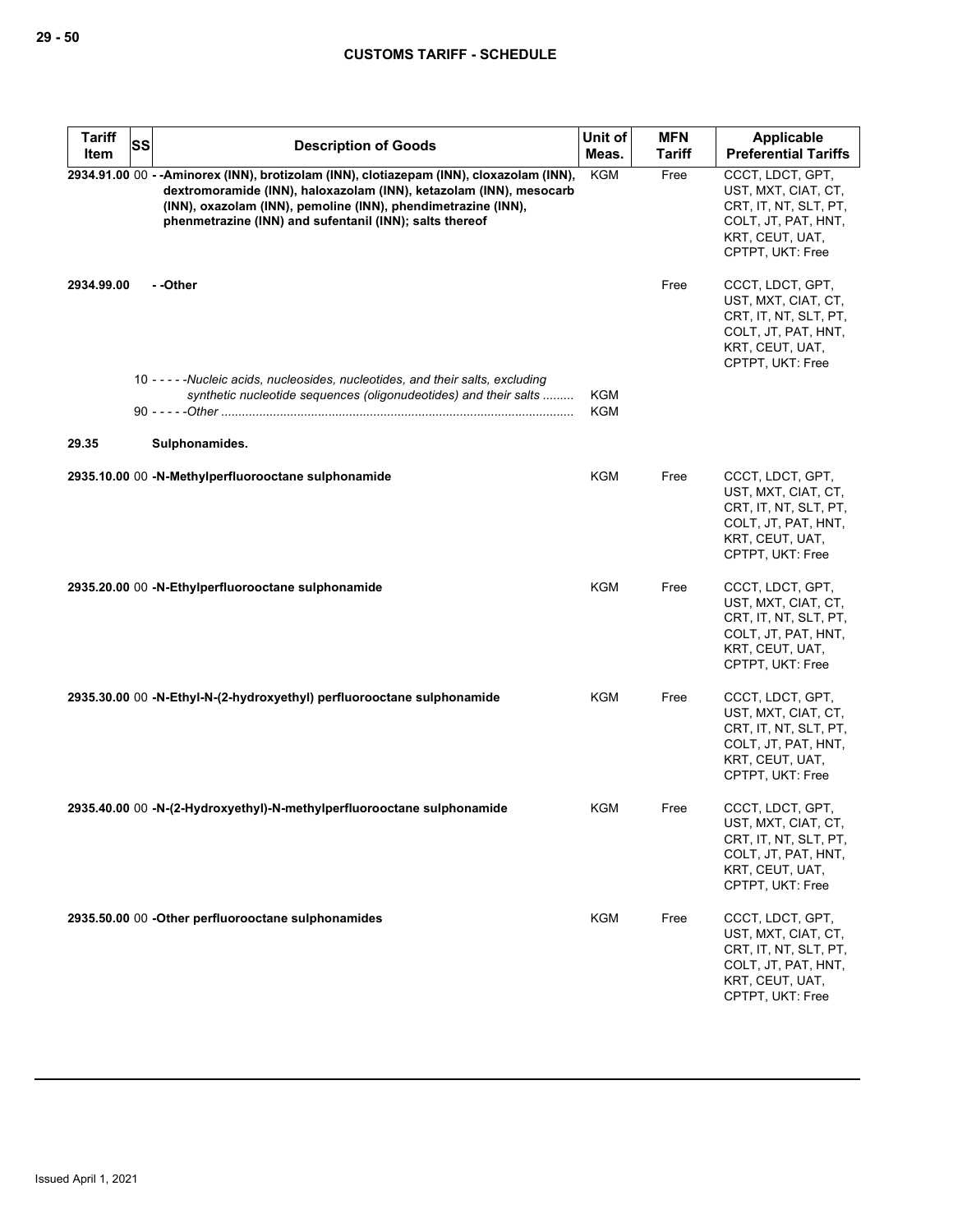| <b>Tariff</b><br>Item | <b>SS</b><br><b>Description of Goods</b>                                                                                                                                                                                | Unit of<br>Meas. | <b>MFN</b><br><b>Tariff</b> | <b>Applicable</b><br><b>Preferential Tariffs</b>                                                                               |
|-----------------------|-------------------------------------------------------------------------------------------------------------------------------------------------------------------------------------------------------------------------|------------------|-----------------------------|--------------------------------------------------------------------------------------------------------------------------------|
| 2935.90.00 00 -Other  |                                                                                                                                                                                                                         | <b>KGM</b>       | Free                        | CCCT, LDCT, GPT,<br>UST, MXT, CIAT, CT,<br>CRT, IT, NT, SLT, PT,<br>COLT, JT, PAT, HNT,<br>KRT, CEUT, UAT,<br>CPTPT, UKT: Free |
|                       | XI. - PROVITAMINS, VITAMINS AND HORMONES                                                                                                                                                                                |                  |                             |                                                                                                                                |
| 29.36                 | Provitamins and vitamins, natural or reproduced by synthesis (including<br>natural concentrates), derivatives thereof used primarily as vitamins,<br>and intermixtures of the foregoing, whether or not in any solvent. |                  |                             |                                                                                                                                |
|                       | -Vitamins and their derivatives, unmixed:                                                                                                                                                                               |                  |                             |                                                                                                                                |
|                       | 2936.21.00 00 - - Vitamins A and their derivatives                                                                                                                                                                      | <b>KGM</b>       | Free                        | CCCT, LDCT, GPT,<br>UST, MXT, CIAT, CT,<br>CRT, IT, NT, SLT, PT,<br>COLT, JT, PAT, HNT,<br>KRT, CEUT, UAT,<br>CPTPT, UKT: Free |
|                       | 2936.22.00 00 - - Vitamin $B_1$ and its derivatives                                                                                                                                                                     | <b>KGM</b>       | Free                        | CCCT, LDCT, GPT,<br>UST, MXT, CIAT, CT,<br>CRT, IT, NT, SLT, PT,<br>COLT, JT, PAT, HNT,<br>KRT, CEUT, UAT,<br>CPTPT, UKT: Free |
|                       | 2936.23.00 00 - - Vitamin $B_2$ and its derivatives                                                                                                                                                                     | <b>KGM</b>       | Free                        | CCCT, LDCT, GPT,<br>UST, MXT, CIAT, CT,<br>CRT, IT, NT, SLT, PT,<br>COLT, JT, PAT, HNT,<br>KRT, CEUT, UAT,<br>CPTPT, UKT: Free |
|                       | <b>2936.24.00 00 - -D- or DL-Pantothenic acid (Vitamin B</b> <sub>3</sub> or Vitamin B <sub>5</sub> ) and its derivatives                                                                                               | <b>KGM</b>       | Free                        | CCCT, LDCT, GPT,<br>UST, MXT, CIAT, CT,<br>CRT, IT, NT, SLT, PT,<br>COLT, JT, PAT, HNT,<br>KRT, CEUT, UAT,<br>CPTPT, UKT: Free |
|                       | 2936.25.00 00 - - Vitamin $B_6$ and its derivatives                                                                                                                                                                     | KGM              | Free                        | CCCT, LDCT, GPT,<br>UST, MXT, CIAT, CT,<br>CRT, IT, NT, SLT, PT,<br>COLT, JT, PAT, HNT,<br>KRT, CEUT, UAT,<br>CPTPT, UKT: Free |
|                       | 2936.26.00 00 - - Vitamin $B_{12}$ and its derivatives                                                                                                                                                                  | <b>KGM</b>       | Free                        | CCCT, LDCT, GPT,<br>UST, MXT, CIAT, CT,<br>CRT, IT, NT, SLT, PT,<br>COLT, JT, PAT, HNT,<br>KRT, CEUT, UAT,<br>CPTPT, UKT: Free |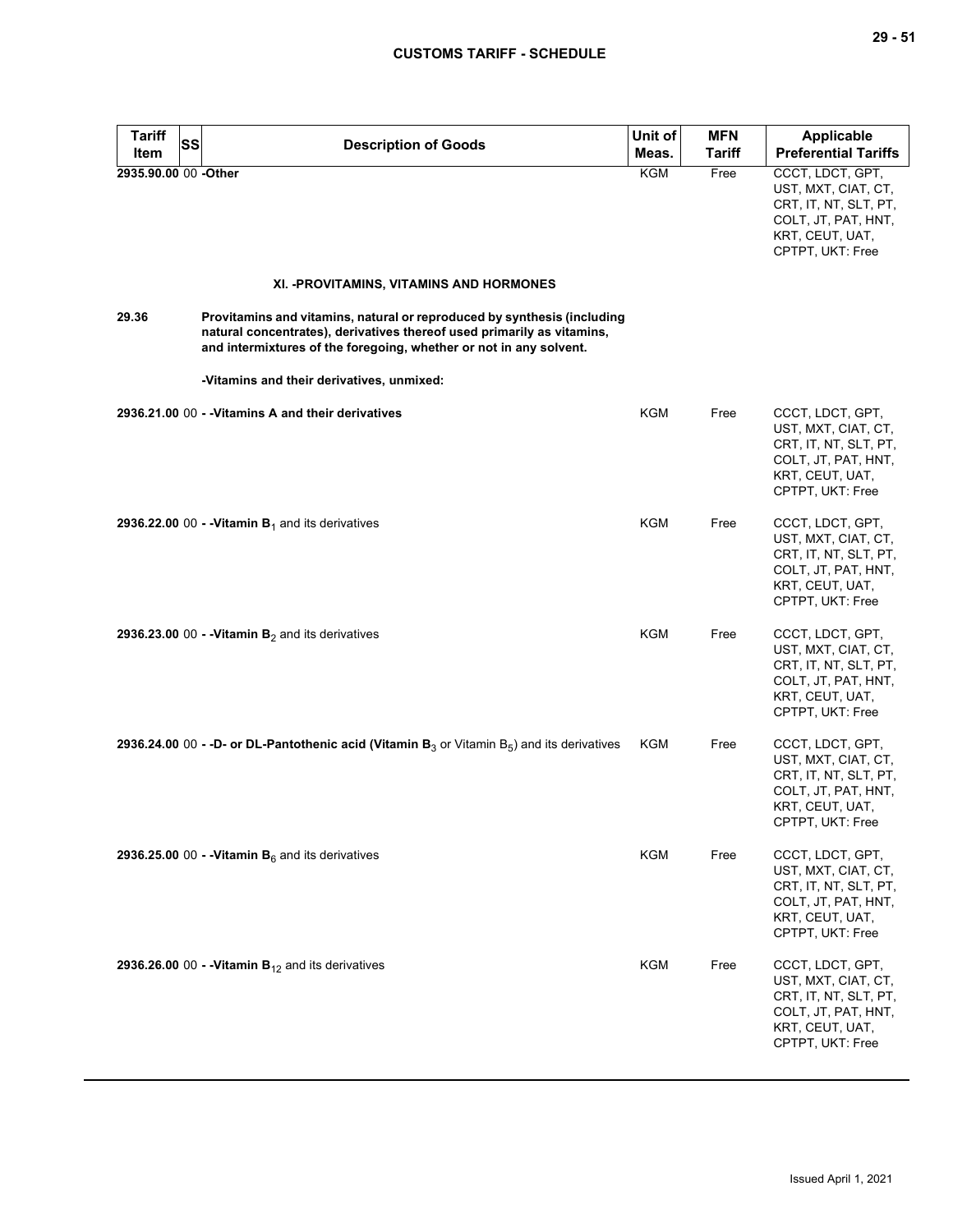| <b>Tariff</b>           | <b>SS</b><br><b>Description of Goods</b>                                                                                                                                                                            | Unit of    | <b>MFN</b>    | <b>Applicable</b>                                                                                                              |
|-------------------------|---------------------------------------------------------------------------------------------------------------------------------------------------------------------------------------------------------------------|------------|---------------|--------------------------------------------------------------------------------------------------------------------------------|
| Item                    |                                                                                                                                                                                                                     | Meas.      | <b>Tariff</b> | <b>Preferential Tariffs</b>                                                                                                    |
|                         | 2936.27.00 00 - - Vitamin C and its derivatives                                                                                                                                                                     | <b>KGM</b> | Free          | CCCT, LDCT, GPT,<br>UST, MXT, CIAT, CT,<br>CRT, IT, NT, SLT, PT,<br>COLT, JT, PAT, HNT,<br>KRT, CEUT, UAT,<br>CPTPT, UKT: Free |
|                         | 2936.28.00 00 - - Vitamin E and its derivatives                                                                                                                                                                     | KGM        | Free          | CCCT, LDCT, GPT,<br>UST, MXT, CIAT, CT,<br>CRT, IT, NT, SLT, PT,<br>COLT, JT, PAT, HNT,<br>KRT, CEUT, UAT,<br>CPTPT, UKT: Free |
| 2936.29.00              | - - Other vitamins and their derivatives                                                                                                                                                                            | <b>KGM</b> | Free          | CCCT, LDCT, GPT,<br>UST, MXT, CIAT, CT,<br>CRT, IT, NT, SLT, PT,<br>COLT, JT, PAT, HNT,<br>KRT, CEUT, UAT,<br>CPTPT, UKT: Free |
|                         |                                                                                                                                                                                                                     | <b>KGM</b> |               |                                                                                                                                |
|                         | 2936.90.00 00 - Other, including natural concentrates                                                                                                                                                               | KGM        | Free          | CCCT, LDCT, GPT,<br>UST, MXT, CIAT, CT,<br>CRT, IT, NT, SLT, PT,<br>COLT, JT, PAT, HNT,<br>KRT, CEUT, UAT,<br>CPTPT, UKT: Free |
| 29.37                   | Hormones, prostaglandins, thromboxanes and leukotrienes, natural or<br>reproduced by synthesis; derivatives and structural analogues thereof,<br>including chain modified polypeptides, used primarily as hormones. |            |               |                                                                                                                                |
|                         | -Polypeptide hormones, protein hormones and glycoprotein hormones,<br>their derivatives and structural analogues:                                                                                                   |            |               |                                                                                                                                |
|                         | 2937.11.00 00 - -Somatotropin, its derivatives and structural analogues                                                                                                                                             | KGM        | Free          | CCCT, LDCT, GPT,<br>UST, MXT, CIAT, CT,<br>CRT, IT, NT, SLT, PT,<br>COLT, JT, PAT, HNT,<br>KRT, CEUT, UAT,<br>CPTPT, UKT: Free |
|                         | 2937.12.00 00 - - Insulin and its salts                                                                                                                                                                             | <b>KGM</b> | Free          | CCCT, LDCT, GPT,<br>UST, MXT, CIAT, CT,<br>CRT, IT, NT, SLT, PT,<br>COLT, JT, PAT, HNT,<br>KRT, CEUT, UAT,<br>CPTPT, UKT: Free |
| 2937.19.00 00 - - Other |                                                                                                                                                                                                                     | <b>KGM</b> | Free          | CCCT, LDCT, GPT,<br>UST, MXT, CIAT, CT,<br>CRT, IT, NT, SLT, PT,<br>COLT, JT, PAT, HNT,<br>KRT, CEUT, UAT,<br>CPTPT, UKT: Free |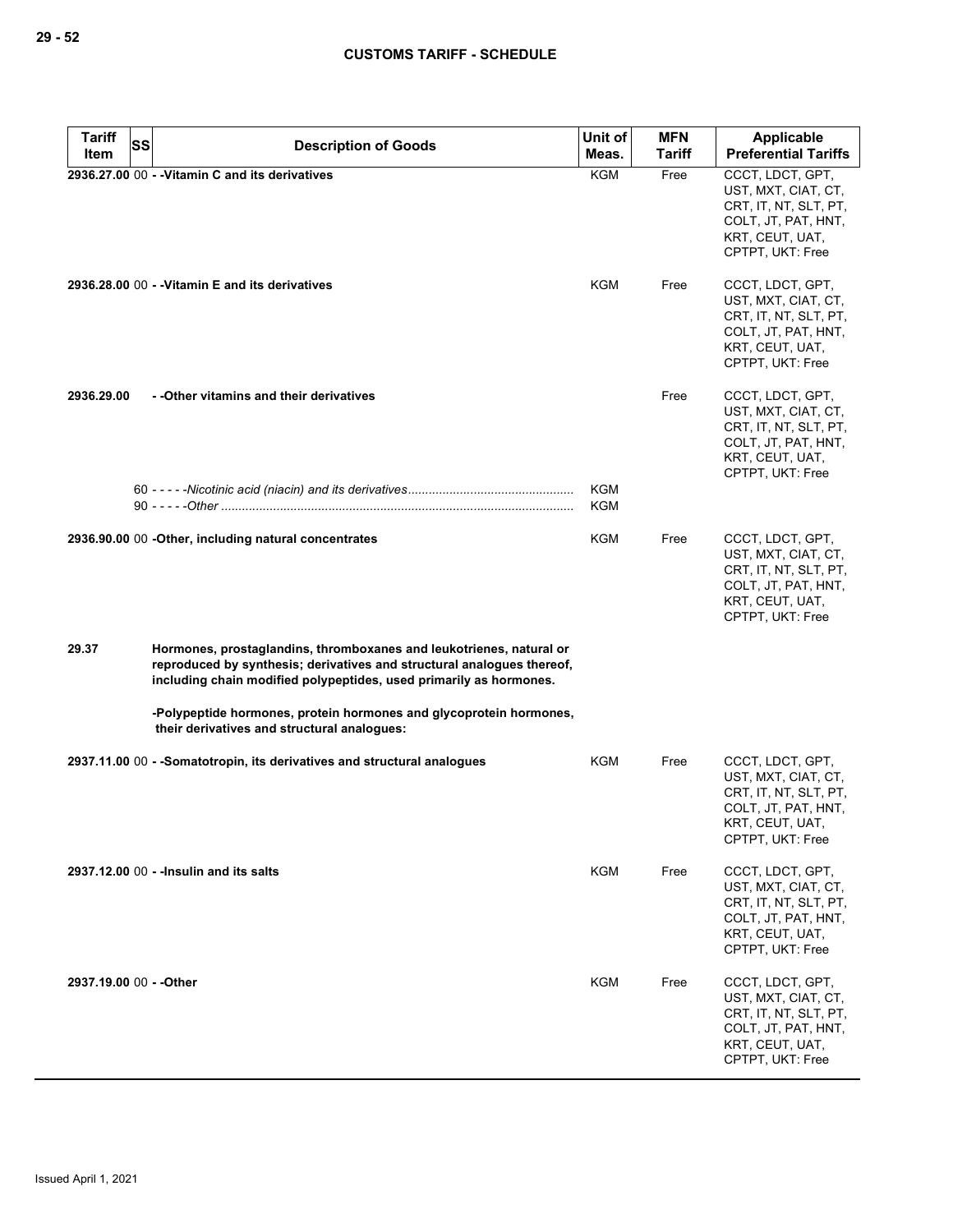| <b>Tariff</b><br><b>SS</b><br>Item | <b>Description of Goods</b>                                                                                                             | Unit of<br>Meas. | <b>MFN</b><br>Tariff | Applicable<br><b>Preferential Tariffs</b>                                                                                      |
|------------------------------------|-----------------------------------------------------------------------------------------------------------------------------------------|------------------|----------------------|--------------------------------------------------------------------------------------------------------------------------------|
|                                    | -Steroidal hormones, their derivatives and structural analogues:                                                                        |                  |                      |                                                                                                                                |
|                                    | 2937.21.00 00 - -Cortisone, hydrocortisone, prednisone (dehydrocortisone) and<br>prednisolone (dehydrohydrocortisone)                   | KGM              | Free                 | CCCT, LDCT, GPT,<br>UST, MXT, CIAT, CT,<br>CRT, IT, NT, SLT, PT,<br>COLT, JT, PAT, HNT,<br>KRT, CEUT, UAT,<br>CPTPT, UKT: Free |
| 2937.22.00                         | - - Halogenated derivatives of corticosteroidal hormones                                                                                | <b>KGM</b>       | Free                 | CCCT, LDCT, GPT,<br>UST, MXT, CIAT, CT,<br>CRT, IT, NT, SLT, PT,<br>COLT, JT, PAT, HNT,<br>KRT, CEUT, UAT,<br>CPTPT, UKT: Free |
|                                    |                                                                                                                                         | KGM              |                      |                                                                                                                                |
|                                    | 2937.23.00 00 - - Oestrogens and progestogens                                                                                           | <b>KGM</b>       | Free                 | CCCT, LDCT, GPT,<br>UST, MXT, CIAT, CT,<br>CRT, IT, NT, SLT, PT,<br>COLT, JT, PAT, HNT,<br>KRT, CEUT, UAT,<br>CPTPT, UKT: Free |
| 2937.29.00 00 - - Other            |                                                                                                                                         | <b>KGM</b>       | Free                 | CCCT, LDCT, GPT,<br>UST, MXT, CIAT, CT,<br>CRT, IT, NT, SLT, PT,<br>COLT, JT, PAT, HNT,<br>KRT, CEUT, UAT,<br>CPTPT, UKT: Free |
|                                    | 2937.50.00 00 -Prostaglandins, thromboxanes and leukotrienes, their derivatives and<br>structural analogues                             | KGM              | Free                 | CCCT, LDCT, GPT,<br>UST, MXT, CIAT, CT,<br>CRT, IT, NT, SLT, PT,<br>COLT, JT, PAT, HNT,<br>KRT, CEUT, UAT,<br>CPTPT, UKT: Free |
| 2937.90.00 00 - Other              |                                                                                                                                         | <b>KGM</b>       | Free                 | CCCT, LDCT, GPT,<br>UST, MXT, CIAT, CT,<br>CRT, IT, NT, SLT, PT,<br>COLT, JT, PAT, HNT,<br>KRT, CEUT, UAT,<br>CPTPT, UKT: Free |
|                                    | XII. - GLYCOSIDES AND ALKALOIDS, NATURAL OR REPRODUCED BY<br>SYNTHESIS, AND THEIR SALTS, ETHERS, ESTERS AND OTHER<br><b>DERIVATIVES</b> |                  |                      |                                                                                                                                |
| 29.38                              | Glycosides, natural or reproduced by synthesis, and their salts, ethers,<br>esters and other derivatives.                               |                  |                      |                                                                                                                                |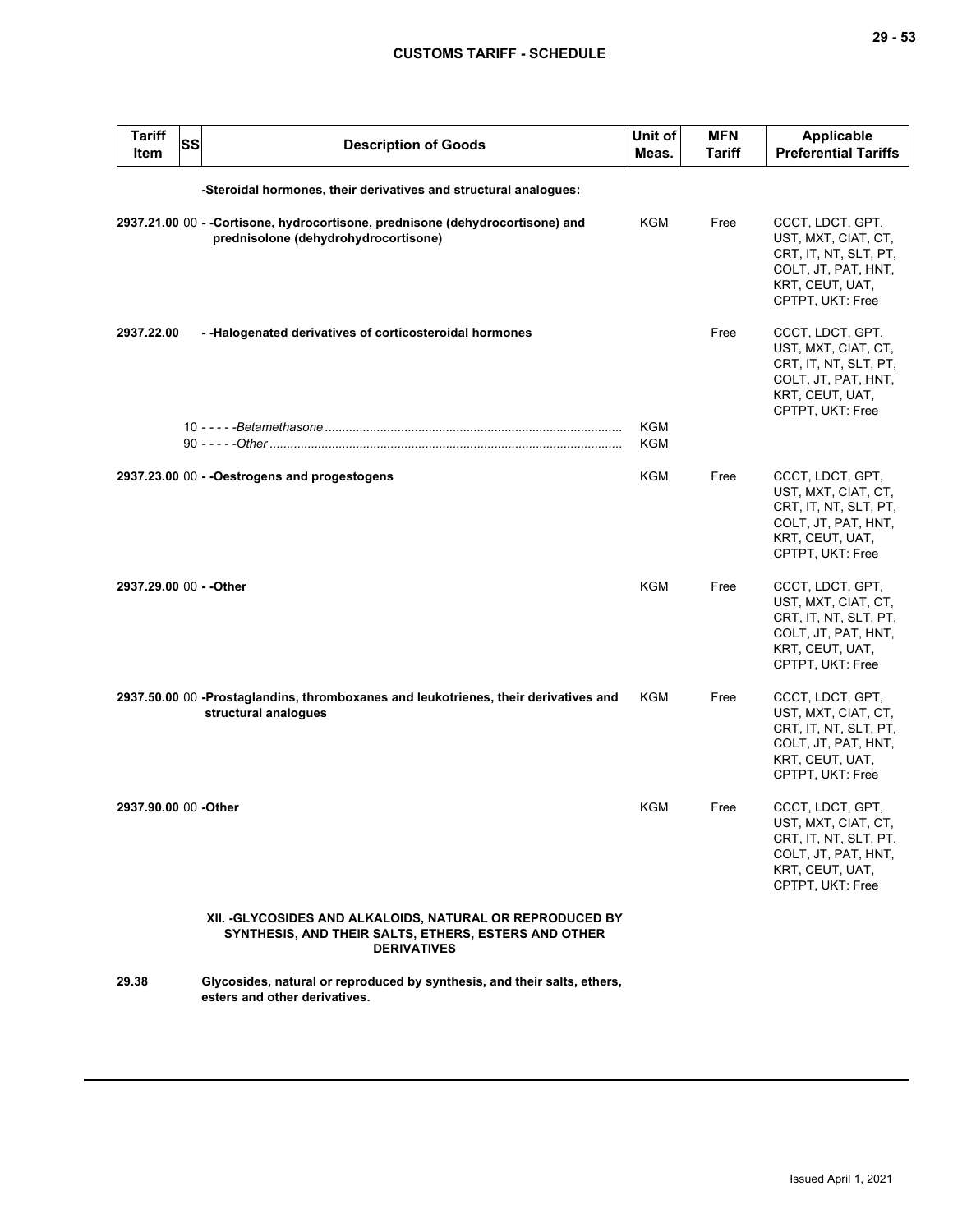| <b>Tariff</b>           | <b>SS</b><br><b>Description of Goods</b>                                                                                                                                                                                                                                                                                     | Unit of    | <b>MFN</b>    | Applicable                                                                                                                     |
|-------------------------|------------------------------------------------------------------------------------------------------------------------------------------------------------------------------------------------------------------------------------------------------------------------------------------------------------------------------|------------|---------------|--------------------------------------------------------------------------------------------------------------------------------|
| Item                    |                                                                                                                                                                                                                                                                                                                              | Meas.      | <b>Tariff</b> | <b>Preferential Tariffs</b>                                                                                                    |
|                         | 2938.10.00 00 -Rutoside (rutin) and its derivatives                                                                                                                                                                                                                                                                          | <b>KGM</b> | Free          | CCCT, LDCT, GPT,<br>UST, MXT, CIAT, CT,<br>CRT, IT, NT, SLT, PT,<br>COLT, JT, PAT, HNT,<br>KRT, CEUT, UAT,<br>CPTPT, UKT: Free |
| 2938.90.00 00 -Other    |                                                                                                                                                                                                                                                                                                                              | KGM        | Free          | CCCT, LDCT, GPT,<br>UST, MXT, CIAT, CT,<br>CRT, IT, NT, SLT, PT,<br>COLT, JT, PAT, HNT,<br>KRT, CEUT, UAT,<br>CPTPT, UKT: Free |
| 29.39                   | Alkaloids, natural or reproduced by synthesis, and their salts, ethers,<br>esters and other derivatives.                                                                                                                                                                                                                     |            |               |                                                                                                                                |
|                         | -Alkaloids of opium and their derivatives; salts thereof:                                                                                                                                                                                                                                                                    |            |               |                                                                                                                                |
|                         | 2939.11.00 00 - -Concentrates of poppy straw; buprenorphine (INN), codeine,<br>dihydrocodeine (INN), ethylmorphine, etorphine (INN), heroin,<br>hydrocodone (INN), hydromorphone (INN), morphine, nicomorphine<br>(INN), oxycodone (INN), oxymorphone (INN), pholcodine (INN),<br>thebacon (INN) and thebaine; salts thereof | KGM        | Free          | CCCT, LDCT, GPT,<br>UST, MXT, CIAT, CT,<br>CRT, IT, NT, SLT, PT,<br>COLT, JT, PAT, HNT,<br>KRT, CEUT, UAT,<br>CPTPT, UKT: Free |
| 2939.19.00 00 - - Other |                                                                                                                                                                                                                                                                                                                              | KGM        | Free          | CCCT, LDCT, GPT,<br>UST, MXT, CIAT, CT,<br>CRT, IT, NT, SLT, PT,<br>COLT, JT, PAT, HNT,<br>KRT, CEUT, UAT,<br>CPTPT, UKT: Free |
|                         | 2939.20.00 00 -Alkaloids of cinchona and their derivatives; salts thereof                                                                                                                                                                                                                                                    | KGM        | Free          | CCCT, LDCT, GPT,<br>UST, MXT, CIAT, CT,<br>CRT, IT, NT, SLT, PT,<br>COLT, JT, PAT, HNT,<br>KRT, CEUT, UAT,<br>CPTPT, UKT: Free |
|                         | 2939.30.00 00 - Caffeine and its salts                                                                                                                                                                                                                                                                                       | KGM        | Free          | CCCT, LDCT, GPT,<br>UST, MXT, CIAT, CT,<br>CRT, IT, NT, SLT, PT,<br>COLT, JT, PAT, HNT,<br>KRT, CEUT, UAT,<br>CPTPT, UKT: Free |
|                         | -Ephedrines and their salts:                                                                                                                                                                                                                                                                                                 |            |               |                                                                                                                                |
|                         | 2939.41.00 00 - - Ephedrine and its salts                                                                                                                                                                                                                                                                                    | <b>KGM</b> | Free          | CCCT, LDCT, GPT,<br>UST, MXT, CIAT, CT,<br>CRT, IT, NT, SLT, PT,<br>COLT, JT, PAT, HNT,<br>KRT, CEUT, UAT,<br>CPTPT, UKT: Free |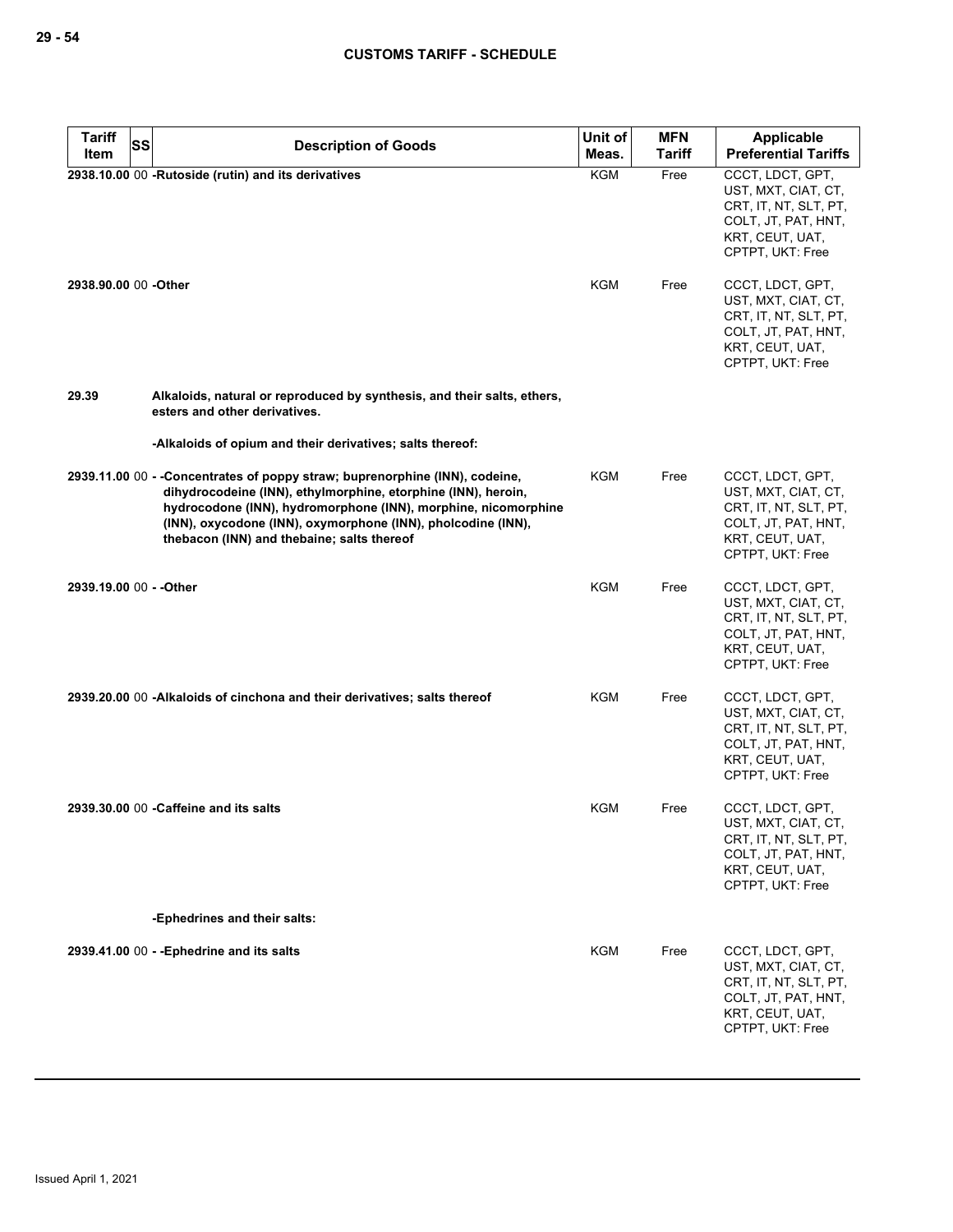| <b>Tariff</b><br><b>SS</b> | <b>Description of Goods</b>                                                                             | Unit of    | <b>MFN</b>    | <b>Applicable</b>                                                                                                              |
|----------------------------|---------------------------------------------------------------------------------------------------------|------------|---------------|--------------------------------------------------------------------------------------------------------------------------------|
| Item                       |                                                                                                         | Meas.      | <b>Tariff</b> | <b>Preferential Tariffs</b>                                                                                                    |
|                            | 2939.42.00 00 - - Pseudoephedrine (INN) and its salts                                                   | KGM        | Free          | CCCT, LDCT, GPT,<br>UST, MXT, CIAT, CT,<br>CRT, IT, NT, SLT, PT,<br>COLT, JT, PAT, HNT,<br>KRT, CEUT, UAT,<br>CPTPT, UKT: Free |
|                            | 2939.43.00 00 - - Cathine (INN) and its salts                                                           | KGM        | Free          | CCCT, LDCT, GPT,<br>UST, MXT, CIAT, CT,<br>CRT, IT, NT, SLT, PT,<br>COLT, JT, PAT, HNT,<br>KRT, CEUT, UAT,<br>CPTPT, UKT: Free |
|                            | 2939.44.00 00 - - Norephedrine and its salts                                                            | <b>KGM</b> | Free          | CCCT, LDCT, GPT,<br>UST, MXT, CIAT, CT,<br>CRT, IT, NT, SLT, PT,<br>COLT, JT, PAT, HNT,<br>KRT, CEUT, UAT,<br>CPTPT, UKT: Free |
| 2939.49.00 00 - - Other    |                                                                                                         | KGM        | Free          | CCCT, LDCT, GPT,<br>UST, MXT, CIAT, CT,<br>CRT, IT, NT, SLT, PT,<br>COLT, JT, PAT, HNT,<br>KRT, CEUT, UAT,<br>CPTPT, UKT: Free |
|                            | -Theophylline and aminophylline (theophylline-ethylenediamine) and<br>their derivatives; salts thereof: |            |               |                                                                                                                                |
|                            | 2939.51.00 00 - - Fenetylline (INN) and its salts                                                       | KGM        | Free          | CCCT, LDCT, GPT,<br>UST, MXT, CIAT, CT,<br>CRT, IT, NT, SLT, PT,<br>COLT, JT, PAT, HNT,<br>KRT, CEUT, UAT,<br>CPTPT, UKT: Free |
| 2939.59.00 00 - - Other    |                                                                                                         | <b>KGM</b> | Free          | CCCT, LDCT, GPT,<br>UST, MXT, CIAT, CT,<br>CRT, IT, NT, SLT, PT,<br>COLT, JT, PAT, HNT,<br>KRT, CEUT, UAT,<br>CPTPT, UKT: Free |
|                            | -Alkaloids of rye ergot and their derivatives; salts thereof:                                           |            |               |                                                                                                                                |
|                            | 2939.61.00 00 - - Ergometrine (INN) and its salts                                                       | <b>KGM</b> | Free          | CCCT, LDCT, GPT,<br>UST, MXT, CIAT, CT,<br>CRT, IT, NT, SLT, PT,<br>COLT, JT, PAT, HNT,<br>KRT, CEUT, UAT,<br>CPTPT, UKT: Free |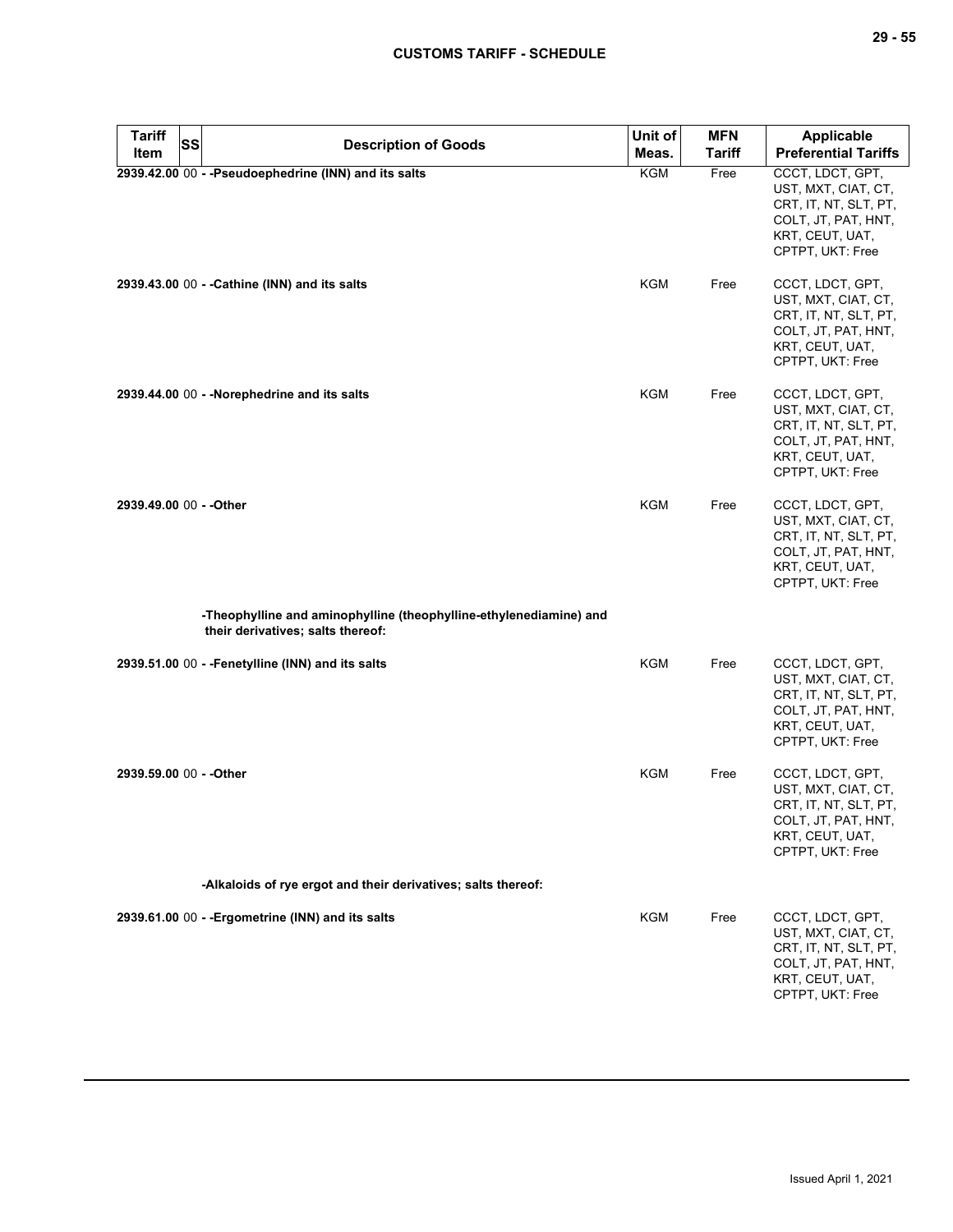| <b>Tariff</b><br><b>SS</b> | <b>Description of Goods</b>                                                                                                                                                                                                   | Unit of    | <b>MFN</b>    | <b>Applicable</b>                                                                                                              |
|----------------------------|-------------------------------------------------------------------------------------------------------------------------------------------------------------------------------------------------------------------------------|------------|---------------|--------------------------------------------------------------------------------------------------------------------------------|
| Item                       |                                                                                                                                                                                                                               | Meas.      | <b>Tariff</b> | <b>Preferential Tariffs</b>                                                                                                    |
|                            | 2939.62.00 00 - - Ergotamine (INN) and its salts                                                                                                                                                                              | <b>KGM</b> | Free          | CCCT, LDCT, GPT,<br>UST, MXT, CIAT, CT,<br>CRT, IT, NT, SLT, PT,<br>COLT, JT, PAT, HNT,<br>KRT, CEUT, UAT,<br>CPTPT, UKT: Free |
|                            | 2939.63.00 00 - - Lysergic acid and its salts                                                                                                                                                                                 | KGM        | Free          | CCCT, LDCT, GPT,<br>UST, MXT, CIAT, CT,<br>CRT, IT, NT, SLT, PT,<br>COLT, JT, PAT, HNT,<br>KRT, CEUT, UAT,<br>CPTPT, UKT: Free |
| 2939.69.00 00 - - Other    |                                                                                                                                                                                                                               | KGM        | Free          | CCCT, LDCT, GPT,<br>UST, MXT, CIAT, CT,<br>CRT, IT, NT, SLT, PT,<br>COLT, JT, PAT, HNT,<br>KRT, CEUT, UAT,<br>CPTPT, UKT: Free |
|                            | -Other, of vegetal origin:                                                                                                                                                                                                    |            |               |                                                                                                                                |
|                            | 2939.71.00 00 - -Cocaine, ecgonine, levometamfetamine, metamfetamine (INN),<br>metamfetamine racemate; salts, esters and other derivatives thereof                                                                            | KGM        | Free          | CCCT, LDCT, GPT,<br>UST, MXT, CIAT, CT,<br>CRT, IT, NT, SLT, PT,<br>COLT, JT, PAT, HNT,<br>KRT, CEUT, UAT,<br>CPTPT, UKT: Free |
| 2939.79.00 00 - - Other    |                                                                                                                                                                                                                               | <b>KGM</b> | Free          | CCCT, LDCT, GPT,<br>UST, MXT, CIAT, CT,<br>CRT, IT, NT, SLT, PT,<br>COLT, JT, PAT, HNT,<br>KRT, CEUT, UAT,<br>CPTPT, UKT: Free |
| 2939.80.00 00 -Other       |                                                                                                                                                                                                                               | <b>KGM</b> | Free          | CCCT, LDCT, GPT,<br>UST, MXT, CIAT, CT,<br>CRT, IT, NT, SLT, PT,<br>COLT, JT, PAT, HNT,<br>KRT, CEUT, UAT,<br>CPTPT, UKT: Free |
|                            | XIII. -OTHER ORGANIC COMPOUNDS                                                                                                                                                                                                |            |               |                                                                                                                                |
|                            | 2940.00.00 00 Sugars, chemically pure, other than sucrose, lactose, maltose, glucose<br>and fructose; sugar ethers, sugar acetals and sugar esters, and their<br>salts, other than products of heading 29.37, 29.38 or 29.39. | KGM        | Free          | CCCT, LDCT, GPT,<br>UST, MXT, CIAT, CT,<br>CRT, IT, NT, SLT, PT,<br>COLT, JT, PAT, HNT,<br>KRT, CEUT, UAT,<br>CPTPT, UKT: Free |

**29.41 Antibiotics.**